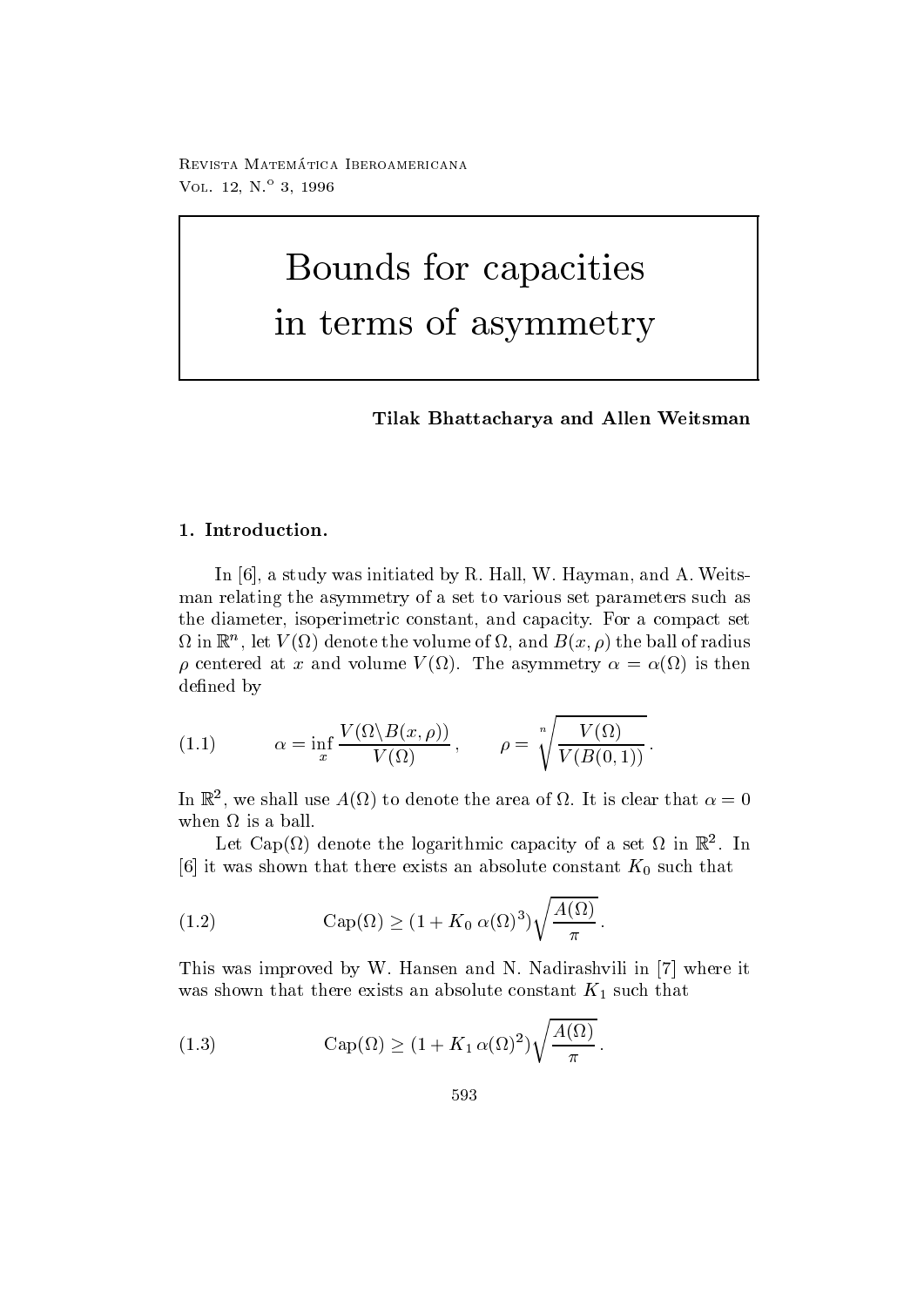The inequality is conjectured by L E Frame interaction of the interaction of  $\mathcal{H}$ in - the exponent in - the proof in - the proof in - the proof in - the proof in - the proof in - the proof in an inequality between capacity and moment of inertia which had been proved by Polya and Szego - p for connected sets For general sets, this inequality had remained open until Hansen and Nadirashvili's ingenious proof in [7]. They also showed that, in (1.3),  $K_1 \geq 1/4$ . The proofs in - are based on estimates for condensers

In this work we shall prove an analogue of  $\mathcal{N}$  , we shall prove an analogue of  $\mathcal{N}$ condensers in the plane. The  $p$ -capacities have been studied extensively in recent years, especially in connection with degenerate nonlinear elliptic partial dierential equations - Since such capacities are very hard to compute exactly a perturbation of the shall develop a perturbation of the perturbation of the perturbation of the perturbation of the perturbation of the perturbation of the perturbation of the perturbation of the tive method to obtain approximations in terms of asymmetry

A condenser  $\Gamma = \Gamma(\Omega, \Omega')$  in  $\mathbb{R}^2$  consists of a compact set  $\Omega$  and a disjoint closed unbounded set  $\Omega'$ . The *p*-capacity  $(1 < p < \infty)$  of the condenser is then

(1.4) 
$$
\operatorname{Cap}_p(\Gamma) = \inf \int_{\mathbb{R}^2} |Du|^p \, dxdy,
$$

the infimum being taken over all functions  $u$  absolutely continuous in  $\mathbb{R}^2$ , with  $u = 0$  on  $\Omega$  and  $u = 1$  on  $\Omega'$ . When  $p = 2$ , the minimizer is the harmonic function in  $\mathbb{R}^2 \setminus (\Omega \cup \Omega')$  having the prescribed boundary values. For other values of p, the minimizer satisfies the " $p$ -Laplace" equation", namely,  $\text{div}(|Du|^{p-2}Du) = 0$ . Although solutions to this equations settled they selling is they are continuously the settle for the continuous property from  $\mathcal{J}_1$ do retain a maximum principle and the critical values are discrete in  $\mathbb{R}^2 \setminus (\Omega \cup \Omega')$  [13]. Furthermore, u is analytic near points where  $Du \neq 0$  $\mathbf{v}$  -different production of consider p capacities of consider p capacities of consider p capacities of condensers of condensers  $\mathbf{r}$  $\Gamma(\Omega,\Omega')$  where  $A(\Omega) = 1$  and  $A(\mathbb{R}^2 \backslash \Omega') = 4$ . The main result of this work is

**Theorem 1.** Let  $1 \leq p \leq \infty$ . There exist constants  $K_p$  depending only on p, such that

(1.5) 
$$
Cap_p(\Gamma) \ge (1 + K_p \alpha(\Omega)^2) Cap_p(\Gamma^*),
$$

where  $\Gamma$  is as above, and  $\Gamma^* = \Gamma(B(0, 1/\sqrt{\pi}), \mathbb{R}^2 \backslash B(0, 2/\sqrt{\pi}))$ .  $\mathcal{L}$  and  $\mathcal{L}$  and  $\mathcal{L}$  and  $\mathcal{L}$  and  $\mathcal{L}$  and  $\mathcal{L}$  and  $\mathcal{L}$  and  $\mathcal{L}$  and  $\mathcal{L}$  and  $\mathcal{L}$  and  $\mathcal{L}$  and  $\mathcal{L}$  and  $\mathcal{L}$  and  $\mathcal{L}$  and  $\mathcal{L}$  and  $\mathcal{L}$  and  $\mathcal{L}$  and

The *p*-capacity of  $\Gamma^*$  is given explicitly by

(1.6) 
$$
\operatorname{Cap}_p(\Gamma^*) = \left(\int_1^4 \phi(t) dt\right)^{1-p},
$$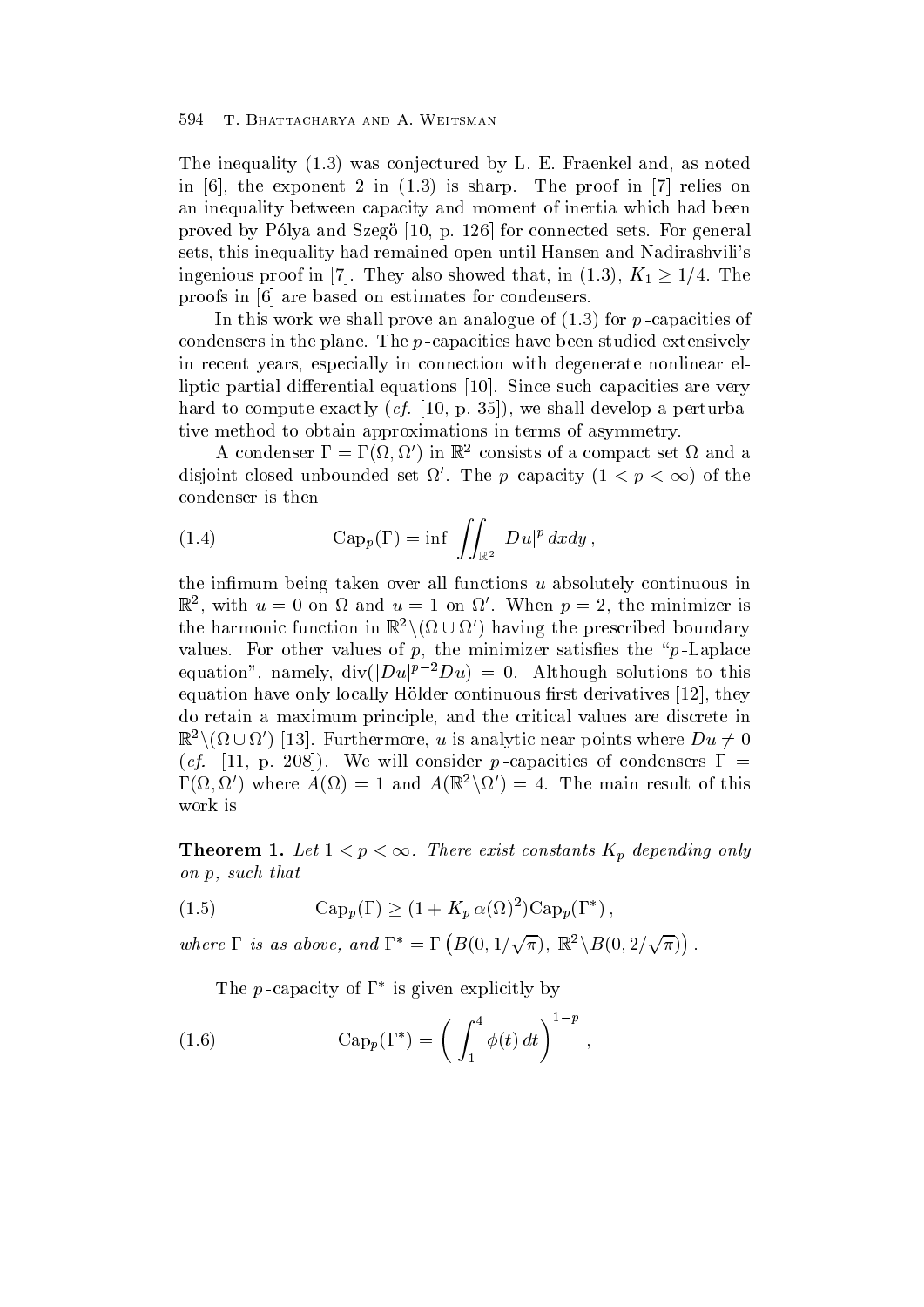where  $\phi(t) = \phi_p(t) = (4\pi t)^{p/2(1-p)}$ .

In Section , we show that the exponent in  $\mathcal{N}$  is shown that the exponent in  $\mathcal{N}$ 

The methods of this paper can be extended to cover condensers whose inner and outer boundaries exhibit asymmetries, but at a cost of much routine and tedious work  $\mathbf{r}$  and the case p  $\mathbf{r}$ used to give the section of the section of the section of the section of the section of the section of the section of the section of the section of the section of the section of the section of the section of the section of impossible, due to the intricacies of the proof, to give any meaningful  $\mathbf{v}$  in  $\mathbf{v}$  in  $\mathbf{v}$  in  $\mathbf{v}$ one could allow  $\Omega$  and  $\Omega'$  to vary in size. The influence on the constants  $K_n$  will be discussed in Section 11.

In higher dimensions only partial results have been obtained relat ing capacities to asymmetry. Under the assumption of convexity on  $\Omega$ if Capacity of the Newtonian capacity of  $\mathcal{U}$  then in  $\mathcal{U}$  then in  $\mathcal{U}$  then in  $\mathcal{U}$ ity corresponding to  $\mathbf{r}$  and  $\mathbf{r}$  and  $\mathbf{r}$  and  $\mathbf{r}$  and  $\mathbf{r}$  and  $\mathbf{r}$  and  $\mathbf{r}$  and  $\mathbf{r}$  and  $\mathbf{r}$  and  $\mathbf{r}$  and  $\mathbf{r}$  and  $\mathbf{r}$  and  $\mathbf{r}$  and  $\mathbf{r}$  and  $\mathbf{r}$  and  $\mathbf{$ was improved by Hansen and Nadirashvili - Nadirashvili - Nadirashvili - Nadirashvili - Nadirashvili - Nadirash also replacing the asymmetry by the quantity

$$
d_e(\Omega) = \frac{R_0(\Omega)}{R(\Omega)} - 1\,,
$$

 $\mathcal{L} = \mathcal{L}$  is the outradius of the radius of the ball having of the ball having  $\mathcal{L} = \mathcal{L}$ volume v (that for small discussed that for small discussed that  $\mathcal{C}(X)$ 

$$
\frac{\text{Cap}(\Omega)}{\text{Cap}(B(0,\rho))} \ge \begin{cases} 1+A \frac{d^3}{\log 1/d}, & n=3, \\ 1+A_n d^{(n+3)/2}, & n \ge 4, \end{cases}
$$

where  $\mathbf{v} = \mathbf{v} + \mathbf{v} + \mathbf{v} + \mathbf{v} + \mathbf{v} + \mathbf{v} + \mathbf{v} + \mathbf{v} + \mathbf{v} + \mathbf{v} + \mathbf{v} + \mathbf{v} + \mathbf{v} + \mathbf{v} + \mathbf{v} + \mathbf{v} + \mathbf{v} + \mathbf{v} + \mathbf{v} + \mathbf{v} + \mathbf{v} + \mathbf{v} + \mathbf{v} + \mathbf{v} + \mathbf{v} + \mathbf{v} + \mathbf{v} + \mathbf{v} + \mathbf{v} + \mathbf{$ 

The main challenge which lies ahead is to determine the effect of asymmetry on Newtonian capacity without the assumption of convexity Although de and  $\alpha$  and  $\alpha$  and  $\alpha$  best possible for convex sets - convex sets - convex sets  $\alpha$ p. 8, the quantity  $d_e$  has no relevance in the study of general  $\Omega$ . This stems from the fact that line segments have capacity 0 in  $\mathbb{R}^n$  for  $n \geq 3$ , and so  $d_e$  can be depressed with negligible effect on the capacity. On the other hand, the notion of asymmetry, which seems to have been introduced in this context by Fraenkel, remains a natural measure of distortion. It seems reasonable to us to conjecture that

(1.8) 
$$
\frac{\text{Cap}(\Omega)}{\text{Cap}(B(0,\rho))} \ge (1 + D_n \alpha^2)
$$

for constants  $\mathbf{C}$  and  $\mathbf{C}$  and  $\mathbf{C}$  are again in the set of  $\mathbf{C}$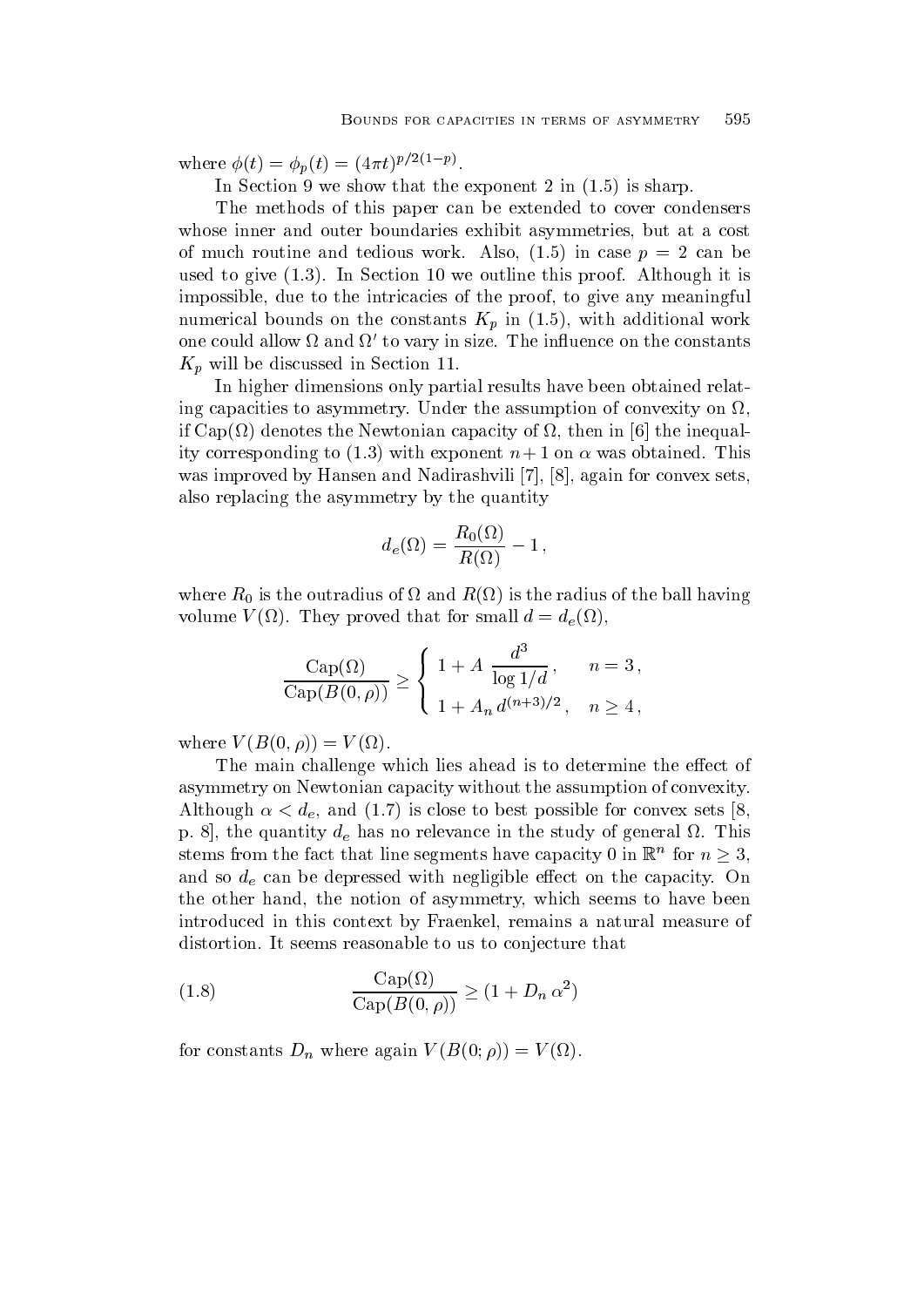In an unpublished work France in the starlike work France in the starlike starlike work framework in the starlike starlike starlike work from the starlike starlike starlike starlike starlike starlike starlike starlike star regions close to a ball in K  $\,$  . However, contrary to the remark attributed to the second author in - no general bounds on Newtonian capacity in terms of asymmetry appear to be known. It would be interesting to obtain an intervent on the type  $\mathbf{u}$  is the type  $\mathbf{u}$  is the type  $\mathbf{u}$  is the type  $\mathbf{u}$ with no assumption of convexity on  $\Omega$ .

There are two natural avenues of approach to this problem. The rst would be to prove an intertial behavior for the moment of inequality for the moment of inertia I  $\alpha$  $\Omega$  about its centroid in terms of  $\text{Cap}(\Omega)$  as was done in  $\mathbb{R}^-$  by Hansen and Nadirashvili. If one could prove the hypothetical inequality

(1.9) 
$$
\operatorname{Cap}(\Omega)^{n+2} \ge \frac{(n+2)}{\sigma_n} I(\Omega),
$$

where  $\sigma_n$  is the  $(n-1)$ -Hausdorn measure of the unit sphere, and where we have normalized so that the capacity of a ball is its radius, then  $(1.8)$ would follow easily from

$$
I(\Omega) \ge I(B) \left[ 1 + \frac{n+2}{n^2} \alpha^2 \right],
$$

where  $\mathbf{r}$  is the ball of variance is the property interest, the state of the state  $\mathbf{r}$ logue of the inequality of Hansen and Nadirashvili in <sup>R</sup><sup>n</sup>

Another possible approach is along the lines of the present paper especially in view of the recent results of Hall - which is the index  $\pi$ of the asymmetry on the usual isoperimetric inequality With this in mind, the results of this paper, in particular the symmetrization method introduced in Section 3 can be adapted to  $\mathbb{R}^n$  for  $n \geq 3$  as long as  $p = 2$ . The difficulty arises in Section 6 where one needs to prove that if the asymmetry is very small, most of  $\Omega$  is a set whose boundary lies between two very close concentric balls. The present argument relies on the Bonnesen type integration  $\{ \frac{1}{\alpha}, \frac{1}{\alpha}, \frac{1}{\alpha}, \frac{1}{\alpha} \}$  , where it seems different to extend this type of argument to higher dimensions

In the case of p-capacities of condensers in  $\mathbb{R}^n$ ,  $n > 2$ , nothing seems to be constructed and  $\lambda$  and anologue of  $\lambda$  and  $\lambda$  and  $\lambda$  and additional  $\lambda$ tional assumption of convexity. The problem is more difficult especially because there are no known bounds on the sets of critical points and in particular whether or not such sets are of measure zero. Nevertheless it seems likely that  $\mathfrak{g}$  is the continue to hold more precisely. let  $R_n$  be such that  $V(B(0,R_n)) = 1$ ,  $\Gamma = \Gamma(\Omega, \Omega')$  be a condenser with  $V(\Omega) = 1$ , and  $V(\mathbb{R}^n \setminus \Omega') = 2^n$ . Let  $\Gamma^*$  denote the condenser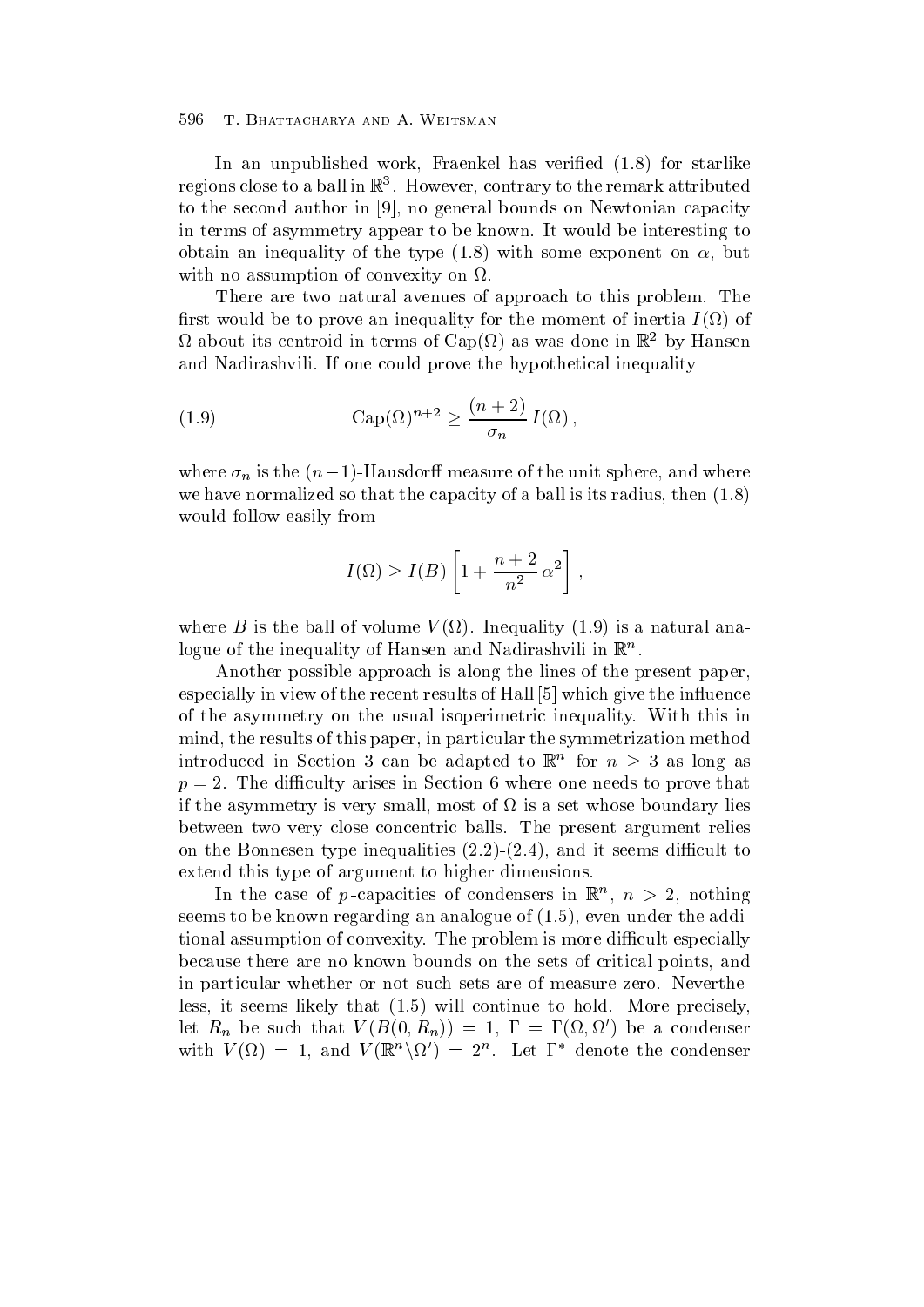$\Gamma(B(0,R_n),\mathbb{R}^n\backslash B(0,2R_n)).$  Then we conjecture that there is a  $K_p>0,$ depending only on  $p$ , such that

$$
(1.10) \qquad \qquad \text{Cap}_p(\Gamma) \ge (1 + K_p \alpha^2) \,\text{Cap}_p(\Gamma^*)\,.
$$

We have divided our work as follows. In Section 2, we state and prove some preliminary results required in the proof of Theorem We also discuss our strategy for achieving the proof of Theorem 1. In Section 3, we introduce a new symmetrization technique. Based on this, we prove a perturbation lemma for 2-capacity in Section 4. The proof of Theorem 1 involves considering several independent cases and is spread over sections 5-8. In Section 9, we present an example to prove the sharpness of the sharpness of the exponent in  $\mathcal{N}$  in  $\mathcal{N}$  is the exponent in a sharp same sharp in  $\mathcal{N}$ proof of based on the techniques developed in this paper Finally in Section 20, we indicate the section when the section  $\mu$  and the section when  $\mu$  are considered when ratio of the areas of the sets involved is different from 4.

As in - our proofs will rely in part on connections with the isoperimetric inequality. These ideas have been useful in a number  $\mathbf{v}$  and  $\mathbf{v}$  if the studies  $\mathbf{v}$  is the studies of  $\mathbf{v}$ 

### 2. Preliminary results.

We may assume that the sets we are working with are bounded by a finite number of rectifiable curves. Let D be such a set and  $L(\partial D)$ denote the length of its boundary Then it is proved in - Lemma that

(2.1) 
$$
L(\partial D)^2 \geq 4\pi \left(1 + \frac{\alpha(D)^2}{6}\right) A(D).
$$

In province  $\alpha$   $\alpha$  and  $\beta$  and in relations between the intervals between the intervals  $\alpha$ outradius Ro $_{\rm 0}$  are collected in the collected in this collected in the late collected in  $_{\rm 0}$ paper we shall have occasion to use the fact of use the fact of the fact of the fact of the fact of the fact o bounded by a rectifiable Jordan curve, then

(2.2) 
$$
L(\partial D)^{2} - 4\pi A(D) \geq \pi^{2} (R_{o} - R_{i})^{2},
$$

(2.3) 
$$
R_o \leq \frac{1}{2\pi} \left( L(\partial D) + \sqrt{L(\partial D)^2 - 4\pi A(D)} \right),
$$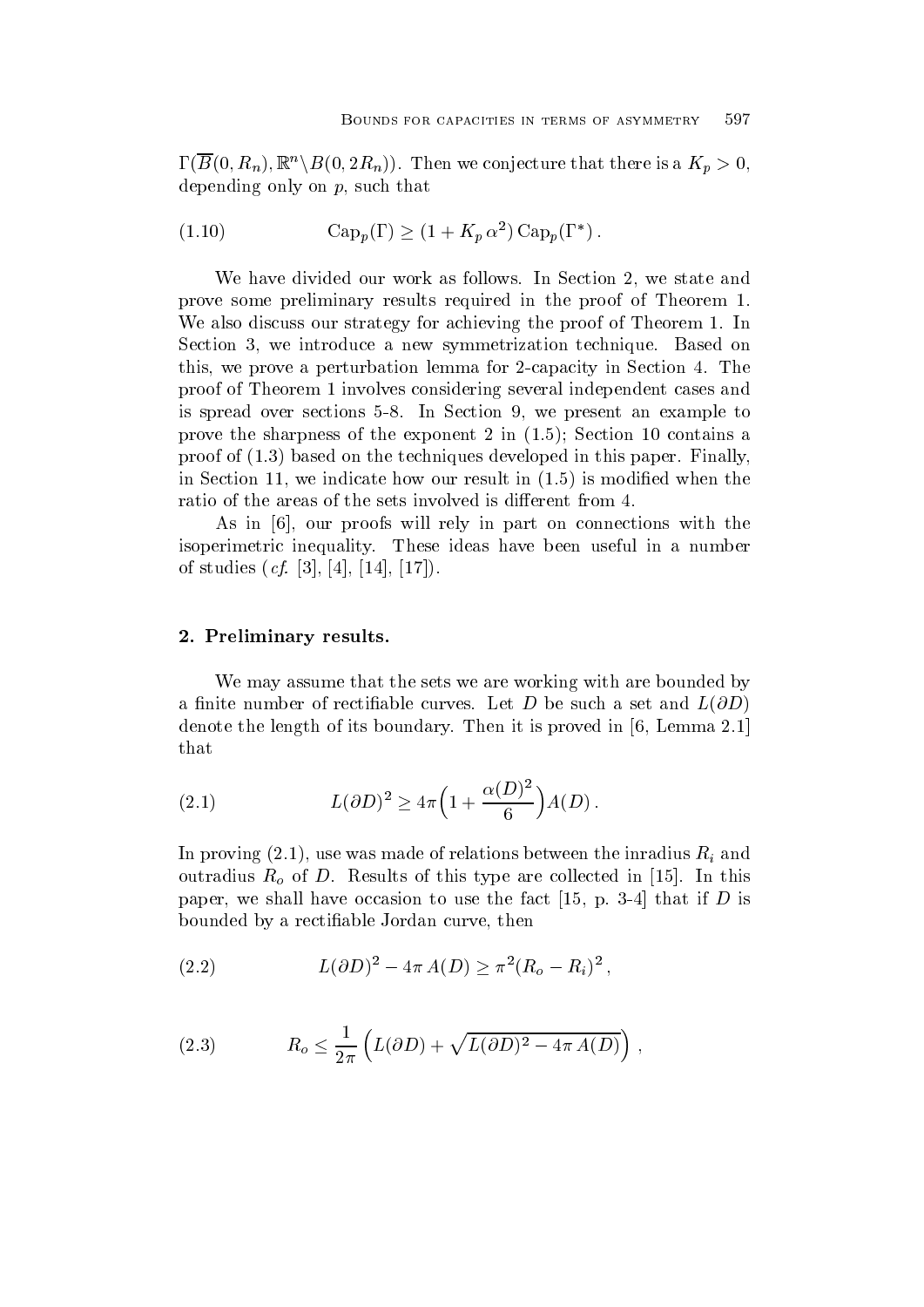$$
\quad\text{and}\quad
$$

(2.4) 
$$
R_i \geq \frac{1}{2\pi} \left( L(\partial D) - \sqrt{L(\partial D)^2 - 4\pi A(D)} \right),
$$

Proposition -Suppose that D is abounded open setand D  $\cup_{i=1}^{\infty} D_i$ , where the  $D_i$ 's are pairwise disjoint components of D, labelled such that  $A(D_1) \ge A(D_2) \ge \cdots$  If  $0 < \delta < 1/4$ , and

$$
A(D_1) \le (1 - \delta) A(D),
$$

then

$$
L(\partial D)^2 \geq 4\pi (1+\sqrt{\delta}) A(D).
$$

Proof-beth distribution in the perimeter of each Distribution  $\mathcal{V}$  . We assume that  $\mathcal{V}$  $A(D_i), i = 1, 2, \ldots$ , so that  $\sum_{i=1}^{\infty} x_i = A(D)$ , and  $x_1 \ge x_2 \ge x_3 \ge \cdots$ . Also

$$
(2.5) \t\t x_1 \le (1 - \delta) A(D).
$$

We first consider the case when  $x_1 \geq \delta A(D)$ . Employing the isoperimetric inequality, we have

$$
L(\partial D)^2 = \left( L(\partial D_1) + \sum_{i=2}^{\infty} L(\partial D_i) \right)^2
$$
  
\n
$$
\geq L(\partial D_1)^2 + \sum_{i=2}^{\infty} L(\partial D_i)^2 + 2 L(\partial D_1) \sum_{i=2}^{\infty} L(\partial D_i)
$$
  
\n
$$
\geq 4\pi \left( \sum_{i=1}^{\infty} x_i + 2\sqrt{x_1} \sum_{i=2}^{\infty} \sqrt{x_i} \right)
$$
  
\n
$$
\geq 4\pi \left( A(D) + 2\sqrt{x_1} \left( \sum_{i=2}^{\infty} x_i \right)^{1/2} \right)
$$
  
\n
$$
= 4\pi \left( A(D) + 2\sqrt{x_1} (A(D) - x_1) \right).
$$

Recalling that  $\delta A(D) \leq x_1 \leq (1-\delta) A(D)$ , and using the fact that  $x(1-x)$  for  $x \in [0, 1-\delta]$  has as its minimum  $\delta(1-\delta)$ , we have

$$
L(\partial D)^2 \geq 4\pi \left(1 + \sqrt{\delta}\right) A(D) .
$$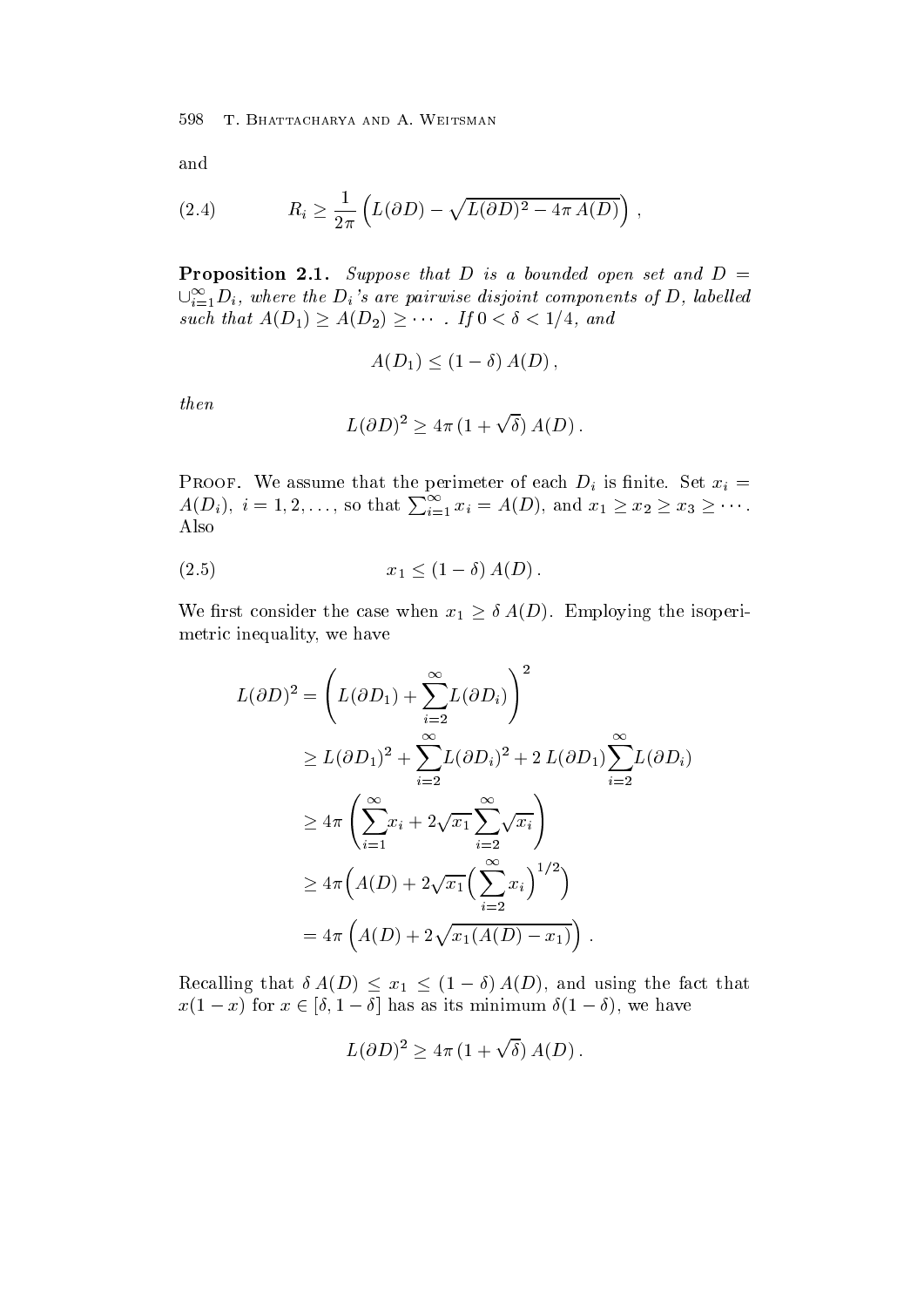Thus the statement of the proposition holds in this case

when  $\mathbf{L}$  is small if the constant  $\mathbf{L}$  is small if  $\mathbf{L}$  is small if  $\mathbf{L}$ 

$$
\delta A(D) > x_1 \geq x_2 \geq x_3 \geq \cdots,
$$

and

(2.6) 
$$
\sum_{i \neq \ell} x_i \ge (1 - \delta) A(D), \quad \text{for all } \ell = 1, 2, \ldots
$$

Clearly

$$
L(\partial D)^2 = \left(\sum_{i=1}^{\infty} L(\partial D_i)\right)^2
$$
  
= 
$$
\left(\sum_{i=1}^{\infty} L(\partial D_i)^2 + \sum_{j=1}^{\infty} L(\partial D_j) \sum_{i \neq j} L(\partial D_i)\right)
$$
  

$$
\geq 4\pi \left(A(D) + \sum_{j=1}^{\infty} \sqrt{x_j} \sum_{i \neq j} \sqrt{x_i}\right).
$$

Setting  $\varepsilon_i = x_i/x_1 \leq 1$ , and employing (2.6), we obtain

$$
\sum_{j=1}^{\infty} \sqrt{x_j} \sum_{i \neq j} \sqrt{x_i} = x_1 \left( \sum_{j=1}^{\infty} \sqrt{\varepsilon_j} \sum_{i \neq j} \sqrt{\varepsilon_i} \right)
$$
  

$$
\geq x_1 \left( \sum_{j=1}^{\infty} \varepsilon_j \sum_{i \neq j} \varepsilon_i \right)
$$
  

$$
\geq \frac{(1-\delta) A(D)^2}{x_1}
$$
  

$$
\geq \frac{(1-\delta)}{\delta} A(D).
$$

The proposition now follows easily in this second case by combining and the contract of the contract of the contract of the contract of the contract of the contract of the contract of the contract of the contract of the contract of the contract of the contract of the contract of the contra

By taking the contrapositive of Proposition 2.1, we have

**Proposition 2.2.** Let D be a bounded open set such that, for some  $\delta$  L D satises

$$
L(\partial D)^2 < 4\pi (1+\sqrt{\delta}) A(D).
$$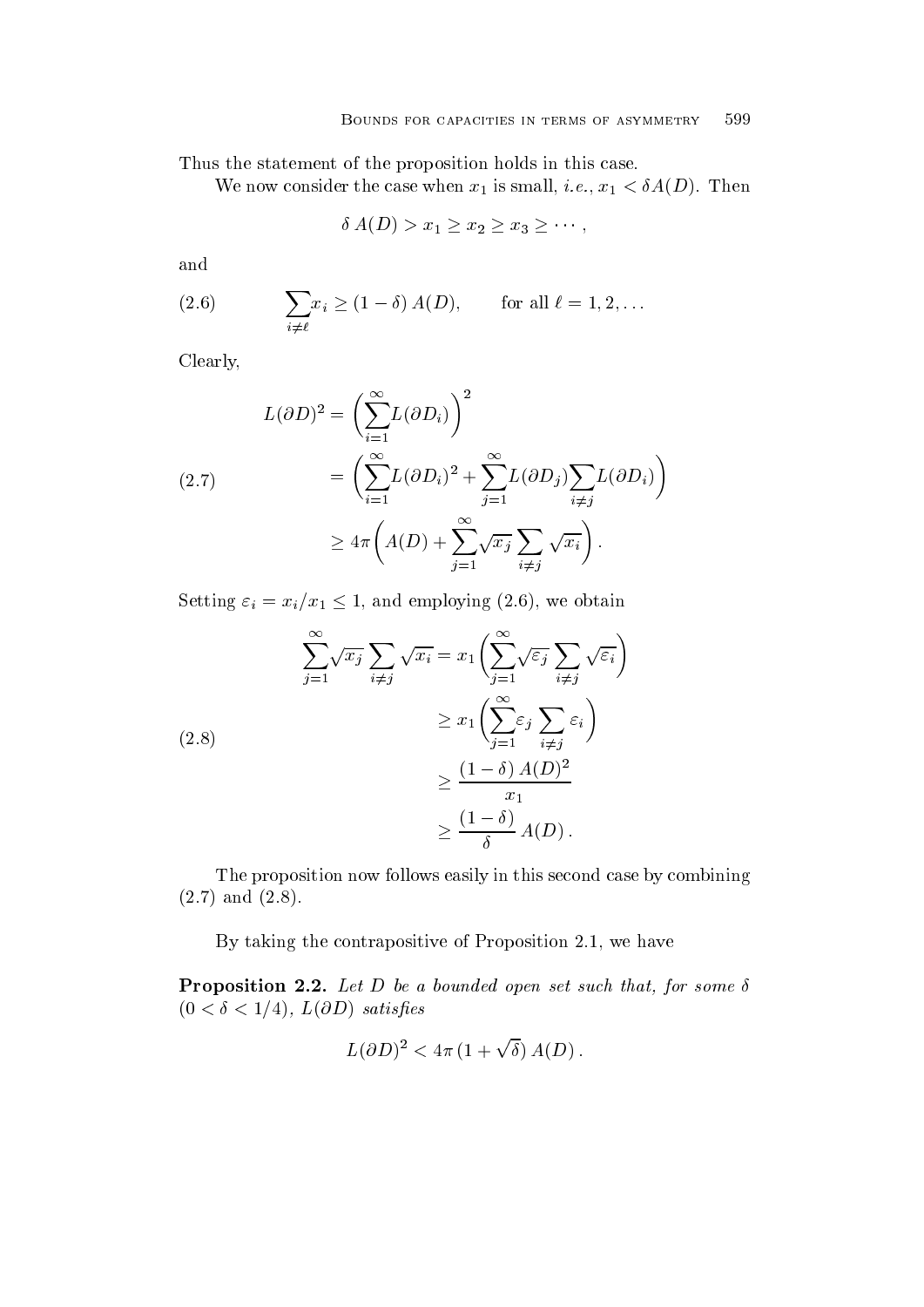If  $D_1$  is a component of D with the largest area, then

 $A(D_1) > (1 - 0) A(D)$ .

Remark -- The exponent appearing on in the statement of Proposition 2.1 is sharp. To see this take  $D = D_1 \cup D_2$ , where  $D_1$ and  $D_2$  are two disjoint discs of radius  $\sqrt{1-\delta}$  and  $\sqrt{\delta}$  respectively. Take  $0 \leq 1/4$ . Then  $A(D) = \Lambda$ , and  $A(D) = (1 - \theta)A(D)$ . Olearly,  $L(\partial D)^2 = 4\pi (1 + O(\sqrt{\delta})) A(D)$ , as  $\delta \to 0$ .

For a condenser  $\Gamma$  with inner set  $\Omega$  and outer set  $\mathbb{R}^2 \setminus \Omega'$ , if u is the extremal extended to be zero on  $\Omega$ , we write  $F(t) = \{x : u(x) < t\}$ and  $A(t) = A(F(t))$   $(0 < t < 1)$ . We will often write  $\alpha = \alpha(\Omega)$  for convenience

Our proof of Theorem 1 will be broken down into two cases. In Case 1, the asymmetry of  $\Omega$  is propagated through a t interval for the sets  $\mathbf{H}$  is easy the methods of  $\mathbf{H}$  is easy the methods of  $\mathbf{H}$  is easy the methods of  $\mathbf{H}$ to construct examples of sets  $\mathcal{L}$  and  $\mathcal{L}$  is defined as  $\mathcal{L}$  . If  $\mathcal{L}$  is defined as  $\mathcal{L}$  $f(x)$  is the contract of  $f(x)$  are  $f(x)$  are  $f(x)$  . The covered to  $f(x)$  is designed to  $f(x)$  . The cover of  $f(x)$ this possibility

The plan in  $\mathbb{F}_p$  is as follows Since  $\mathbb{F}_p$  , we have the following  $\mathbb{F}_p$  is very small for  $\mathbb{F}_p$ some T close to 0, we first observe that this implies that most of  $F(T)$ is a set, which we later call  $F_1$ , whose boundary is contained between  $\alpha$  . This is the estimated this is the estimated this is the estimated of  $\alpha$  ,  $\alpha$  ,  $\alpha$  ,  $\alpha$  ,  $\alpha$  ,  $\alpha$ using the symmetrization of Section 3, we construct a new condenser with comparable asymmetry and decreased  $p$ -capacity by suitably redistribution of the portion of F one center any from the center x-the center  $\alpha$ concentric circles. Using the new configuration, we then obtain a lower bound on the capacities stated in Lemma

In what follows,  $\kappa$  and  $\eta$  will denote small positive constants which do not depend on  $\alpha$ , and which will be determined later. We assume

(2.9) 
$$
0 < \kappa < 0.0001, \eta \le 0.01, \text{ and } \kappa < \frac{\eta^2}{10}.
$$

Case 1. For all t such that

$$
(2.10)\qquad \qquad 1+\eta \le A(t) \le 1+2\eta
$$

we have

$$
(2.11) \tL(\partial F(t))^2 \ge 4\pi (1 + \kappa \alpha^2) A(t).
$$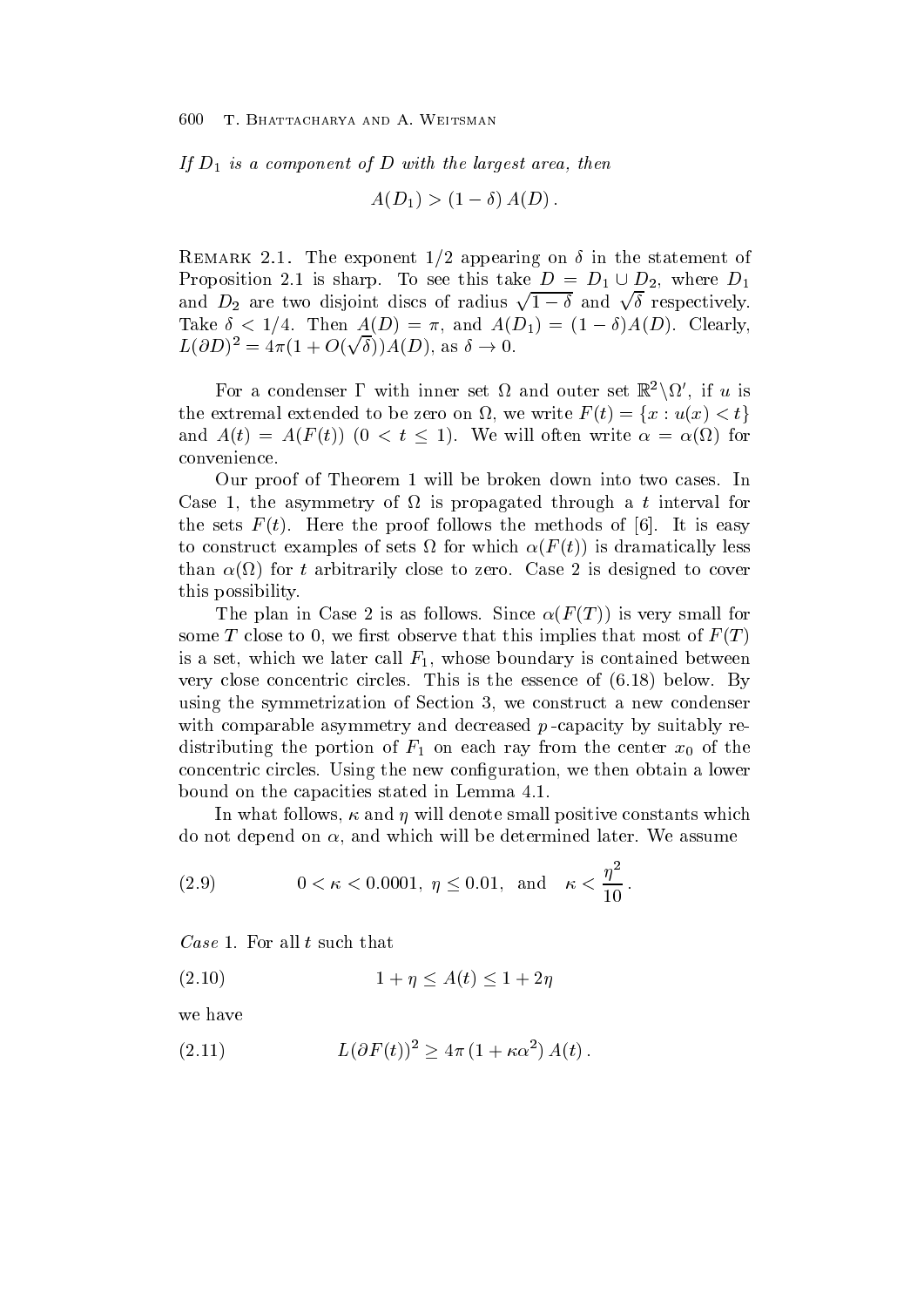Case 2. There exists a value T such that

$$
(2.12)\qquad \qquad 1+\eta\leq A(T)\leq 1+2\eta
$$

and

(2.13) 
$$
L(\partial F(T))^2 < 4\pi (1 + \kappa \alpha^2) A(T).
$$

 $B$  the result in  $B$  -due to at most and at most and at most and at most and at most and  $\alpha$ number of the interval species in the interval species of  $\mathcal{I}_1$  ,  $\mathcal{I}_2$  , and  $\mathcal{I}_3$  , and  $\mathcal{I}_4$ 2, by making a slight adjustment, we may choose  $T$  such that  $Du$  is in the boundary of  $\mathcal{L}$  is a strong on the boundary of  $\mathcal{L}$  , the boundary of  $\mathcal{L}$ be analytic in the latter case

#### 3. A symmetrization technique.

We now present a new type of symmetrization which will be useful in relating p-capacity to asymmetry. Let  $\Omega_1$  and  $F_1$  be two bounded open subsets of  $\mathbb{K}^2$ . We assume that 1)  $\Omega_1 \subset F_1$ , 11) the origin 0 lies in and in the unions of the unions of the unions of the unions of the unions of the unions of the unions of the unions of the union  $\mu$ continuous curves. Let  $\rho = \sqrt{A(\Omega_1)/\pi}$  and  $R = \sqrt{A(F_1)/\pi}$ .

For each  $\theta \in (-\pi, \pi]$ , let  $J(\theta) = \{re^{i\theta} : 0 \leq r\}$  be the ray from the origin making an angle  $\theta$  with the positive x-axis. For a given value of  $\theta$ , let

$$
J(\theta) \cap \Omega_1 = [r_0, r_1(\theta)) \bigcup_{j \ge 1} (r_{2j}(\theta), r_{2j+1}(\theta)), \qquad r_0 = 0,
$$

the intervals being disjoint. We now introduce the parameters necessary to give a redistribution of the area of the area of the area of the area of the area of the area of the area of the area of the area of the area of the area of the area of the area of the area of the area of the area of t

(3.1)  
\n
$$
s(\theta) = \sup\{r : re^{i\theta} \in J(\theta) \cap \Omega_1\},
$$
\n
$$
t(\theta) = \inf\{r : re^{i\theta} \in J(\theta) \cap \partial F_1\}
$$
\n
$$
= \sup\{r : [0, r) \subset J(\theta) \cap F_1\},
$$
\n
$$
\hat{s}(\theta) = \sup\{r : re^{i\theta} \in J(\theta) \cap \Omega_1, r < t(\theta)\},
$$
\n
$$
\hat{t}(\theta) = \inf\{r : re^{i\theta} \in J(\theta) \cap \partial F_1, r > s(\theta)\}
$$
\n
$$
= \sup\{r : [s(\theta), r) \subset J(\theta) \cap F_1\},
$$
\n
$$
N = \{re^{i\theta} \in \Omega_1 : s(\theta) > t(\theta), r > \hat{s}(\theta)\},
$$
\n
$$
E = \{\theta : J(\theta) \cap N \neq \emptyset\}.
$$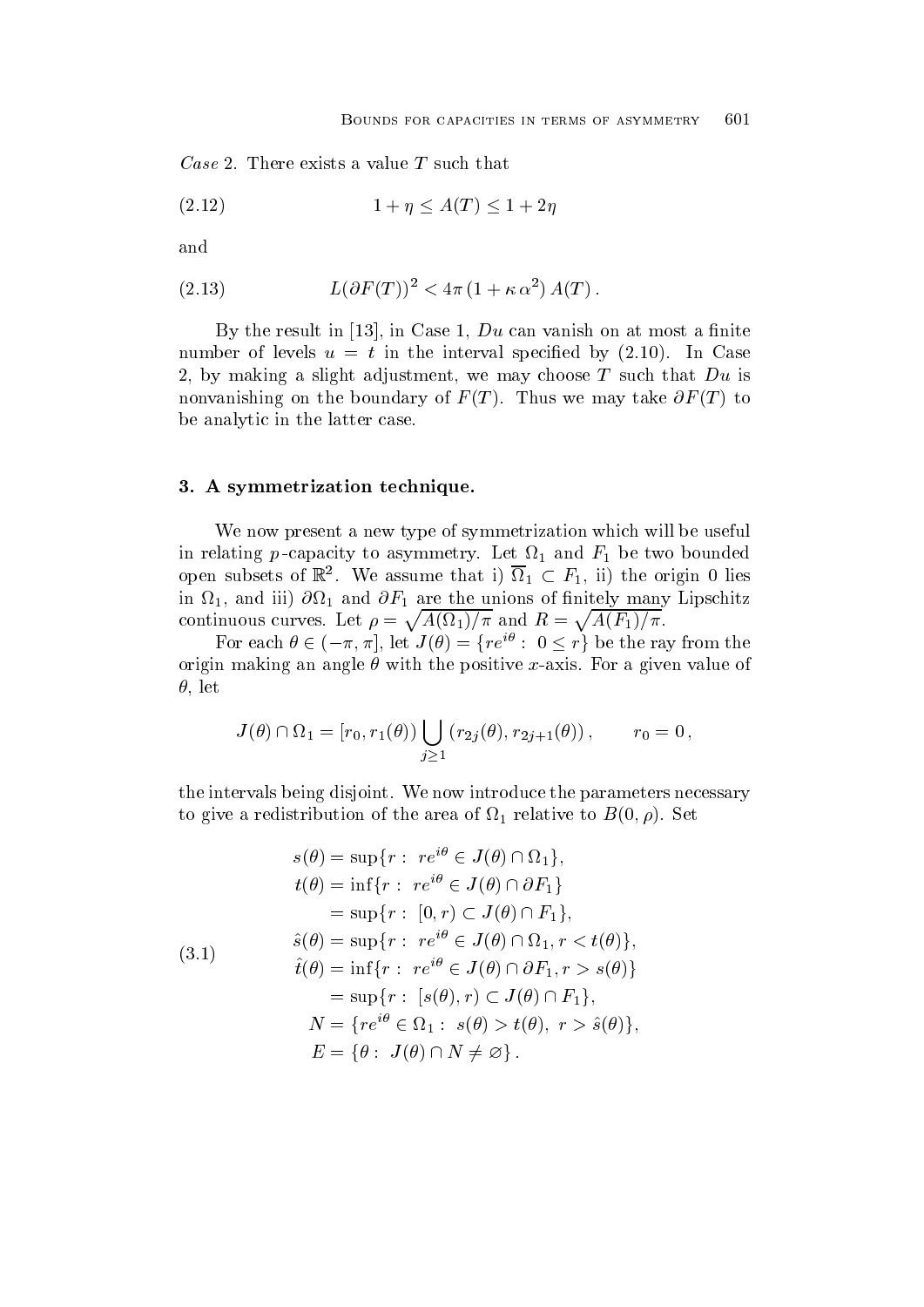$\bf{r}$  igure 1.  $\partial(\nu) = \partial(\nu) \times \partial(\nu) = \partial(\nu)$ .

**Figure 4.**  $\partial(U) \setminus U(U) \setminus \partial(U) \setminus U(U)$  (shaded Region in TV).

Note that  $\hat{s}(\theta) \leq s(\theta)$  and  $t(\theta) \geq t(\theta)$  with equality if and only if  $\sim$   $\sim$   $\sim$   $\sim$   $\sim$   $\sim$   $\sim$   $\sim$ 

We distinguish two possibilities in our redistribution of  $\Omega_1$ .

*Case* A. Suppose first that  $\hat{s}(\theta) \leq \rho$ . Then we define  $\xi(\theta) > 0$  by

(3.2) 
$$
\xi(\theta)^2 = \sum_{j \in K} r_{2j+1}^2 - r_{2j}^2 ,
$$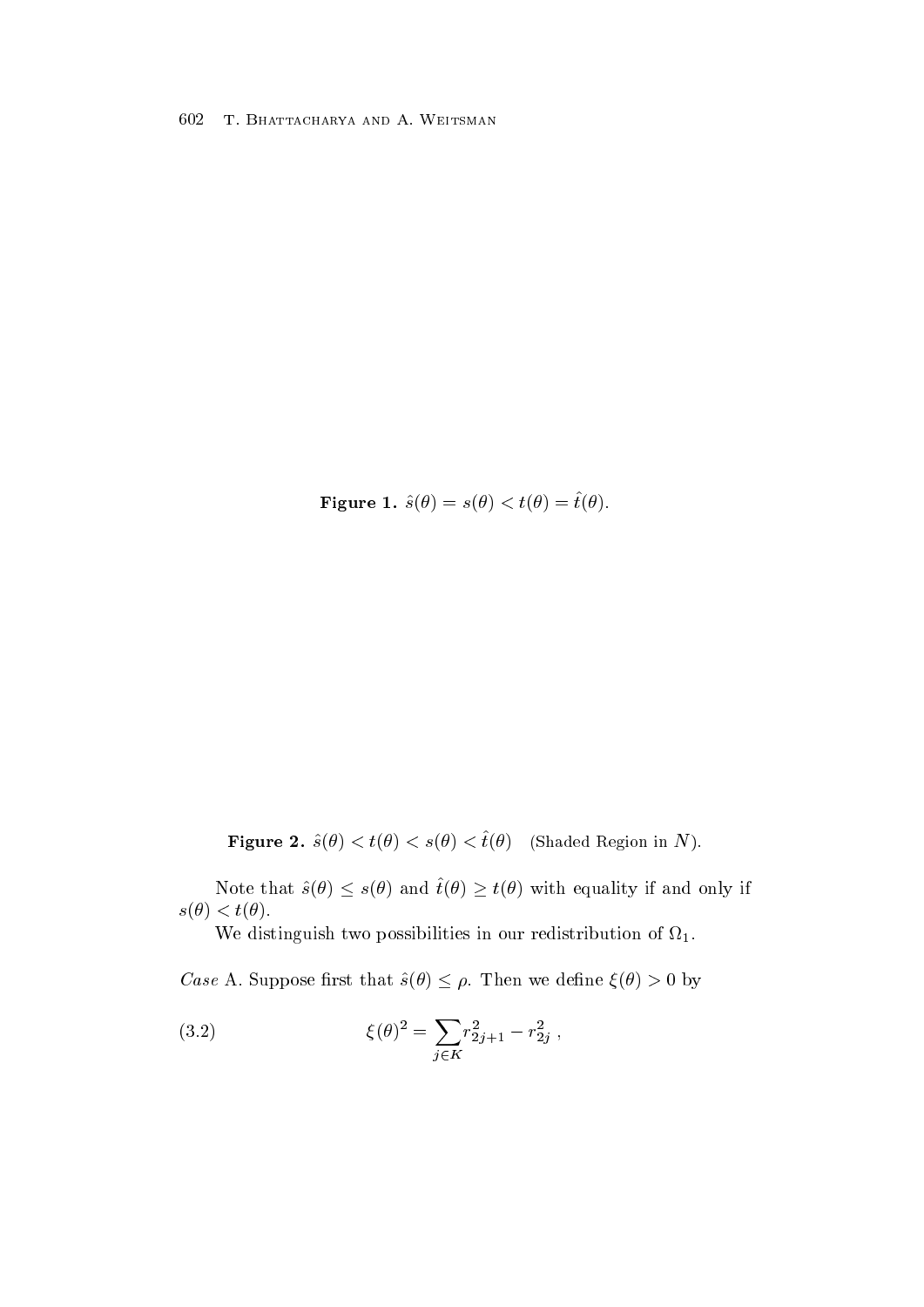where  $K = \{j : r_{2j+1} \leq \hat{s}(\theta)\}.$ 

case Bif s and two subcases to determine the subcases to determine the subcases to determine the subcases of the subcases of the subcases of the subcases of the subcases of the subcases of the subcases of the subcases of t 

i) If  $\rho \in J(\theta) \cap \Omega_1$ , *i.e.*,  $r_{2m} < \rho < r_{2m+1}$  for some m, then

(3.3) 
$$
\xi(\theta)^2 = r_{2m+1}^2 + \sum_{j \in L} r_{2j+1}^2 - r_{2j}^2,
$$

where  $L = \{j : r_{2m+1} \le r_{2j} < r_{2j+1} \le \hat{s}(\theta)\};$  also let

(3.4) 
$$
\lambda(\theta)^2 = \rho^2 - r_{2m}^2 + \sum_{j \in M} r_{2j+1}^2 - r_{2j}^2,
$$

where  $M = \{j : r_{2j+1} \leq r_{2m}\}.$ 

ii) If  $\rho \notin J(\theta) \cap \Omega_1$ , we set

(3.5) 
$$
\xi(\theta)^2 = \rho^2 + \sum_{j \in L'} r_{2j+1}^2 - r_{2j}^2 ,
$$

where  $L' = \{j : \rho \leq r_{2j} < r_{2j+1} \leq \hat{s}(\theta)\}\text{, and}$ 

(3.6) 
$$
\lambda(\theta)^2 = \sum_{j \in M'} r_{2j+1}^2 - r_{2j}^2 ,
$$

where  $M' = \{j : r_{2j+1} \leq \rho\}$ . It is useful to observe that  $\xi(\theta) > \rho$  and  $\lambda(\theta) \leq \rho$ , whenever  $\hat{s}(\theta) > \rho$ .

For each  $\theta \in (-\pi, \pi]$ , let  $\Omega_1^*(\theta) \subset J(\theta)$  be defined by

$$
\Omega_1^*(\theta) = \begin{cases}\n\left[0, \xi(\theta)\right], & \text{if } \hat{s}(\theta) \le \rho, \\
\left[0, \lambda(\theta)\right] \cup (\rho, \xi(\theta)], & \text{if } \hat{s}(\theta) > \rho \text{ and } \lambda(\theta) < \rho, \\
\left[0, \xi(\theta)\right], & \text{if } \hat{s}(\theta) > \rho \text{ and } \lambda(\theta) = \rho.\n\end{cases}
$$

Define  $\Omega_1^* = \bigcup_{\theta} \Omega_1^*(\theta)$ ; by the definitions in (3.1)-(3.6), it is clear that i)  $A(\Omega_1) = A(\Omega_1^*) + A(N)$  (see (3.10)), ii) if  $B(0, r) \subset \Omega_1$ , then  $B(0, r)$   $\Omega_1^*$ , and iii)  $\Omega_1^* \cap B(0,\rho)$  is starlike with respect to the origin 0.

Now suppose that  $0 < R_i' \le \rho$  and  $R_i \le R_o$  are such that  $B(0,R_i')$  $\subset \Omega_1$ , and  $B(0, R_i) \subset F_1 \subset F_1 \subset B(0, R_o)$ . Then we conclude from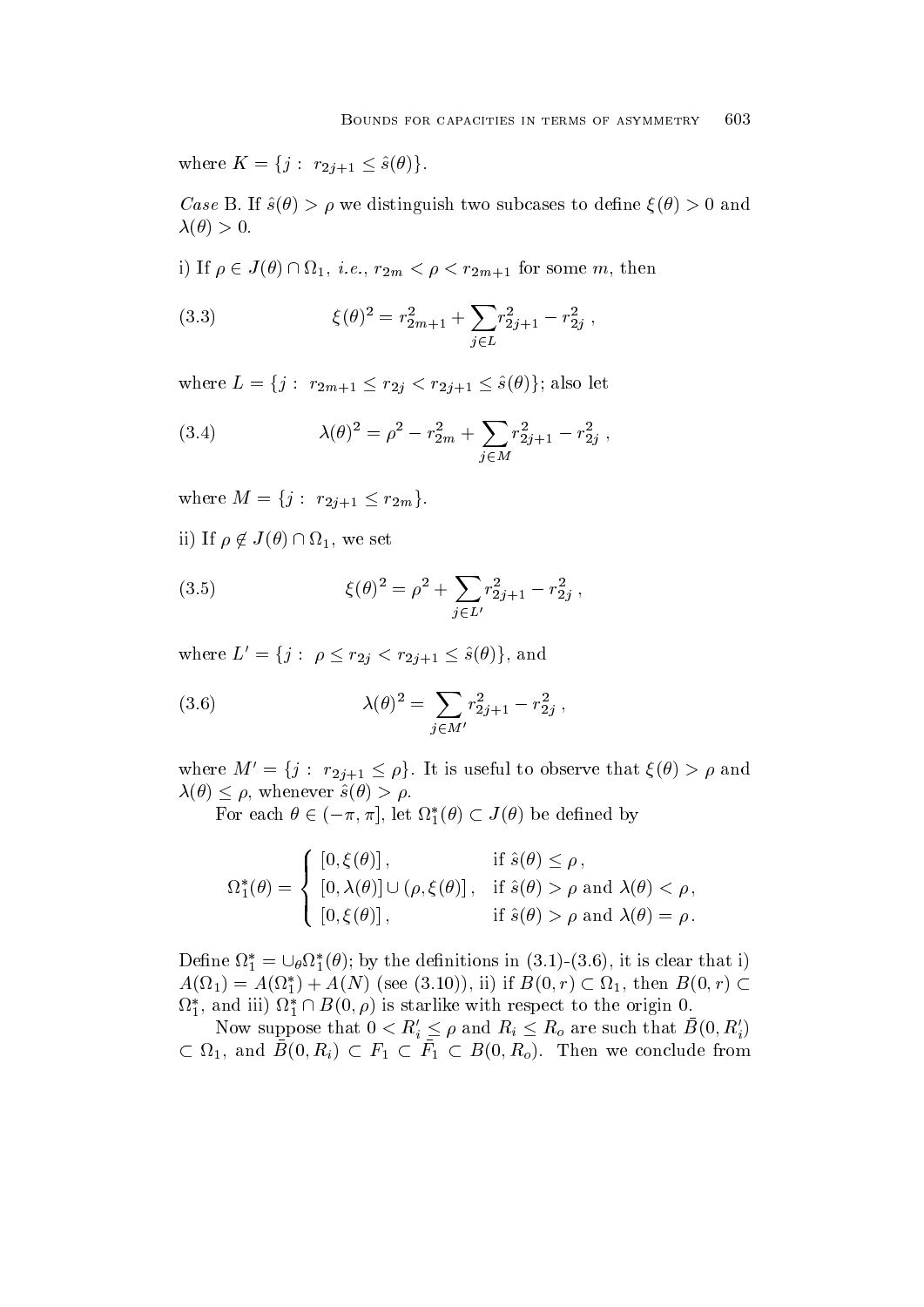$t = 1$  that  $t = 1$ 

\n- i) 
$$
R'_i \leq \xi(\theta) \leq \hat{s}(\theta) \leq s(\theta) \leq \hat{t}(\theta) \leq R_o
$$
,
\n- ii)  $R_i \leq t(\theta) \leq \hat{t}(\theta) \leq R_o$ ,
\n- iii)  $R_i \leq t(\theta) < s(\theta) < \hat{t}(\theta) \leq R_o$ ,  $\theta \in E$ ,
\n- iv)  $R'_i \leq \xi(\theta) < t(\theta) \leq R_o$ ,
\n- v)  $R'_i \leq \min\{\rho, R_i\} \leq \max\{\rho, R_i\} \leq R \leq R_o$ ,
\n- vi) If  $\hat{s}(\theta) > \rho$ , then  $\xi(\theta) > \rho$ , and  $\lambda(\theta) \leq \rho$ .
\n

 $\mathbf{B}$ ful in Section 4 and Section 8. Suppose that  $\beta = A(\Omega_1 \backslash B(0,\rho))/A(\Omega_1)$  $> 0$ . By consideration of  $\Omega_1 \backslash B(0,\rho)$  we have

(3.8)  
\n
$$
0 < 2\pi \rho^2 \left(\beta - \frac{A(N \setminus B(0, \rho))}{\pi \rho^2}\right)
$$
\n
$$
= \int_{\{\xi(\theta) \ge \rho\}} \left(\xi(\theta)^2 - \rho^2\right) d\theta \le 2\pi \rho^2 \beta.
$$

By consideration of  $\Omega_1 \cap B(0,\rho)$ ,

(3.9) 
$$
0 < \int_{\{\xi(\theta) \leq \rho\}} (\rho^2 - \xi(\theta)^2) d\theta + \int_{\{\hat{s}(\theta) > \rho\}} (\rho^2 - \lambda(\theta)^2) d\theta
$$

$$
= 2\pi \rho^2 \left(\beta + \frac{A(N \cap B(0, \rho))}{\pi \rho^2}\right).
$$

 $\mathbf{S}$  . Then have the subtraction of  $\mathbf{S}$  ,  $\mathbf{S}$  ,  $\mathbf{S}$  ,  $\mathbf{S}$  ,  $\mathbf{S}$  ,  $\mathbf{S}$  ,  $\mathbf{S}$  ,  $\mathbf{S}$  ,  $\mathbf{S}$  ,  $\mathbf{S}$  ,  $\mathbf{S}$  ,  $\mathbf{S}$  ,  $\mathbf{S}$  ,  $\mathbf{S}$  ,  $\mathbf{S}$  ,  $\mathbf{S}$  ,  $\mathbf{$ 

$$
(3.10) \quad 0 < \int_{-\pi}^{\pi} (\rho^2 - \xi(\theta)^2) d\theta + \int_{\{\hat{s}(\theta) > \rho\}} (\rho^2 - \lambda(\theta)^2) d\theta = 2 A(N),
$$

and adding we obtain

(3.11)  

$$
\int_{-\pi}^{\pi} |\rho^2 - \xi(\theta)^2| d\theta = \int_{\{\xi(\theta) \ge \rho\}} (\xi(\theta)^2 - \rho^2) d\theta
$$

$$
+ \int_{\{\xi(\theta) \le \rho\}} (\rho^2 - \xi(\theta)^2) d\theta
$$

$$
\le 4\pi \rho^2 \left(\beta + \frac{A(N)}{\pi \rho^2}\right).
$$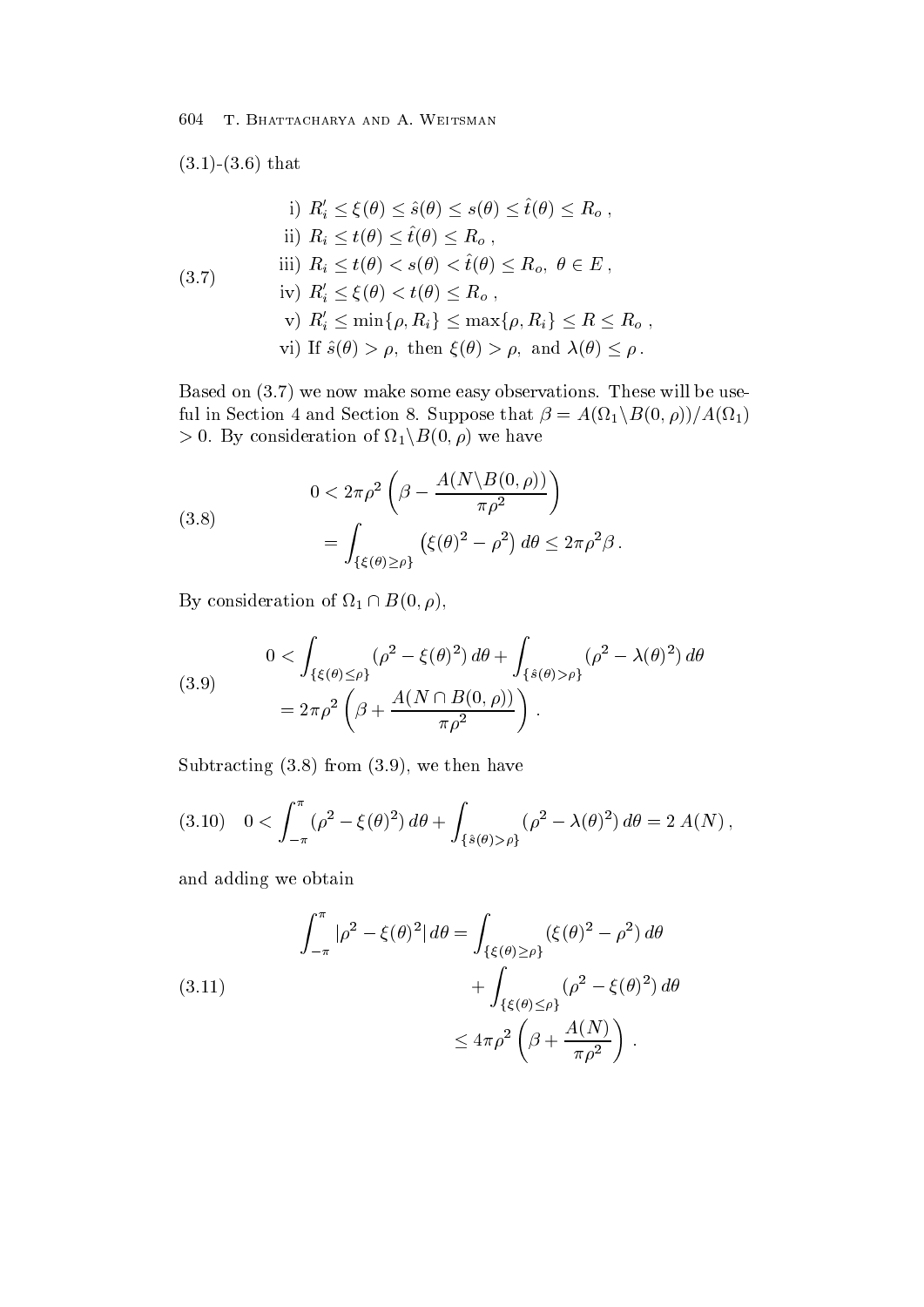Also, let

(3.12) 
$$
\begin{cases} \mu = \frac{1}{\rho^2} \int_{\{\hat{s}(\theta) > \rho\}} (\rho^2 - \lambda(\theta)^2) d\theta \ge 0, \\ \bar{\mu} = \frac{1}{R^2} \int_{-\pi}^{\pi} (R^2 - t(\theta)^2) d\theta \ge 0. \end{cases}
$$

In the next section we will use this symmetrization technique to deduce a perturbation result for 2-capacity.

## 4. A perturbation lemma for 2-capacity.

We will now prove a perturbation lemma based on the symmetrization introduced in Section 5. As before,  $\Omega_1$  and  $\Gamma_1$ , subsets of  $\mathbb R$ , are bounded open sets such that 1)  $\Omega_1 \subset F_1$ , 11) the origin 0 lies in  $\Omega_1$ , and in the continuous continuous continuous continuous continuous continuous continuous continuous continuous continuous continuous continuous continuous continuous continuous continuous continuous continuous continuous conti curves. Set  $\rho = \sqrt{A(\Omega_1)/\pi}$  and  $R = \sqrt{A(F_1)/\pi}$ . Let  $0 < R'_i \le \rho$  and  $R_i \leq R_o$  be such that  $B(0, R'_i) \subset \Omega_1$ ,  $B(0, R_i) \subset F_1 \subset F_1 \subset B(0, R_o)$ . Suppose furthermore that

 $(4.1)$ ii)  $1/2 \le R'_i/R_o \le R_i/R_o \le 1$ , i) For a fixed  $\varepsilon, 0 < \varepsilon \leq 1/2, R_o(1-\varepsilon) \leq R_i \leq R \leq R_o$ , iii) For  $0 < \delta \leq 1/2$ ,  $1/4 \leq (\rho/R)^2 \leq 1/(1+\delta) < 1$ .

By the definition in (1.4), if  $\Gamma = \Gamma(\Omega_1, \mathbb{R}^2 \backslash F_1)$ , then

$$
I = \operatorname{Cap}_2(\Gamma) = \inf_{w} \int_{F_1 \setminus \Omega_1} |Du|^2 dx dy,
$$

where, w is absolutely continuous and takes the value 1 on  $\mathbb{R}^2 \setminus F_1$  and 0 on  $\overline{\Omega}_1$ . Let v denote the minimizer. Then it is harmonic in  $F_1 \backslash \overline{\Omega}_1$ and assumes the appropriate boundary values. Set

$$
\beta = \frac{A(\Omega_1 \setminus B(0,\rho))}{A(\Omega_1)} > 0,
$$

We prove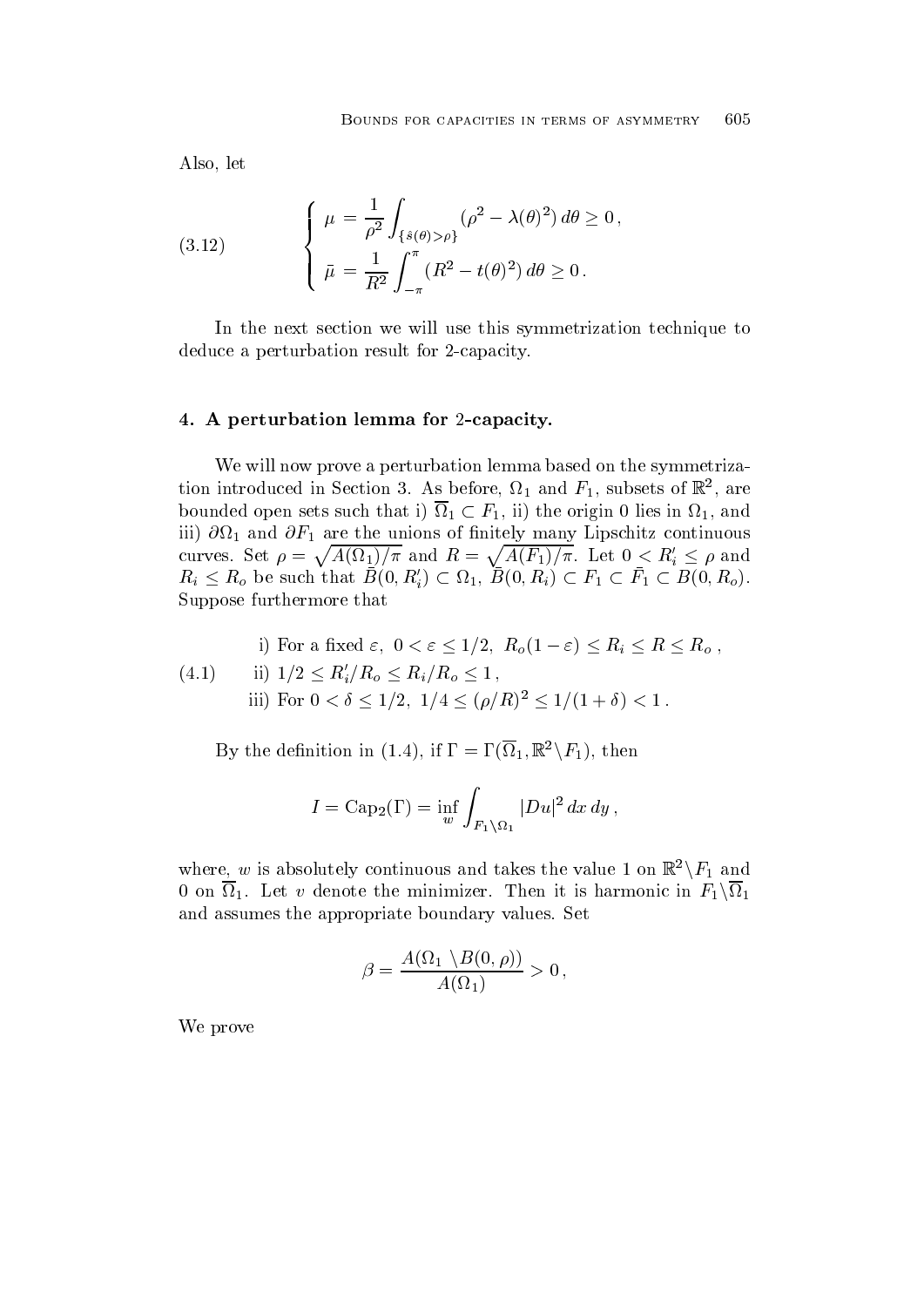**Lemma 4.1.** Let  $\Omega_1, F_1, \rho, R, R_i, R'_i, R_o, \beta, \varepsilon, \delta$ , and v be as described assume that  $\mathcal{A}$  assume that  $\mathcal{A}$  and  $\mathcal{A}$  all such all such all such as  $\mathcal{A}$ have

$$
I = \int_{F_1 \setminus \Omega_1} |Dv|^2 dx dy \ge \frac{2\pi}{\log R/\rho} + B_0 \beta^2 - B_1 \varepsilon^2 - B_2 \varepsilon \beta,
$$

where  $B_1$  and B are positive constants depending on  $B_1$  and  $B_2$  and  $B_3$  and  $B_4$ 

Proof- Throughout the proof we shall let C with or without sub scripts, denote positive constants depending only on  $\delta$ , and which need not be the same at each occurrence We employ the symmetrization interaction in Section 1. Section 1. Section 1. Section 1. Section 1. Section 1. Section 1. Section 1. Section  $\mathbf{v} = \mathbf{v} \mathbf{v}$  and  $\mathbf{v} = \mathbf{v} \mathbf{v}$  and  $\mathbf{v} = \mathbf{v} \mathbf{v}$ 

(4.2)  
\ni) 
$$
0 < \hat{t}(\theta) - s(\theta) \le \varepsilon R_o
$$
,  $\theta \in E$ ,  
\nii)  $(1/e)^2 < (1/2)^2 \le \min{\{\xi(\theta)^2/R^2, \xi(\theta)^2/t(\theta)^2\}}$ ,  
\niii)  $|R^2 - t(\theta)^2| \le 2 \varepsilon R_o^2$ .  
\niv)  $1 - \varepsilon \le t(\theta)/R_o \le 1$ .

Now

(4.3)  
\n
$$
I = \int_{F_1 \setminus \Omega_1} \left( v_r^2 + \frac{1}{r^2} v_\theta^2 \right) r \, dr \, d\theta
$$
\n
$$
\geq \int_{F_1 \setminus \Omega_1} v_r^2 \, r \, dr \, d\theta
$$
\n
$$
\geq \int_{-\pi}^{\pi} \left( \inf \int_{J(\theta) \cap \{F_1 \setminus \Omega_1\}} z_r^2 r \, dr \right) d\theta,
$$

where the infimum is taken over all  $z = z(r, \theta)$  such that  $z = 1$  on  $J(\theta) \cap$  $\partial F_1$  and  $z = 0$  on  $J(\theta) \cap \partial \Omega_1$ . The minimizer  $\bar{z}$  satisfies the one variable Euler equation  $(r\bar{z}')' = 0$  in  $J(\theta) \cap \{F_1 \backslash \Omega_1\}$ . We will now estimate I by employing the symmetrization in Section 3 and obtaining a lower bound for the integral on the contract side of  $\mathcal{A}$  , and  $\mathcal{A}$  are  $\mathcal{A}$  of  $\mathcal{A}$  . This bound of  $\mathcal{A}$ solving for  $\bar{z}$  from the aforementioned o.d.e over the disjoint intervals  $\{ \sigma(v), v(v) \}$  and  $\{ \sigma(v), v(v) \}$ , the latter occurring whenever  $\sigma(v) > \sigma(v)$ . Note that  $\bar{z}$  vanishes on the left end points of these intervals and takes  $\mathcal{L}$  , where  $\mathcal{L}$  and  $\mathcal{L}$  and  $\mathcal{L}$  seems a lower bound bound bound bound bound bound bound bound bound bound bound bound bound bound bound bound bound bound bound bound bound bound bound bound bound bound for I is obtained by calculating the inner integral for this function  $\bar{z}$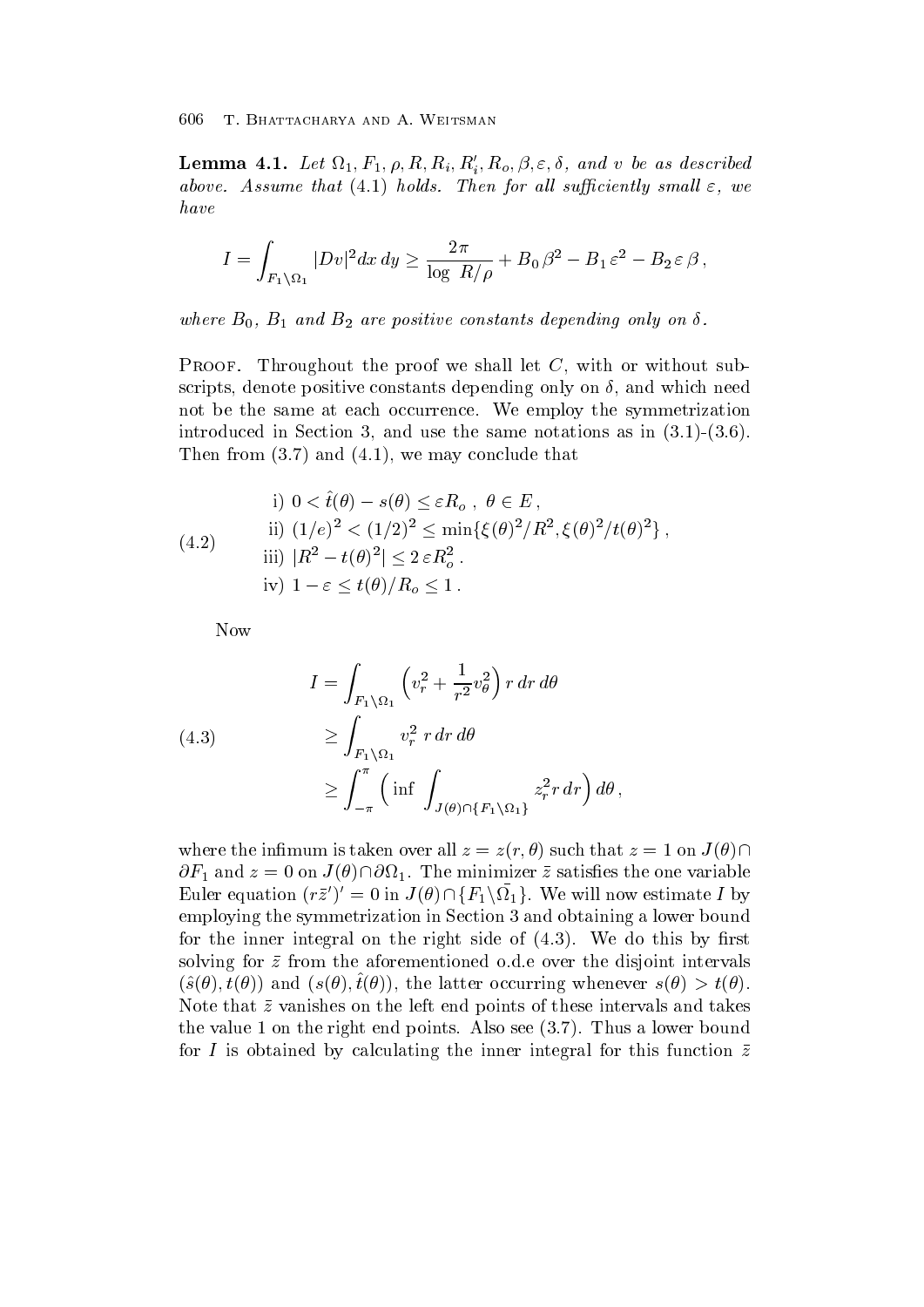over the above mentioned intervals. Recalling the definition of  $E$  from it follows from  $\mathbf{r}$  that is the set of  $\mathbf{r}$ 

(4.4) 
$$
I \geq \int_{-\pi}^{\pi} \frac{1}{\log(t(\theta)/\hat{s}(\theta))} d\theta + \int_{E} \frac{1}{\log(\hat{t}(\theta)/s(\theta))} d\theta
$$

$$
\geq \int_{-\pi}^{\pi} \frac{1}{\log(t(\theta)/\xi(\theta))} d\theta + \int_{E} \frac{1}{\log(\hat{t}(\theta)/s(\theta))} d\theta.
$$

If the second integral on the right hand side of  $\mathbf{I}$ log and the lemma in the second of the second trivial from the second of the second second in the second of the wise

$$
\int_E \frac{1}{\log(\hat{t}(\theta)/s(\theta))} \, d\theta \le \frac{4\pi}{\log(R/\rho)} \, .
$$

But,  $\log(t(\theta)/s(\theta)) \leq (t(\theta)/s(\theta)-1)$ , so it then follows from  $(4.2.i)$ ),  $i \in I$  is the set of  $i \in I$  is the set of  $i \in I$ 

$$
\operatorname{meas}_{\theta} E \leq C_1 \varepsilon.
$$

Note that  $C_1$  depends only on  $\delta$ . Since

$$
N = \{ re^{i\theta} \in \Omega_1 : s(\theta) > t(\theta), r > \hat{s}(\theta) \},
$$

 $\mathbf{y}$  is the state  $\mathbf{y}$  is the state  $\mathbf{y}$  is the state  $\mathbf{y}$  is the state  $\mathbf{y}$ 

$$
(4.5) \t\t A(N) \le C_2 \varepsilon^2 R_o^2.
$$

Now from 

(4.6)  

$$
I \geq \int_{-\pi}^{\pi} \frac{1}{\log(t(\theta)/\xi(\theta))} d\theta
$$

$$
= 2 \int_{-\pi}^{\pi} \frac{-1}{\log(\xi(\theta)^2/t(\theta)^2)} d\theta.
$$

To estimate (4.0) we observe that the function  $f(x) = -1/(\log x)$  satisfies

(4.7) 
$$
\begin{cases} \text{i)} & f(x) > 0 \ (0 < x < 1), \\ \text{ii)} & f'(x) > 0 \ (0 < x < 1), \\ \text{iii)} & f''(x) > 0 \ (1/e^2 < x < 1). \end{cases}
$$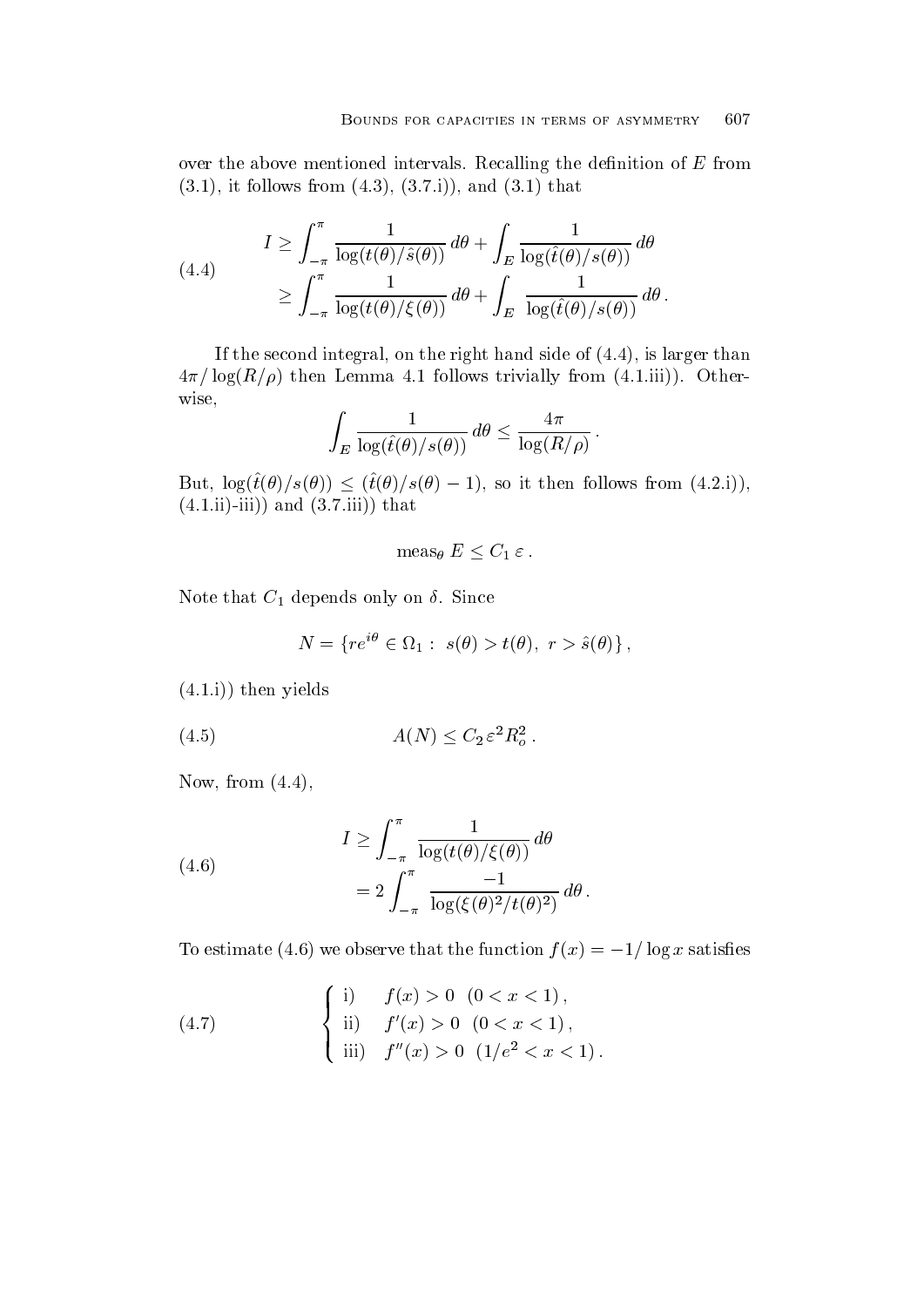$\mathcal{N}$  in the form of the form of the form of the form of the form of the form of the form of the form of the form of the form of the form of the form of the form of the form of the form of the form of the form of the f

(4.8) 
$$
f(x) - f(\bar{x}) = f(\bar{x})(x - \bar{x}) + \frac{f''(\zeta)}{2}(x - \bar{x})^2
$$

for some  $\zeta \in (x, x)$  or  $(x, x)$ . Then with  $x = \rho^2/R^2$ , it follows from and  $\alpha$  is that is the contract of the contract of the contract of the contract of the contract of the contract of the contract of the contract of the contract of the contract of the contract of the contract of the contr

$$
I - \frac{2\pi}{\log(R/\rho)} \ge 2 \int_{-\pi}^{\pi} \left( \frac{-1}{\log(\xi(\theta)^2/t(\theta)^2)} + \frac{1}{\log(\rho^2/R^2)} \right) d\theta
$$
  
(4.9)  

$$
\ge 2 f'(\rho^2/R^2) \int_{-\pi}^{\pi} \left( \frac{\xi(\theta)^2}{t(\theta)^2} - \frac{\rho^2}{R^2} \right) d\theta
$$

$$
+ C_3 \int_{-\pi}^{\pi} \left( \frac{\xi(\theta)^2}{t(\theta)^2} - \frac{\rho^2}{R^2} \right)^2 d\theta.
$$

The positive absolute constant  $\sim 0$  in (  $\sim$  ) is the fact that from the fact that  $\sim$  $(4.2.11)$  implies that  $\zeta(\theta)$  / $\iota(\theta)$  > 1/e.

Next we estimate the quantities

$$
S = \int_{-\pi}^{\pi} \left( \frac{\xi(\theta)^2}{t(\theta)^2} - \frac{\rho^2}{R^2} \right) d\theta, \qquad \bar{S} = \int_{-\pi}^{\pi} \left( \frac{\xi(\theta)^2}{t(\theta)^2} - \frac{\rho^2}{R^2} \right)^2 d\theta.
$$

We may rewrite  $S$  as

$$
S = \int_{-\pi}^{\pi} \left( (\xi(\theta)^2 - \rho^2) \left( \frac{1}{t(\theta)^2} - \frac{1}{R^2} \right) + \rho^2 \left( \frac{1}{t(\theta)^2} - \frac{1}{R^2} \right) + \frac{\xi(\theta)^2 - \rho^2}{R^2} \right) d\theta.
$$

 $\blacksquare$  and  $\blacksquare$  and  $\blacksquare$  and  $\blacksquare$ 

(4.10) 
$$
\int_{-\pi}^{\pi} \frac{\xi(\theta)^2 - \rho^2}{R^2} d\theta = \frac{\mu \rho^2}{R^2} - \frac{2 A(N)}{R^2} \ge -\frac{2 A(N)}{R^2}.
$$

a is the contract of the contract of the contract of the contract of the contract of the contract of the contract of the contract of the contract of the contract of the contract of the contract of the contract of the contr

$$
\left| \int_{-\pi}^{\pi} (\xi(\theta)^2 - \rho^2) \left( \frac{1}{t(\theta)^2} - \frac{1}{R^2} \right) d\theta \right|
$$
  
\n
$$
\leq \int_{-\pi}^{\pi} |\xi(\theta)^2 - \rho^2| \left| \frac{1}{t(\theta)^2} - \frac{1}{R^2} \right| d\theta
$$
  
\n
$$
\leq \frac{C_4 \varepsilon}{R^2} \int_{-\pi}^{\pi} |\xi(\theta)^2 - \rho^2| d\theta
$$
  
\n
$$
\leq C_5 \varepsilon \left( \beta + \frac{A(N)}{\pi \rho^2} \right).
$$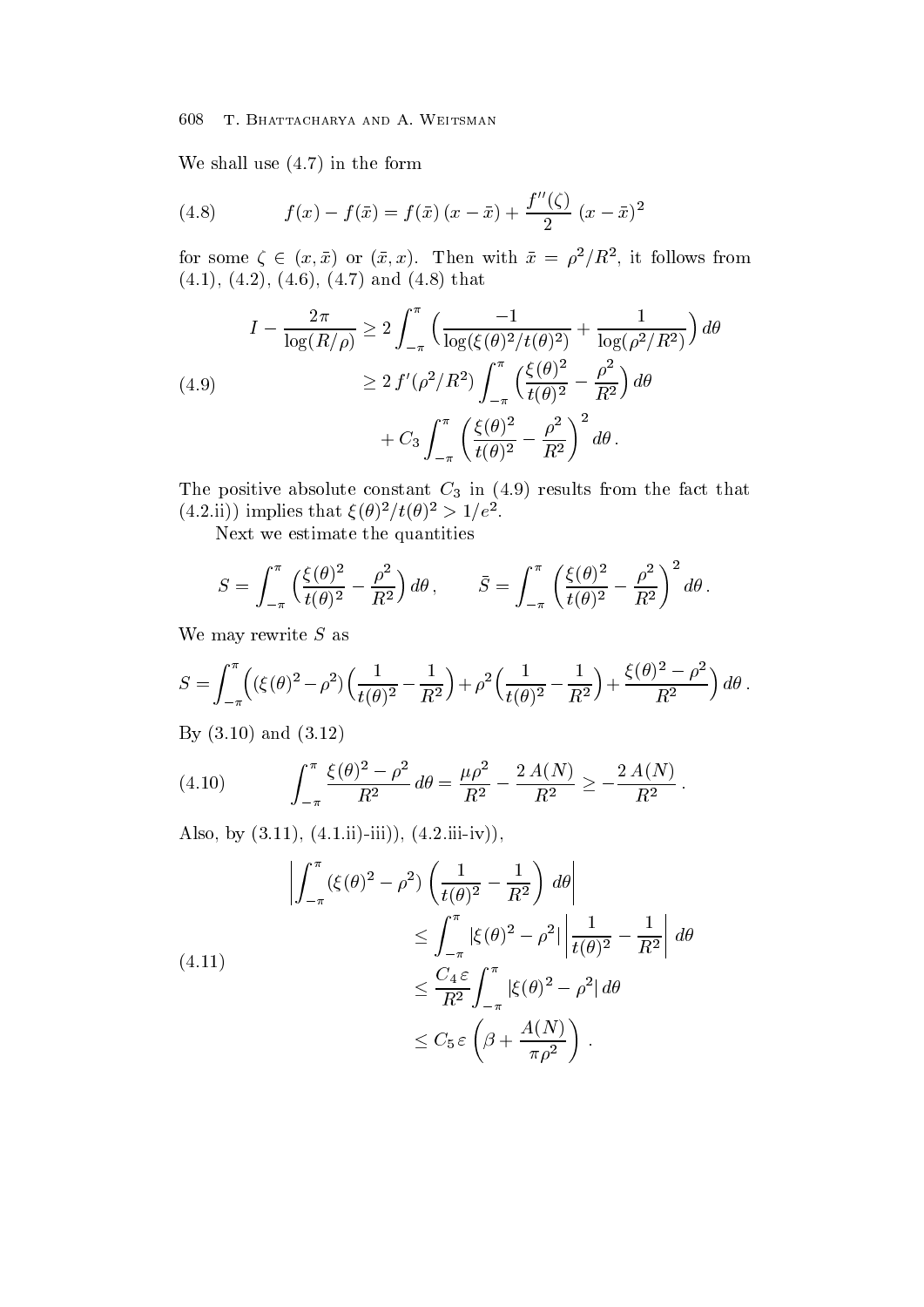By (3.12)  
\n
$$
\int_{-\pi}^{\pi} \left( \frac{1}{t(\theta)^2} - \frac{1}{R^2} \right) d\theta
$$
\n
$$
= \int_{-\pi}^{\pi} \left( \frac{R^2 - t(\theta)^2}{R^2 t(\theta)^2} - \frac{R^2 - t(\theta)^2}{R^4} + \frac{\bar{\mu}}{2\pi R^2} \right) d\theta
$$
\n
$$
= \int_{-\pi}^{\pi} \left( \frac{(R^2 - t(\theta)^2)^2}{R^4 t(\theta)^2} + \frac{\bar{\mu}}{2\pi R^2} \right) d\theta
$$
\n
$$
\geq 0.
$$

 $P_1$  and  $P_2$  and  $P_3$  and  $P_4$  and  $P_5$  and  $P_6$  and  $P_7$  and  $P_8$  and  $P_9$  and  $P_9$  and  $P_9$  and  $P_9$  and  $P_9$  and  $P_9$  and  $P_9$  and  $P_9$  and  $P_9$  and  $P_9$  and  $P_9$  and  $P_9$  and  $P_9$  and  $P_9$  and

(4.13) 
$$
S = \int_{-\pi}^{\pi} \left( \frac{\xi(\theta)^2}{t(\theta)^2} - \frac{\rho^2}{R^2} \right) d\theta \ge -\frac{2 A(N)}{R^2} - C_5 \,\varepsilon \left( \beta + \frac{A(N)}{\pi \rho^2} \right) \,.
$$

We now estimate  $\overline{S}$ . Observe that

$$
\frac{1}{2}\left(\frac{\xi(\theta)^2}{R^2}-\frac{\rho^2}{R^2}\right)^2 \le \left(\frac{\xi(\theta)^2}{R^2}-\frac{\xi(\theta)^2}{t(\theta)^2}\right)^2+\left(\frac{\xi(\theta)^2}{t(\theta)^2}-\frac{\rho^2}{R^2}\right)^2\,.
$$

integrating with respect to  $\mathbb{I}$  in the recalling  $\mathbb{I}$  in the recalling  $\mathbb{I}$  $\mathbf{u}$  is the set of  $\mathbf{u}$  is the set of  $\mathbf{u}$  is the set of  $\mathbf{u}$  is the set of  $\mathbf{u}$ 

(4.14) 
$$
\int_{-\pi}^{\pi} \left( \frac{\xi(\theta)^2}{R^2} - \frac{\xi(\theta)^2}{t(\theta)^2} \right)^2 d\theta \leq C_6 \varepsilon^2.
$$

Using Hölder's inequality,

$$
\left(\int_{\xi(\theta)\geq\rho}\left(\xi(\theta)^2-\rho^2\right)d\theta\right)^2\leq\left(\int_{-\pi}^{\pi}|\xi(\theta)^2-\rho^2|d\theta\right)^2
$$

$$
\leq2\pi\int_{-\pi}^{\pi}(\xi(\theta)^2-\rho^2)^2d\theta,
$$

so by  $\mathbf{a} \cdot \mathbf{b} = \mathbf{b} \cdot \mathbf{c}$ 

(4.15) 
$$
\frac{1}{2} \int_{-\pi}^{\pi} \left( \frac{\xi(\theta)^2}{R^2} - \frac{\rho^2}{R^2} \right)^2 d\theta \ge C_7 \left( \beta - \frac{A(N)}{\pi \rho^2} \right)^2.
$$

Putting to the contract of the contract of the contract of the contract of the contract of the contract of the contract of the contract of the contract of the contract of the contract of the contract of the contract of the

$$
(4.16) \quad \bar{S} = \int_{-\pi}^{\pi} \left( \frac{\xi(\theta)^2}{t(\theta)^2} - \frac{\rho^2}{R^2} \right)^2 d\theta \ge C_8 \beta^2 - C_9 \varepsilon^2 - C_{10} \frac{A(N)}{\pi \rho^2}.
$$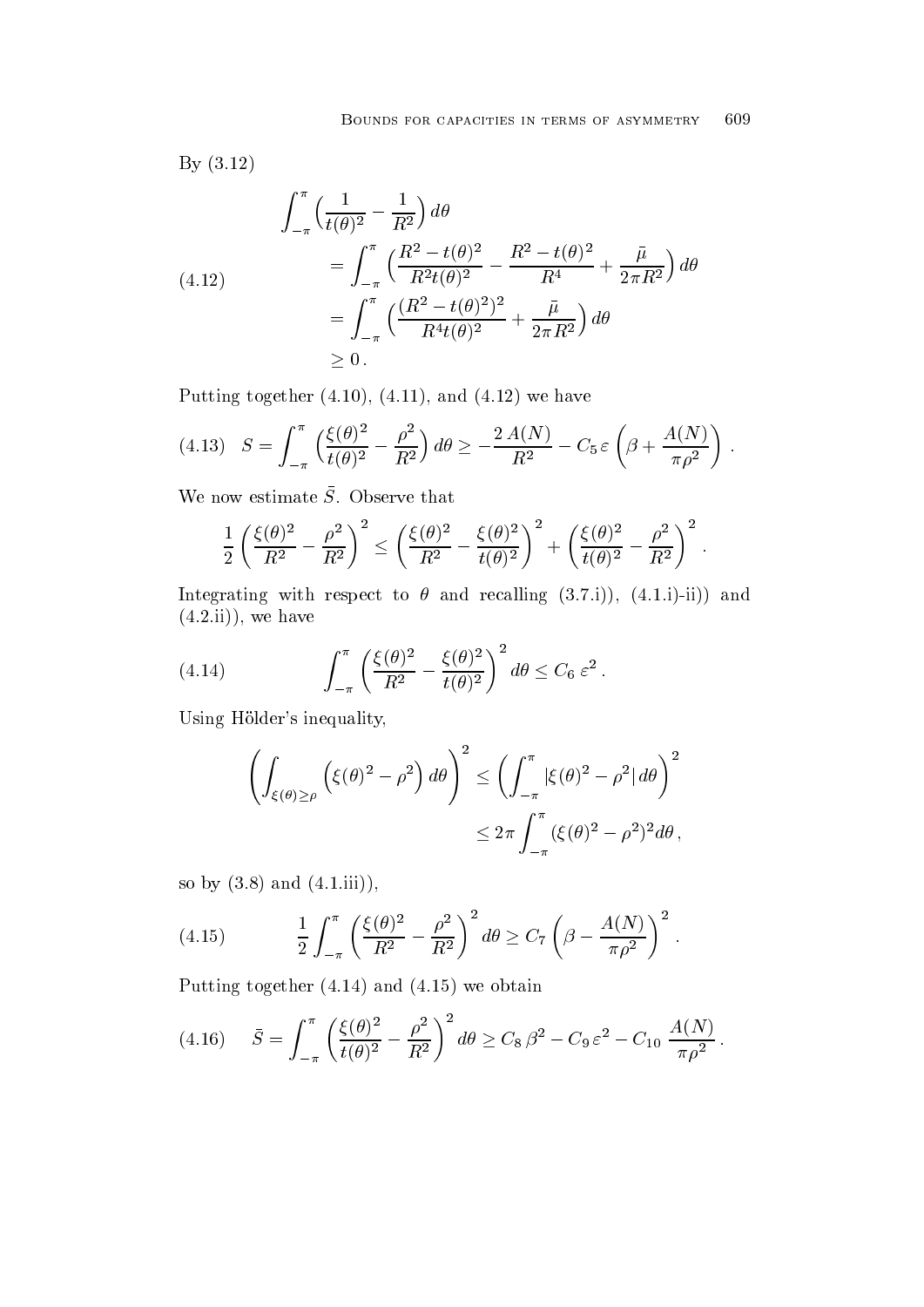By virtue of  $\mathbf{A}$  and  $\mathbf{A}$  and  $\mathbf{A}$  and  $\mathbf{A}$  and  $\mathbf{A}$  are  $\mathbf{A}$  and  $\mathbf{A}$  and  $\mathbf{A}$  are  $\mathbf{A}$  and  $\mathbf{A}$  are  $\mathbf{A}$  and  $\mathbf{A}$  are  $\mathbf{A}$  and  $\mathbf{A}$  are  $\mathbf{A}$  and  $\mathbf{A}$  are  $\mathbf{1}$  in  $\mathbf{1}$  in  $\mathbf{1}$  in  $\mathbf{1}$  in  $\mathbf{1}$  in  $\mathbf{1}$  in  $\mathbf{1}$ 

$$
I \geq \frac{2\pi}{\log(R/\rho)} + B_0 \,\beta^2 - B_1 \,\varepsilon^2 - B_2 \,\varepsilon \,\beta \,.
$$

where  $B_1$  and B are positive constants depending on  $B_1$ concludes the proof of Lemma

A  $p$ -analogue of Lemma 4.1 appears in Section 8.

 $\Gamma$  remarked  $\Gamma$  and  $\Gamma$  and  $\Gamma$  and  $\Gamma$  appearing in the statement of the Lemma 4.1, become absolute once a numerical value for  $\delta$  is chosen. In our application of Lemma 4.1, a positive value for  $\delta$  will be  $x = \frac{1}{2}$  and  $x = \frac{1}{2}$  and  $x = \frac{1}{2}$  and  $x = \frac{1}{2}$  and  $x = \frac{1}{2}$  and  $x = \frac{1}{2}$  and  $x = \frac{1}{2}$  and  $x = \frac{1}{2}$  and  $x = \frac{1}{2}$  and  $x = \frac{1}{2}$  and  $x = \frac{1}{2}$  and  $x = \frac{1}{2}$  and  $x = \frac{1}{2}$  and  $x = \frac{1}{2}$  a particular we may take the second the second state  $\rho$ 

In the next four sections, we will present the proof of Theorem 1, based on the strategy outlined in Section 2. The proof in Case 1 appears in Section 5, while the proof in Case 2 will be presented in sections  $6, 7$  and  $8$ .

### Proof of - in Case -

We will first prove Theorem 1 in the situation when asymmetry  $p = p$  is the set of  $p = p$  is the set of  $p$  is the set of  $p$  is the set of  $p$  is the set of  $p$  is the set of  $p$  $\mathcal{A}$  is continuous and increasing If we set  $\mathcal{A}$ 

(5.1) 
$$
s_0 = \inf\{t \in [0,1]: A(t) \ge 1 + \eta\}
$$

and

(5.2) 
$$
T_0 = \sup\{t \in [0,1]: A(t) \le 1 + 2\eta\},\
$$

then

$$
(5.3) \t\t A(s_0) \le A(t) \le A(T_0), \t t \in [s_0, T_0].
$$

Recall from Section 1 that u is locally  $\cup$   $\vee$ . Hence an application of the coarea formula - p base ( ) almost even the the coarea of  $\alpha$ 

(5.4) 
$$
A'(t) = \int_{\partial F(t)} \frac{1}{|Du|} d\sigma.
$$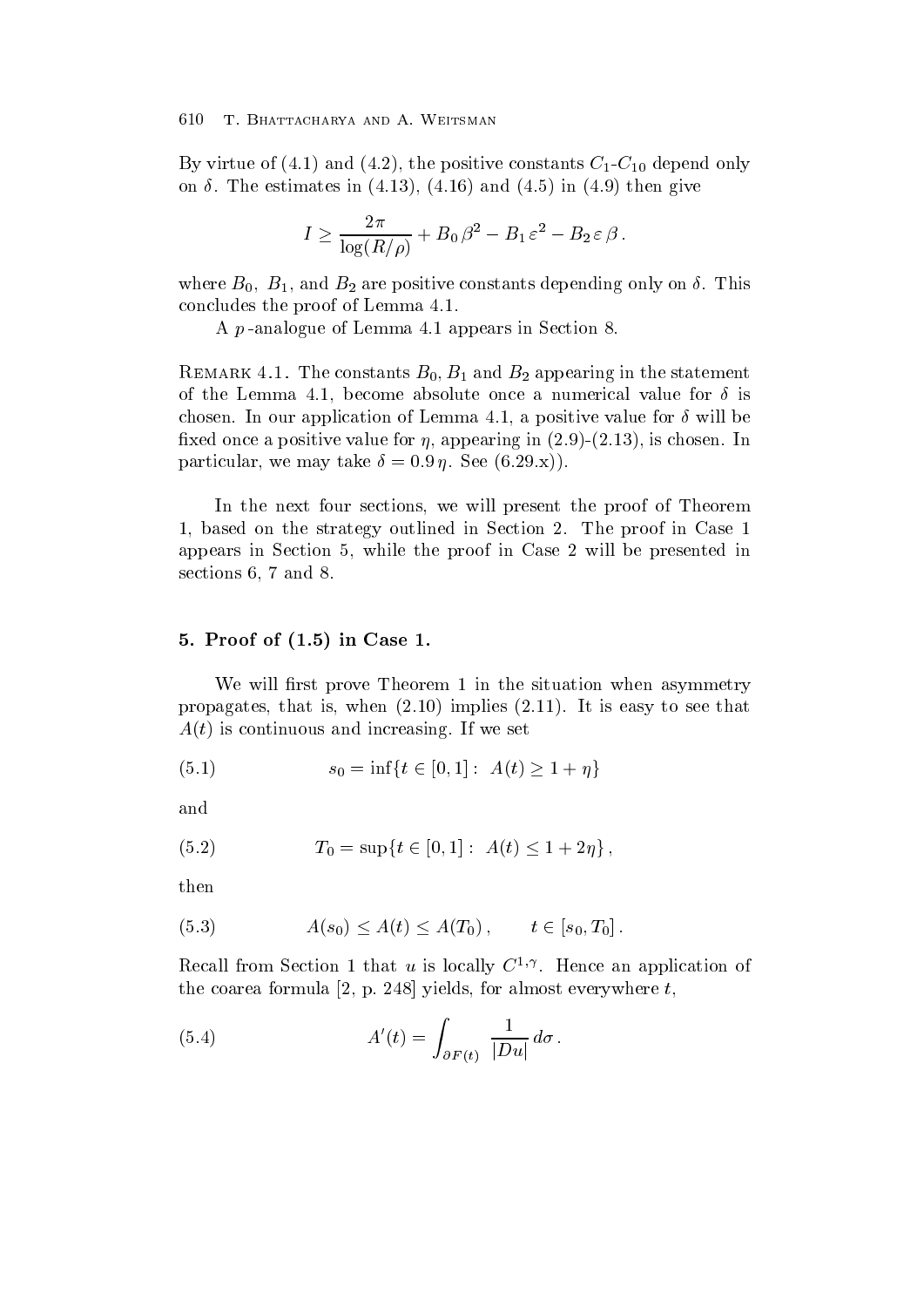The formula in  $\mathbf{h}$  is since  $\mathbf{h}$  and  $\mathbf{h}$  and  $\mathbf{h}$  and  $\mathbf{h}$  and  $\mathbf{h}$  and  $\mathbf{h}$  and  $\mathbf{h}$ the set of critical points of  $u$  is discrete. We now prove

**Lemma 5.1.** Let  $1 \leq p \leq \infty$ . If u is the extremal for the condenser with inner set  $\Omega$  and outer set  $\mathbb{R}^2 \backslash \Omega'$  and  $T_0$  is as in  $(5.2)$ , then

(5.5) 
$$
T_0 \leq \left( \int_{F(T_0)} |Du|^p dx dy \right)^{1/p} \cdot \left( \frac{1}{1 + C\alpha^2} \int_1^{1+2\eta} \phi(t) dt \right)^{(p-1)/p},
$$

where  $\phi(t) = \phi_p(t) = (4\pi t)^{p/2(1-p)}$ ,  $\alpha = \alpha(\Omega)$ , and C is a constant which depends on a set of the p-d-condition on  $\mathcal{A}$  and p-d-condition on  $\mathcal{A}$ 

 $\bullet$  for the coarea formula and  $\bullet$  for the coarea formula and  $\bullet$  . The coarea formula and  $\bullet$  for the coarea formula and  $\bullet$ of  $t$ 's,

$$
\int_{\partial F(t)} 1 d\sigma \le \left( \int_{\partial F(t)} |Du|^{p-1} d\sigma \right)^{1/p} \left( \int_{\partial F(t)} \frac{1}{|Du|} d\sigma \right)^{(p-1)/p}
$$

$$
= \left( \int_{\partial F(t)} |Du|^{p-1} d\sigma \right)^{1/p} (A'(t))^{(p-1)/p}.
$$

Using and it follows for almost everywhere t with s  $t \leq T_0$  (see (5.1)-(5.3)),

(5.6) 
$$
1 \leq \left( \int_{\partial F(t)} |Du|^{p-1} d\sigma \right)^{1/p} \left( \frac{(A'(t))^{(p-1)/p}}{\sqrt{4\pi (1 + \kappa \alpha^2) A(t)}} \right).
$$

where the top computer  $\{ \phi : \phi \}$  is the from the following the form of the top computer in the following the second of the following the second of the second of the second of the second of the second of the second of the equality then yields

$$
(5.7) \qquad\n\begin{aligned}\nT_0 - s_0 &\leq \int_{s_0}^{T_0} \left( \int_{\partial F(t)} |Du|^{p-1} d\sigma \right)^{1/p} \left( \frac{(A'(t))^{(p-1)/p}}{\sqrt{4\pi (1 + \kappa \alpha^2) A(t)}} \right) dt \\
&\leq \left( \int_{s_0}^{T_0} \left( \int_{\partial F(t)} |Du|^{p-1} d\sigma \right) dt \right)^{1/p} \\
&\cdot \left( \int_{s_0}^{T_0} \frac{A'(t)}{(4\pi (1 + \kappa \alpha^2) A(t))^{p/2(p-1)}} dt \right)^{(p-1)/p}.\n\end{aligned}
$$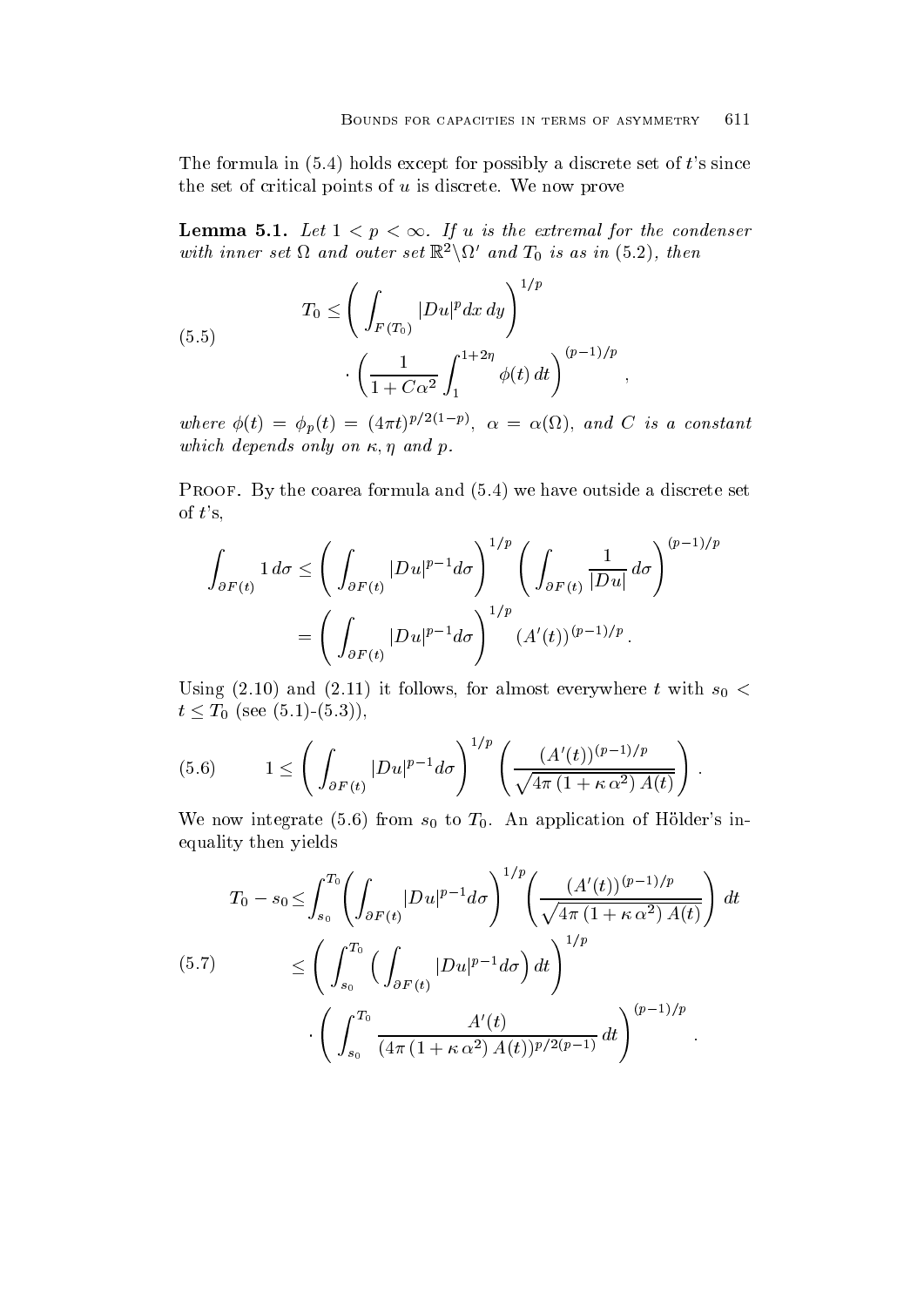Thus by the coarea formula formula formula formula formula formula formula for  $\mathbf{I}$ we have

(5.8) 
$$
T_0 - s_0 \le \left( \int_{F(T_0) \backslash F(s_0)} |Du|^p dx dy \right)^{1/p} \cdot \left( \frac{1}{\sqrt{1 + \kappa \alpha^2}} \left( \int_{1+\eta}^{1+2\eta} \phi(t) dt \right)^{(p-1)/p} \right).
$$

Using the same procedure on - s- and the usual isoperimetric in equality in place of  $\mathcal{N}$  , and  $\mathcal{N}$  is a set that  $\mathcal{N}$  is a set of  $\mathcal{N}$ 

(5.9) 
$$
s_0 \leq \left( \int_{F(s_0)} |Du|^p dx dy \right)^{1/p} \left( \int_1^{1+\eta} \phi(t) dt \right)^{(p-1)/p}.
$$

Adding the Holder integration in the Holder integration in the Holder integration in the Holder in the Holder show that

$$
T_0 \le \left(\int_{F(T_0)} |Du|^p dx dy\right)^{1/p}
$$
  

$$
\cdot \left(\int_1^{1+\eta} \phi(t) dt + \left(\frac{1}{1+\kappa \alpha^2}\right)^{p/2(p-1)} \int_{1+\eta}^{1+2\eta} \phi(t) dt\right)^{(p-1)/p}
$$
  

$$
= \left(\int_{F(T_0)} |Du|^p dx dy\right)^{1/p}
$$
  

$$
\cdot \left(1 - \left(1 - \left(\frac{1}{1+\kappa \alpha^2}\right)^{p/2(p-1)}\right) \frac{\int_{1+\eta}^{1+2\eta} \phi(t) dt}{\int_{1}^{1+2\eta} \phi(t) dt}\right)^{(p-1)/p}
$$
  

$$
\cdot \left(\int_1^{1+2\eta} \phi(t) dt\right)^{(p-1)/p}
$$

The inequality in the lemma now follows with an appropriate constant C C - - p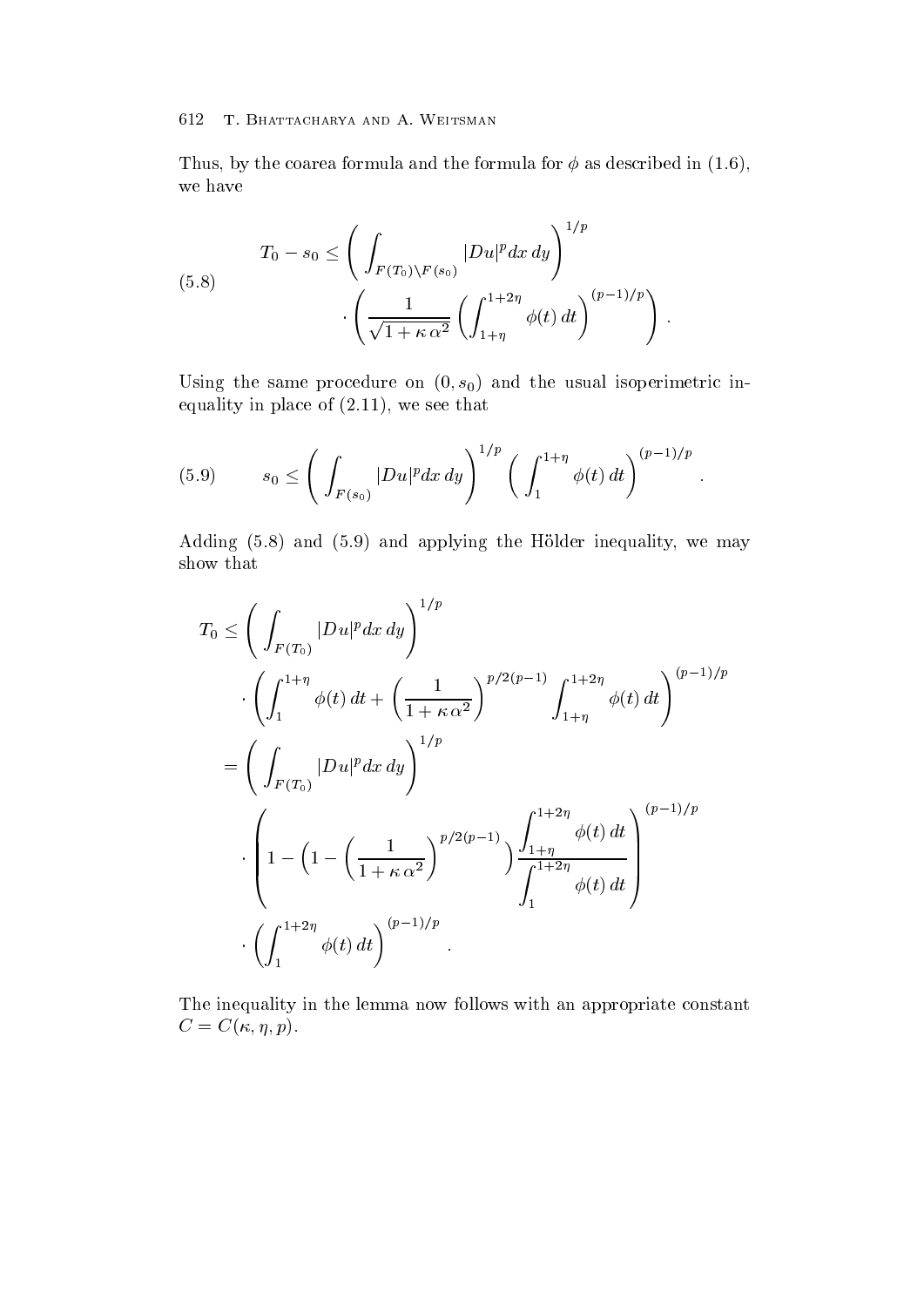Proof of - in Case - Using the usual isoperimetric inequality and the above procedure, we may show that

(5.10) 
$$
1 - T_0 \le \left( \int_{F(1) \backslash F(T_0)} |Du|^p dx dy \right)^{1/p} \cdot \left( \int_{1+2\eta}^4 \phi(t) dt \right)^{(p-1)/p}.
$$

we now a set the Holder interval to the then use the Holder interval to the Holder in the Holder in the Holder deduce that

$$
1 \leq \left(\int_{F(1)} |Du|^p dx dy\right)^{1/p}
$$
  

$$
\cdot \left(\frac{1}{1+C\alpha^2} \int_{1}^{1+2\eta} \phi(t) dt + \int_{1+2\eta}^4 \phi(t) dt\right)^{(p-1)/p}
$$
  

$$
= \left(\int_{F(1)} |Du|^p dx dy\right)^{1/p} \left(1 - \frac{C\alpha^2}{1+C\alpha^2} \frac{\int_{1}^{1+2\eta} \phi(t) dt}{\int_{1}^4 \phi(t) dt}\right)^{(p-1)/p}
$$
  

$$
\cdot \left(\int_{1}^4 \phi(t) dt\right)^{(p-1)/p}.
$$

Noting we easily obtain the statement of Theorem

### 6. Geometry of the Sets in Case 2.

 $\blacksquare$  . This section we shall use  $\blacksquare$  this section we shall use  $\blacksquare$  . This section we shall use  $\blacksquare$  $t$ Lemma 4.1 will then provide the necessary estimates for obtaining the 2-capacity of the original condenser.

we may assume a single model as in any assume as in the components of the components of the components of  $\alpha$ simply connected, so that by the maximum principle, the components of the set  $\mathbf{f} = \mathbf{f} \cdot \mathbf{f}$  in an are simply connected Let  $\mathbf{f} = \mathbf{f} \cdot \mathbf{f}$ one having largest area, and  $F_2(t) = F(t) \backslash F_1(t)$ . We first show that it suffices to assume that for some  $t$  such that

$$
(6.1) \t\t A(t) < 1 + \kappa \alpha^2,
$$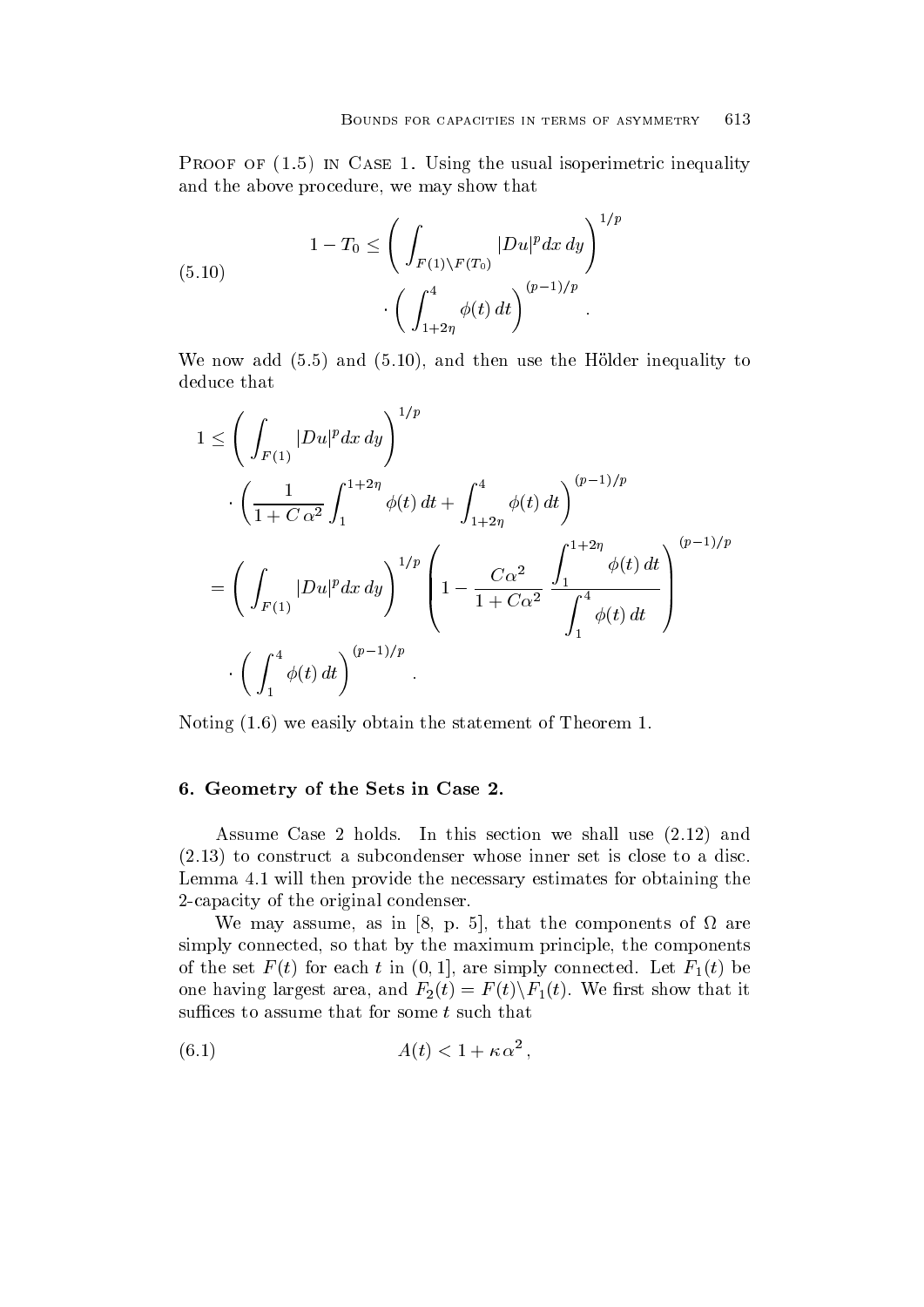we have

(6.2) 
$$
A(F_1(t)) > (1 - \eta/10) A(t)
$$

and

(6.3) 
$$
L(\partial F_1(t))^2 < 4\pi (1+\eta) A(F_1(t)).
$$

Let  $\tau = \sup \{ t : A(t) < 1 + k\alpha^2 \}$ . Suppose that  $(6.2)$  were false for all t such that  $0 < t \leq \tau$ . It follows from Proposition 2.1 and (2.9) that

(6.4) 
$$
L(\partial F(t))^2 \ge 4\pi (1 + \sqrt{\eta/10}) A(t), \qquad 0 < t \le \tau.
$$

If on the other hand  $\mathbf{h}$  of the other hand  $\mathbf{h}$  and  $\mathbf{h}$  $\mathbf{v}$  get  $\mathbf{v}$  get  $\mathbf{v}$  get  $\mathbf{v}$  get  $\mathbf{v}$  get  $\mathbf{v}$  get  $\mathbf{v}$  get  $\mathbf{v}$  get  $\mathbf{v}$  get  $\mathbf{v}$  get  $\mathbf{v}$  get  $\mathbf{v}$  get  $\mathbf{v}$  get  $\mathbf{v}$  get  $\mathbf{v}$  get  $\mathbf{v}$  get  $\mathbf{v}$  get

$$
L(\partial F(t))^{2} \ge L(\partial F_{1}(t))^{2}
$$
  
\n
$$
\ge 4\pi (1 + \eta) A(F_{1}(t))
$$
  
\n
$$
\ge 4\pi (1 + \eta) (1 - \eta/10) A(t)
$$
  
\n
$$
\ge 4\pi (1 + 4\eta/5) A(t).
$$

 $S$  is greater than that of  $\mathcal{S}$  is greater than that of  $\mathcal{S}$  is greater than that of  $\mathcal{S}$ who we have the contract of  $\{1,2,3,4\}$  . The failure of the failure of  $\{1,3,4\}$  , we have the contract of the contract of the contract of the contract of the contract of the contract of the contract of the contract o hold

if we were to repeat the steps in Lemma to a step in Level to the steps in Lemma would get

(6.6)  

$$
\tau \leq \left(\int_{F(\tau)} |Du|^p dx dy\right)^{1/p}
$$

$$
\cdot \left(\frac{1}{\sqrt{1+4\eta/5}} \left(\int_1^{1+\kappa\alpha^2} \phi(t) dt\right)^{(p-1)/p}\right).
$$

Also corresponding to we would have

$$
(6.7) \quad 1-\tau \leq \left(\int_{F(1)\backslash F(\tau)} |Du|^p dx dy\right)^{1/p} \left(\int_{1+\kappa\alpha^2}^{4} \phi(t) dt\right)^{(p-1)/p}.
$$

 $\ddot{\phantom{a}}$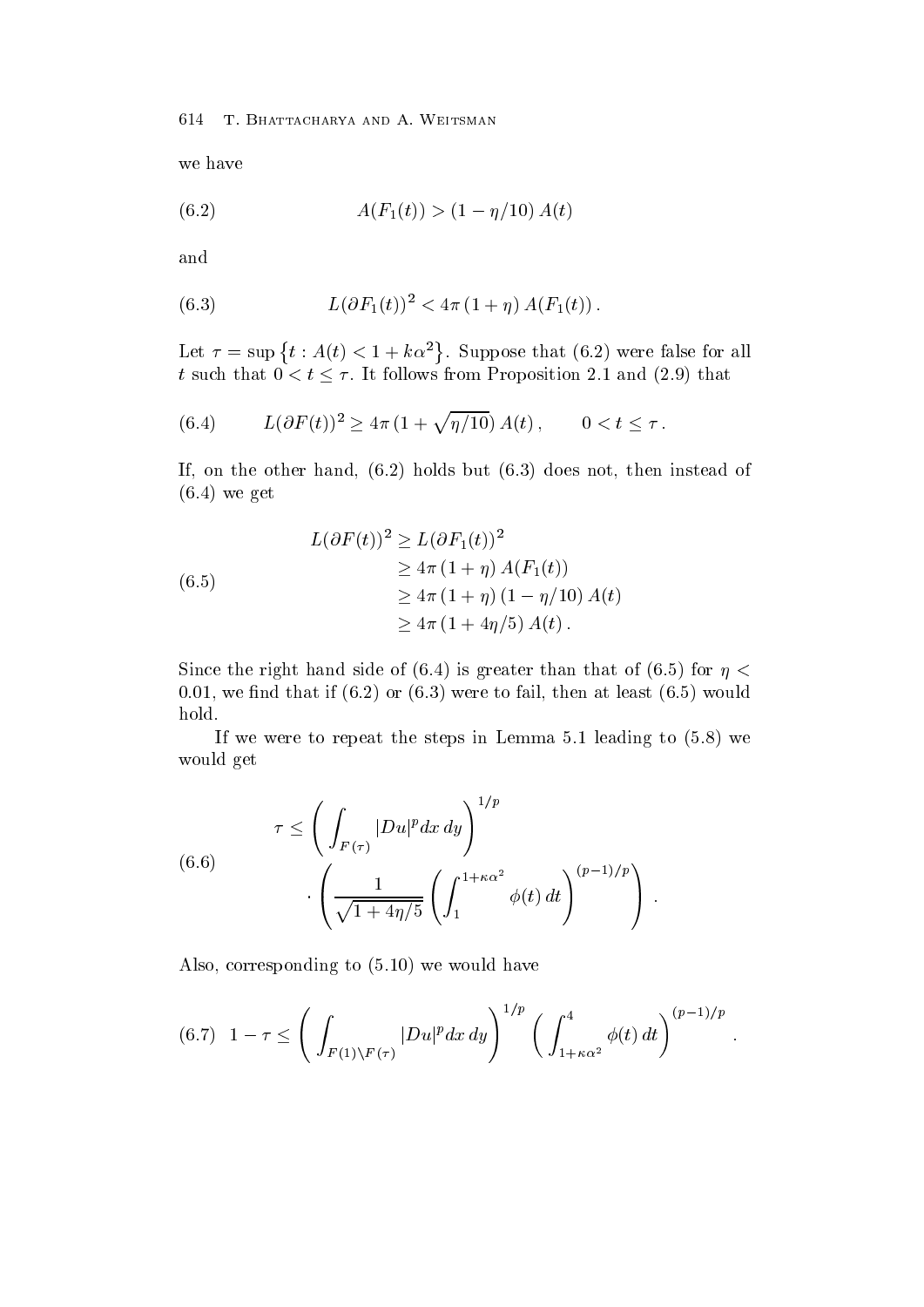Adding the state of the state of the state of the state of the state of the state of the state of the state of

$$
1 \leq \left( \int_{F(1)} |Du|^p dx dy \right)^{1/p}
$$
  

$$
\cdot \left( 1 - \left( 1 - \left( \frac{1}{1 + 4\eta/5} \right)^{p/2(p-1)} \right) \frac{\int_1^{1 + \kappa \alpha^2} \phi(t) dt}{\int_1^4 \phi(t) dt} \right)^{(p-1)/p}
$$
  

$$
\cdot \left( \int_1^4 \phi(t) dt \right)^{(p-1)/p}.
$$

It is the following formulation and the seeds of the second constant and the constant and the constant  $\mathcal{L}$ K - - p

 $\mathbf v$  we may assume that the existence of the existence of the existence of the existence of the existence of the existence of the existence of the existence of the existence of the existence of the existence of the exis hold Then F  $\{A\}$  and  $\{A\}$  and  $\{A\}$  is a simple connected component  $\{A\}$  (  $\{A\}$  ) are component for example  $\{A\}$  $\mathbf{b}$  becomes the component of  $\mathbf{b}$ 

(6.8) 
$$
1 < A(t_0) < 1 + \kappa \alpha^2,
$$

(6.9) 
$$
A(F_1(t_0)) > (1 - \eta/10) A(t_0),
$$

and

(6.10) 
$$
L(\partial F_1(t_0))^2 < 4\pi (1+\eta) A(F_1(t_0)).
$$

Now with T as in and F T is a component of F T having largest area and  $F_2(T) = F(T) \backslash F_1(T)$ . From (2.9) and (6.8), the contract of the contract of the contract of the contract of the contract of  $\tau$  , the function  $\tau$  is the function of  $\{f(t)\}$  . Hence the function  $\tau$  is the function of  $\tau$  and  $\tau$ follows easily that

(6.11) 
$$
A(F_1(T)) \ge (1 - \kappa^2 \alpha^4) A(T).
$$

It is clear from (6.11) that  $A(F_2(T)) \leq \kappa^2 \alpha^4 A(T)$ . From (6.8), (6.9), and it follows that  $\mathbf{r}$  is the contained in the complete induced in the contained in the contained in the contained in the contained in the contained in the contained in the contained in the contained in the containe  $F_2(T)$ . Now, since  $F_1(t_0)$  and  $F_1(T)$  are both connected and  $F_1(t_0) \subseteq$  $\Gamma$  is follows that  $\Gamma$  is follows that  $\Gamma$ 

$$
(6.12) \tF_1(t_0) \subseteq F_1(T) \text{ and } A(F_2(T)) < \kappa^2 \alpha^4 A(T).
$$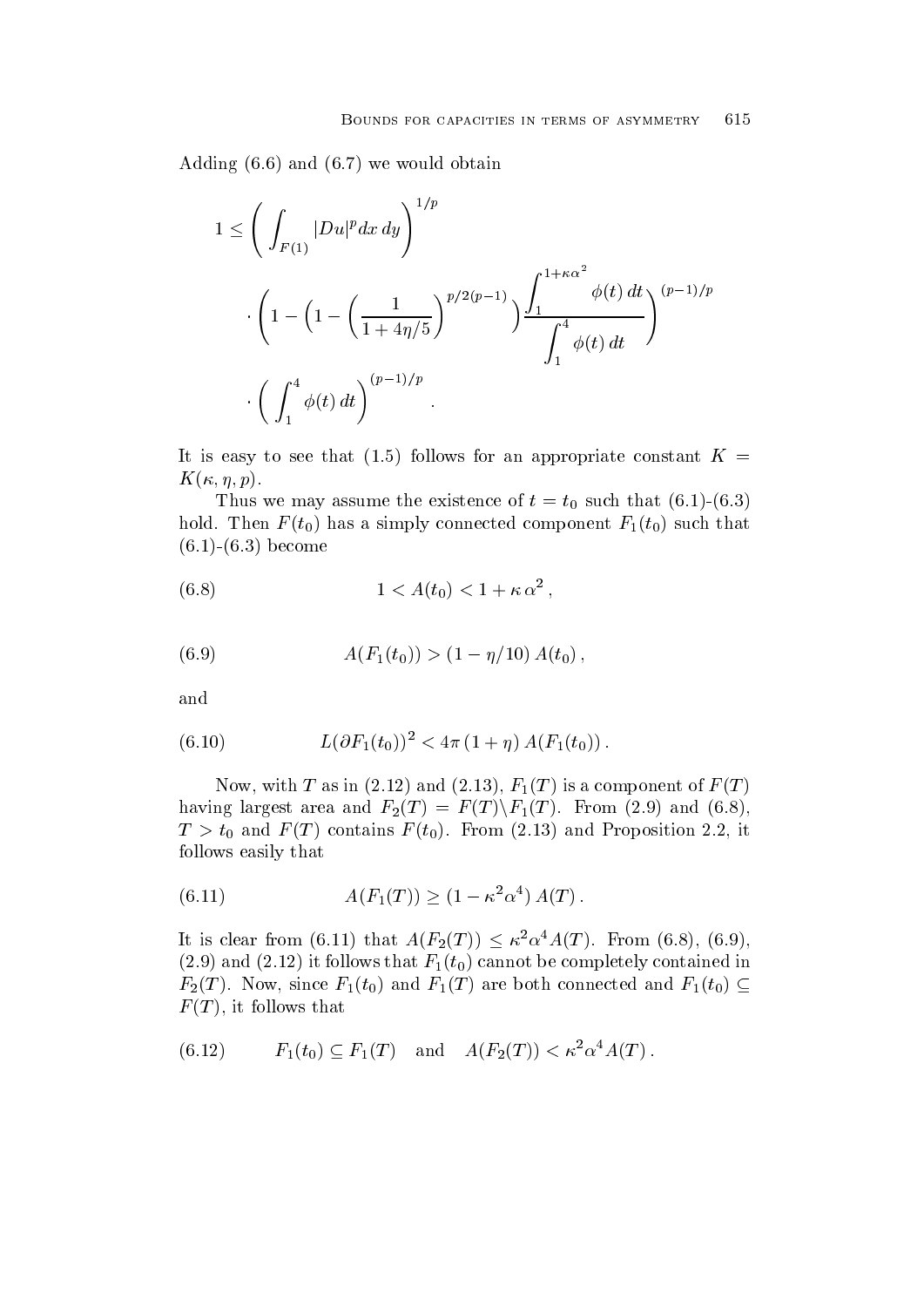Let  $\Omega_1 = F_1(T) \cap F(t_0)$ . Then the set  $F(t_0) \backslash \Omega_1$  is contained in  $F_2(T)$ .  $\mathbf{r}$  and  $\mathbf{r}$  and  $\mathbf{r}$  and  $\mathbf{r}$  and  $\mathbf{r}$  and  $\mathbf{r}$  and  $\mathbf{r}$  and  $\mathbf{r}$  and  $\mathbf{r}$  and  $\mathbf{r}$  and  $\mathbf{r}$  and  $\mathbf{r}$  and  $\mathbf{r}$  and  $\mathbf{r}$  and  $\mathbf{r}$  and  $\mathbf{r}$  and  $\mathbf{r}$  and

$$
A(F(t_0)\backslash\Omega_1)\leq A(F_2(T))\leq \kappa^2\alpha^4 A(T)\leq 4 \kappa^2\alpha^4\leq \kappa \alpha^2.
$$

Hence

(6.13) 
$$
A(\Omega_1) \ge A(t_0) - \kappa \alpha^2 \ge 1 - \kappa \alpha^2.
$$

 $\blacksquare$  and an auxiliary condenser with some condenser  $\mu$  , and the some condenser with some observations on the geometry of the sets

Now, by  $(2.2)$ ,  $\partial F_1(T)$  lies between two circles  $C_o = \{x : |x-x_o| = x_o\}$  $R_o$ } and  $C_i = \{x : |x - x_i| = R_i\}, R_o > R_i$ , where by  $(2.12)$ ,  $(2.13)$ and the contract of the contract of the contract of the contract of the contract of the contract of the contract of the contract of the contract of the contract of the contract of the contract of the contract of the contra

(6.14)  
\n
$$
R_o - R_i \leq \frac{1}{\pi} \sqrt{L(\partial F_1(T))^2 - 4\pi A(F_1(T))}
$$
\n
$$
\leq \frac{1}{\pi} \sqrt{L(\partial F(T))^2 - 4\pi (1 - \kappa^2 \alpha^4) A(T)}
$$
\n
$$
\leq \frac{1}{\pi} \sqrt{4\pi [(1 + \kappa \alpha^2) - (1 - \kappa^2 \alpha^4)] A(T)}
$$
\n
$$
\leq 2\sqrt{\kappa} \alpha.
$$

In particular, the centers of  $C_o$  and  $C_i$  satisfy

(6.15)  
\n
$$
|x_o - x_i| \le 2\sqrt{\kappa} \alpha
$$
.  
\nAlso, by (2.3), (2.9), (2.12), (2.13) and (6.11),  
\n $R_o \le \frac{1}{2\pi} (L(\partial F_1(T)) + \sqrt{L(\partial F_1(T))^2 - 4\pi A(F_1(T))})$   
\n $\le \frac{1}{2\pi} (L(\partial F(T)) + \sqrt{L(\partial F(T))^2 - 4\pi (1 - \kappa^2 \alpha^4) A(T)})$   
\n(6.16)  
\n $\le \sqrt{\frac{A(T)}{\pi}} (\sqrt{1 + \kappa \alpha^2} + \sqrt{\kappa \alpha^2 + \kappa^2 \alpha^4})$   
\n $\le \sqrt{\frac{1 + 2\eta}{\pi}} (1 + 3\sqrt{\kappa} \alpha).$ 

Regarding the position of F t- in F T we note that (0.10) and (2.4) miply that  $F_1(t_0)$  contains a disc  $D(x, t_i)$  where

$$
\bar{R}_i \ge (1 - \sqrt{\eta})\sqrt{1 - \eta/10} \sqrt{\frac{A(t_0)}{\pi}}
$$
\n
$$
\ge (1 - 1.1\sqrt{\eta}) \sqrt{\frac{A(t_0)}{\pi}}
$$
\n
$$
\ge \frac{1 - 1.1\sqrt{\eta}}{\sqrt{\pi}}.
$$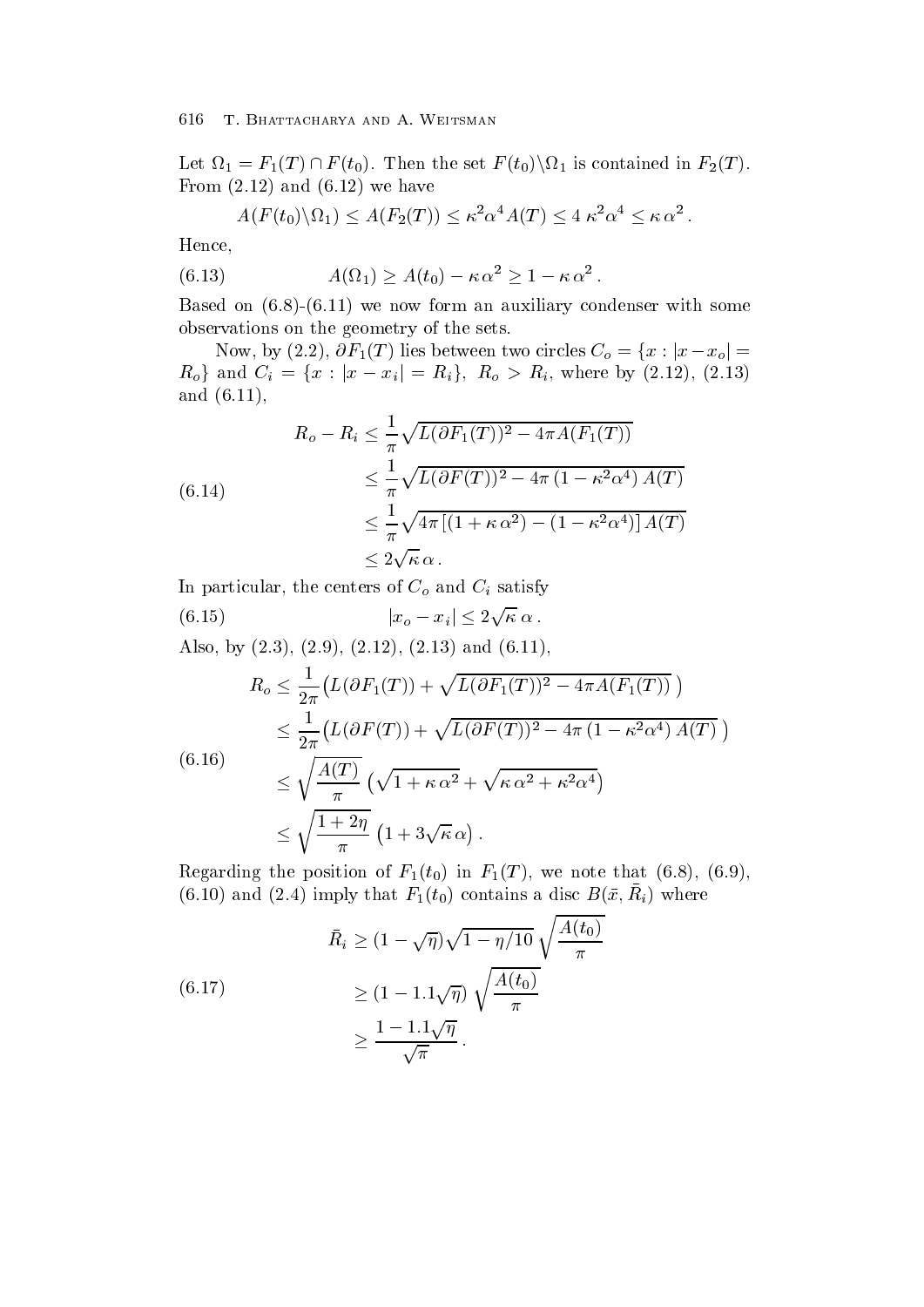Recalling that  $\Omega_1 = F_1(T) \cap F(t_0)$  and comparing (6.12)-(6.17) we conclude that

(6.18) 
$$
\begin{cases} \text{i)} & B(x_o, R_o) \supseteq F_1(T), \\ \text{ii)} & B(x_o, R_o(1-\varepsilon)) \subseteq F_1(T), \quad \varepsilon = 7.5\sqrt{\kappa}\alpha, \\ \text{iii)} & B(x_o, R'_i) \subseteq \Omega_1, \end{cases}
$$

where

(6.19) 
$$
\sqrt{\frac{A(F_1(T))}{\pi}} - 2\sqrt{\kappa} \alpha \le R_i \le R_o \le \sqrt{1+2\eta} \frac{1+3\sqrt{\kappa} \alpha}{\sqrt{\pi}},
$$

and

(6.20) 
$$
R'_i = 2\bar{R}_i - R_o \ge \frac{1 - 0.2\,\eta - 3\,(1 + 2\eta)\sqrt{\kappa}\,\alpha}{\sqrt{\pi}}.
$$

 $\mathcal{L}$  . The contract of the contract of the contract of the contract of the contract of the contract of the contract of the contract of the contract of the contract of the contract of the contract of the contract of th

(6.21) 
$$
\begin{cases} \text{i)} & 1 - \kappa \alpha^2 \leq A(\Omega_1) \leq 1 + \kappa \alpha^2, \\ \text{ii)} & (1 - \kappa^2 \alpha^4) A(T) \leq A(F_1(T)) \leq A(T), \\ \text{iii)} & 1 + \eta \leq A(T) \leq 1 + 2\eta. \end{cases}
$$

It follows from and that

(6.22) 
$$
1 + 0.9 \eta \le \frac{A(F_1(T))}{A(\Omega_1)} \le 1 + 2.1 \eta.
$$

If  $B(x_o, \rho)$  has the same area as  $\Omega_1$  and  $B(\tilde{x}, \sqrt{1/\pi})$  is such that  $\alpha = A(\Omega \setminus B(\tilde{x}, \sqrt{1/\pi}))$ , then by (1.1), (6.18) and (6.21)

$$
A(\Omega_1 \setminus B(x_o, \rho)) \ge A(\Omega \setminus B(x_o, \rho)) - A(\Omega \setminus \Omega_1)
$$
  
\n
$$
\ge A(\Omega \setminus B(x_o, r))
$$
  
\n
$$
- A(B(x_o, \rho) \setminus B(x_o, r)) - A(\Omega \setminus \Omega_1)
$$
  
\n
$$
\ge A(\Omega \setminus B(\tilde{x}, r))
$$
  
\n
$$
- A(B(x_o, \rho) \setminus B(x_o, r)) - A(\Omega \setminus \Omega_1)
$$
  
\n
$$
\ge \alpha - \kappa \alpha^2 - \kappa \alpha^2
$$
  
\n
$$
> \frac{\alpha}{2},
$$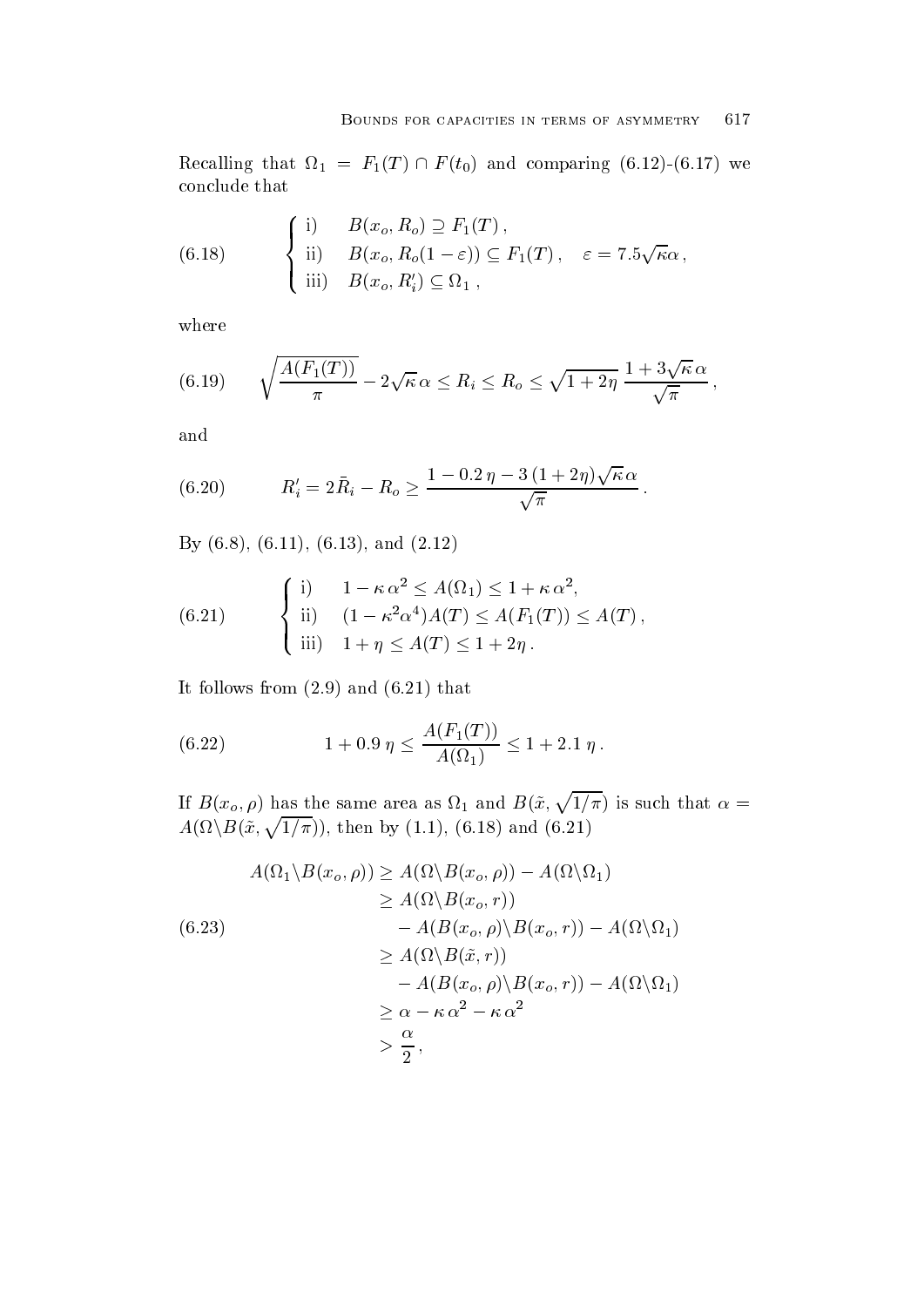where  $r = \sqrt{1/\pi}$ . The third inequality follows from the definition of  $T$  if the interval interval in the interval interval interval in the interval interval interval in the interval interval interval interval in the interval interval interval interval in the interval interval interval inte

(6.24) 
$$
\beta = \frac{A(\Omega_1 \backslash B(x_o, \rho))}{A(\Omega_1)}, \quad \rho = \sqrt{\frac{A(\Omega_1)}{\pi}},
$$

where the from  $\mathbf{f}$  is a set of  $\mathbf{f}$  is a set of  $\mathbf{f}$  is a set of  $\mathbf{f}$  is a set of  $\mathbf{f}$ 

(6.25) 
$$
\beta > \frac{\alpha}{2(1 + \kappa \alpha^2)} > \frac{\alpha}{3}.
$$

We set  $\mathbf{f}$  for an and let up be the minimizer and let up be the minimizer and let up be the minimizer and let for  $\mathbf{r}$  ,  $\mathbf{r}$  ,  $\mathbf{r}$  ,  $\mathbf{r}$  ,  $\mathbf{r}$  ,  $\mathbf{r}$  ,  $\mathbf{r}$  ,  $\mathbf{r}$  ,  $\mathbf{r}$  ,  $\mathbf{r}$  ,  $\mathbf{r}$  ,  $\mathbf{r}$  ,  $\mathbf{r}$  ,  $\mathbf{r}$  ,  $\mathbf{r}$  ,  $\mathbf{r}$  ,  $\mathbf{r}$  ,  $\mathbf{r}$  ,  $\mathbf{r}$  ,  $\mathbf{r}$ 

(6.26) 
$$
\int_{F(T)} |Du|^p dx dy \geq \int_{F_1 \backslash \Omega_1} |Du|^p dx dy.
$$

Also, since  $\partial F_1$  and  $\partial \Omega_1$  are level sets for u, we may use u, renormalized, as the extremal for the condenser having inner set  $\Gamma$  and  $\Gamma$ outer set  $\mathbb{R}^2 \setminus F_1$ , and in this way estimate the right hand side of (6.26). For  $p = 2$ , this will be done by using Lemma 4.1, while for  $p \neq 2$ , the p and the section  $\mathcal{L}$  and  $\mathcal{L}$  is the used of  $\mathcal{L}$ 

 $\mathbf{v}$  is an and uncertainty with uncertainty  $\mathbf{v}$  is a strong value of  $\mathbf{r}$ 

(6.27) 
$$
v = \frac{u - t_0}{T - t_0}
$$

is the minimizer for

$$
\int_{F_1 \setminus \Omega_1} |Dw|^p dx dy, \qquad w = \begin{cases} 1, & \text{on } \partial F_1, \\ 0, & \text{on } \partial \Omega_1. \end{cases}
$$

Thus

(6.28) 
$$
\inf_{w} \int_{F_1 \setminus \Omega_1} |Dw|^p dx dy = \int_{F_1 \setminus \Omega_1} |Dv|^p dx dy
$$

$$
= \frac{1}{(T - t_0)^p} \int_{F_1 \setminus \Omega_1} |Du|^p dx dy.
$$

Thus, with  $\Gamma = \Gamma(\Omega_1, \mathbb{R}^2 \backslash F_1)$  as the subcondenser, the next step in the  $\mathbb P$  is to obtain the state for  $\mathbb P$  to obtain extremely for  $\mathbb P$  and  $\mathbb P$   $\mathbb P$   $\mathbb P$   $\mathbb P$   $\mathbb P$   $\mathbb P$   $\mathbb P$   $\mathbb P$   $\mathbb P$   $\mathbb P$   $\mathbb P$   $\mathbb P$   $\mathbb P$   $\mathbb P$   $\mathbb P$   $\mathbb P$   $\mathbb P$   $\mathbb P$   $\mathbb P$   $\mathbb P$   $\mathbb P$ we first employ the symmetrization introduced in Section 3. Setting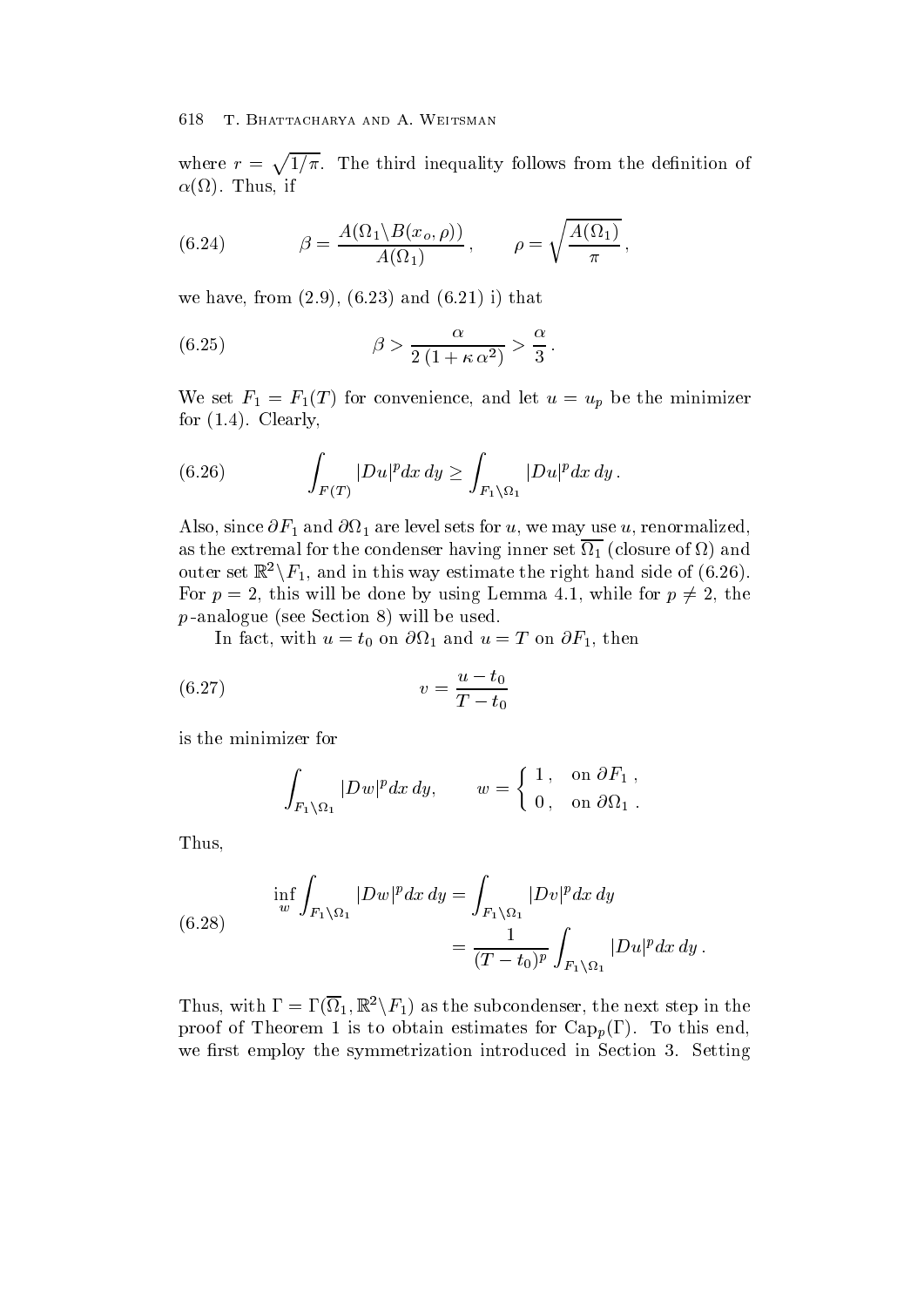$\rho = \sqrt{A(\Omega_1)/\pi}$  and  $R = \sqrt{A(F_1)/\pi}$ , and using the notations (3.1)- $\mathbf{v} = \mathbf{v}$ 

(i) if 
$$
\hat{s}(\theta) > \rho
$$
, then  $\xi(\theta) > \rho$  and  $\lambda(\theta) \leq \rho$ ,

\n(ii)  $R_i' \leq \xi(\theta) \leq R_o$ ,

\n(iii)  $R_o(1-\varepsilon) \leq R_i \leq R \leq R_o$ ,

\n(iv)  $R_o(1-\varepsilon) \leq t(\theta) \leq R_o$ ,

\n(v)  $R_i' \leq \rho < R \leq R_o$ ,

\n(v)  $R_i' \leq \rho < R \leq R_o$ ,

\n(vi)  $|R^2 - t(\theta)^2| \leq 2\varepsilon R_o^2$ ,

\nvii)  $0 < \hat{t}(\theta) - s(\theta) \leq \varepsilon R_o$ ,

\n(viii)  $\xi(\theta) \leq s(\theta) \leq \hat{t}(\theta) \leq R_o$ ,

\n(ix)  $R_i' \leq \xi(\theta) < t(\theta) \leq R_o$ ,

\n(x)  $\sqrt{1+0.9\eta} \leq R/\rho \leq \sqrt{1+2.1\eta}$ ,

\n(xi)  $R_o(1-\varepsilon) \leq t(\theta) < s(\theta) < \hat{t}(\theta) \leq R_o$ ,

\n(i)  $\theta \in E$ .

In Section 7, we will prove Theorem 1 when  $p = 2$ . The details of the proof, when  $p \neq 2$ , together with the p-analogue of Lemma 4.1 will be presented in Section

### $\cdot$  ,  $\cdot$  ,  $\cdot$  ,  $\cdot$  ,  $\cdot$  ,  $\cdot$  ,  $\cdot$  ,  $\cdot$  ,  $\cdot$  ,  $\cdot$  ,  $\cdot$  ,  $\cdot$  ,  $\cdot$  ,  $\cdot$  ,  $\cdot$  ,  $\cdot$  ,  $\cdot$  ,  $\cdot$  ,  $\cdot$  ,  $\cdot$  ,  $\cdot$  ,  $\cdot$  ,  $\cdot$  ,  $\cdot$  ,  $\cdot$  ,  $\cdot$  ,  $\cdot$  ,  $\cdot$  ,  $\cdot$  ,  $\cdot$  ,  $\cdot$  ,  $\cdot$

We now prove Theorem 1, in Case 2, when  $p = 2$ . We specify  $\eta = .01$  when  $p = 2$ .

We now take a)  $\Omega_1 = \Omega_1(t_0)$ ,  $F_1 = F_1(T)$ ,  $\rho = \sqrt{A(\Omega_1)/\pi}$ , and  $R = \sqrt{A(F_1)/\pi}$ , and b)  $R'_i, R_i, R_o, \varepsilon$  and v as in (6.20), (6.19), (6.16) **The Community of the Community of the Community**  $\mathcal{N}$  and  $\mathcal{N}$  and  $\mathcal{N}$  and  $\mathcal{N}$  and  $\mathcal{N}$  are taken in Remark . In the set of  $\mathcal{N}$ see and these observations to the contract of the contract of the contract of the contract of the contract of the contract of the contract of the contract of the contract of the contract of the contract of the contract of is the function of Lemma and the hypotheses of Lemma and It is easily the satisfactory of Lemma ( ) is easily to the satisfactory of Lemma and Section 1999 and 2009 and 2009 and 2009 and 2009 and 2009 and 2009 and 2009 and seen from and that

(7.1) 
$$
\frac{1}{2} \log \frac{A(T)}{1 - \kappa \alpha^2} \ge \log \frac{R}{\rho}.
$$

 $2^{-8}$   $1 - \kappa \alpha^2$   $2^{-8}$   $\rho$ <br>We apply the conclusion of Lemma 4.1, together with (6.25)-(6.28), and the definition of  $\mathbf{f}$  in  $\mathbf{f}$  in  $\mathbf{f}$  is a solute that there are absolute that there are absolute constants C and  $\kappa_1$  such that  $\kappa \leq \kappa_1$ ,

$$
\int_{F(T)} |Du|^2 dx dy \ge \int_{F_1 \backslash \Omega_1} |Du|^2 dx dy
$$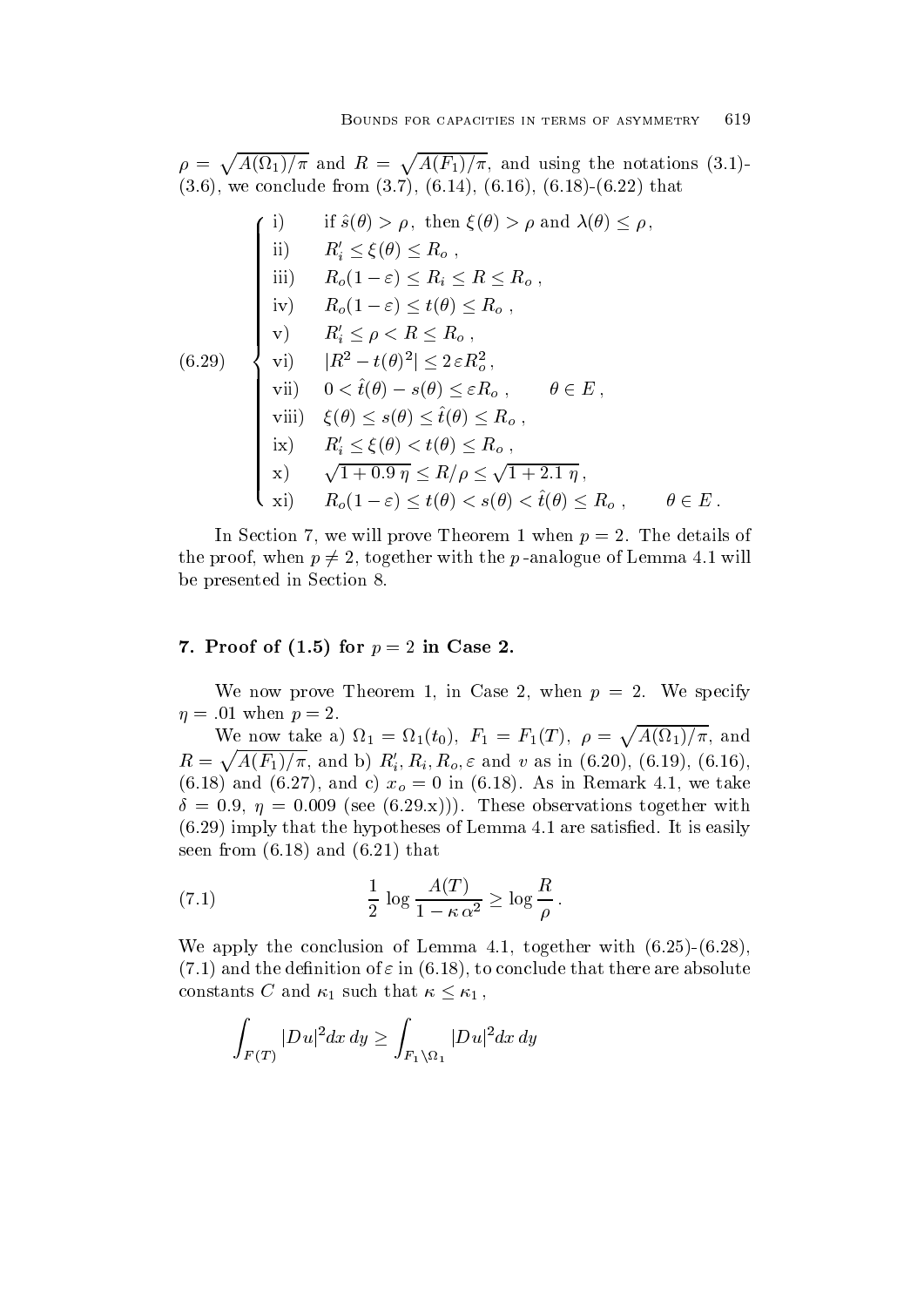$$
\geq (T - t_0)^2 \left( \frac{4\pi}{\log(A(T)/(1 - \kappa \alpha^2))} + B_0 \beta^2 - B_1 \varepsilon^2 - B_2 \varepsilon \beta \right)
$$
  

$$
\geq (T - t_0)^2 (1 + C\alpha^2) \frac{4\pi}{\log A(T)}.
$$

Henceforth, we take  $\kappa \leq \kappa_1$ .

 $\mathbf{v}$  in  $\mathbf{v}$  is that u in  $\mathbf{v}$  is that use  $\mathbf{v}$ in the solution of the solution of the solution of the solution of the solution of the solution of the solution of the solution of the solution of the solution of the solution of the solution of the solution of the soluti

$$
\frac{1}{t_0^2} \int_{F(t_0)} |Du|^2 dx dy \ge \frac{4\pi}{\log A(t_0)},
$$

that is

(7.3) 
$$
t_0^2 \leq \frac{1}{4\pi} \log(1 + \kappa \alpha^2) \int_{F(t_0)} |Du|^2 dx dy.
$$

By Green's theorem and the fact that  $u$  is harmonic,

(7.4)  

$$
\int_{F(t_0)} |Du|^2 dx dy = t_0 \int_{\partial F(t_0)} \frac{\partial u}{\partial n} ds
$$

$$
= t_0 \int_{\partial F(1)} \frac{\partial u}{\partial n} ds
$$

$$
= t_0 \text{Cap}_2(\Gamma).
$$

Thus for  $\mathbf{v}$  is a set of  $\mathbf{v}$  is a set of  $\mathbf{v}$  is a set of  $\mathbf{v}$  is a set of  $\mathbf{v}$ 

(7.5) 
$$
t_0 \leq \frac{\kappa \alpha^2}{4\pi} \text{Cap}_2(\Gamma) := M.
$$

We now have two cases to examine, namely, i)  $T > M$ , and ii)  $T \leq M$ . First we work out case i From 

(7.6) 
$$
\int_{F(T)} |Du|^2 dx dy \geq \frac{4\pi (T-M)^2}{\log A(T)} (1 + C\alpha^2),
$$

We now use the usual isoperimetric inequality for  $T < t < 1$  as was done in the internal contract of the contract of the contract of the contract of the contract of the contract of the contract of the contract of the contract of the contract of the contract of the contract of the contract

$$
1 - T \le \left( \int_{F(1) \backslash F(T)} |Du|^2 dx dy \right)^{1/2} \left( \frac{1}{4\pi} \log \frac{4}{A(T)} \right)^{1/2}.
$$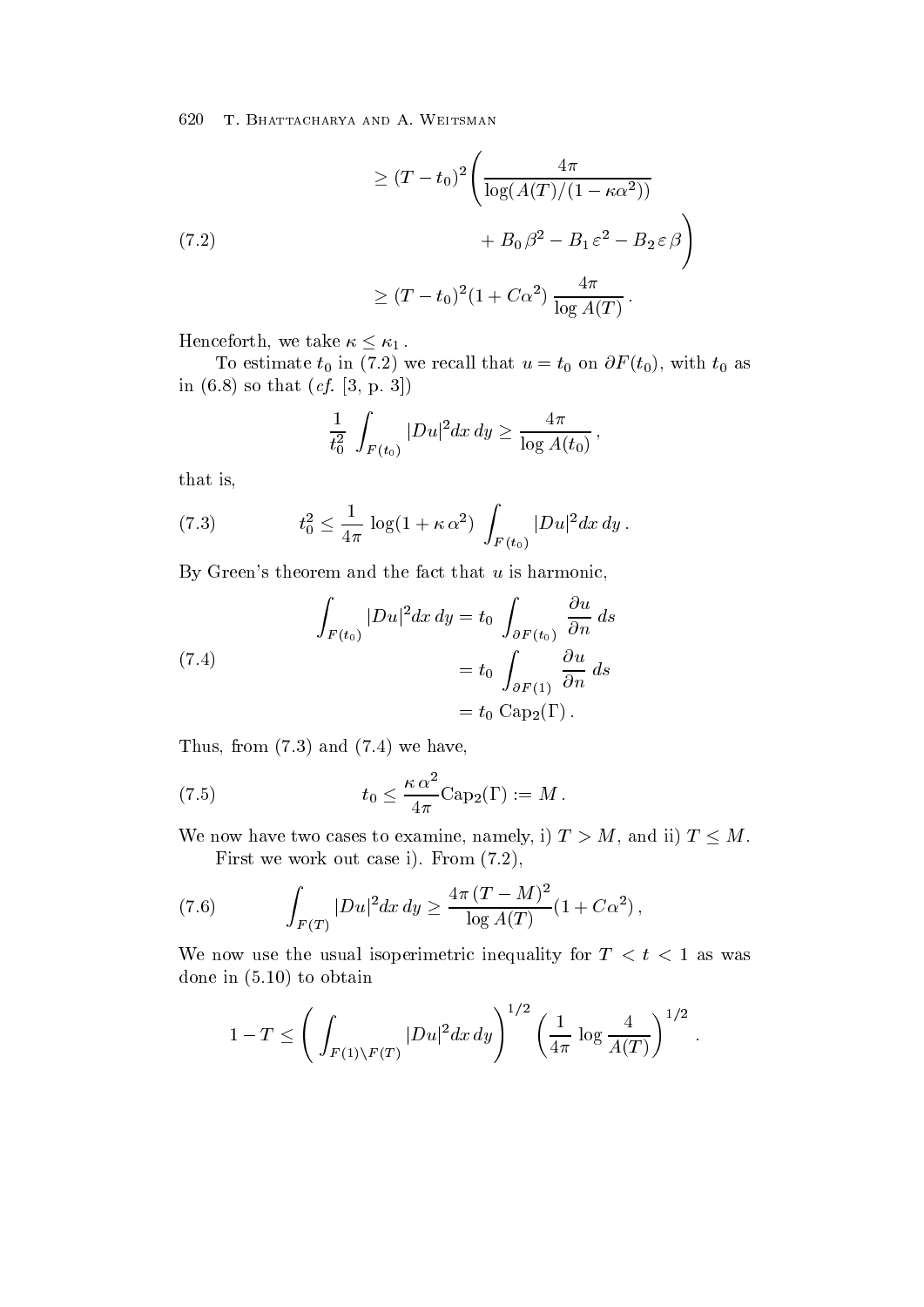This together with  $\mathcal{L}$  to give since  $\mathcal{L}$  and  $\mathcal{L}$  and  $\mathcal{L}$  and  $\mathcal{L}$  and  $\mathcal{L}$  and  $\mathcal{L}$  and  $\mathcal{L}$  and  $\mathcal{L}$  and  $\mathcal{L}$  and  $\mathcal{L}$  and  $\mathcal{L}$  and  $\mathcal{L}$  and  $\mathcal{L}$  and  $\mathcal{L}$  a

$$
4\pi (1 - M)^2 \le \left( \int_{F(1)} |Du|^2 dx dy \right)
$$

$$
\cdot \left( \log \frac{4}{A(T)} + \frac{1}{1 + C\alpha^2} \log A(T) \right)
$$

$$
= \left( \int_{F(1)} |Du|^2 dx dy \right)
$$

$$
\cdot \left( \log 4 - \frac{C\alpha^2}{1 + C\alpha^2} \log A(T) \right)
$$

$$
\le \left( \int_{F(1)} |Du|^2 dx dy \right)
$$

$$
\cdot \left( 1 - \frac{C\alpha^2}{1 + C\alpha^2} \frac{\log A(T)}{\log 4} \right) \log 4.
$$

Now set  $G = \text{Cap}_2(\Gamma)/\text{Cap}_2(\Gamma^*)$ . Then  $G \geq 1$ . Recalling that  $\text{Cap}_2(\Gamma^*)$ log - Andrie - Andrie - Andrie - Andrie - Andrie - Andrie - Andrie - Andrie - Andrie - Andrie - Andrie - Andri

$$
(1 - M)^2 \le G \left( 1 - \frac{C\alpha^2}{2} \frac{\log 1.01}{\log 4} \right) .
$$

 $\blacksquare$   $\blacksquare$   $\blacksquare$   $\blacksquare$   $\blacksquare$   $\blacksquare$   $\blacksquare$   $\blacksquare$   $\blacksquare$   $\blacksquare$   $\blacksquare$   $\blacksquare$   $\blacksquare$   $\blacksquare$   $\blacksquare$   $\blacksquare$   $\blacksquare$   $\blacksquare$   $\blacksquare$   $\blacksquare$   $\blacksquare$   $\blacksquare$   $\blacksquare$   $\blacksquare$   $\blacksquare$   $\blacksquare$   $\blacksquare$   $\blacksquare$   $\blacksquare$   $\blacksquare$   $\blacksquare$   $\blacks$ 

$$
1 - \frac{\kappa \alpha^2 G}{\log 4} \le \sqrt{G \left(1 - C_1 \alpha^2\right)} \le G \left(1 - C_2 \alpha^2\right).
$$

Thus

$$
G \ge \frac{1}{1 - C_2 \alpha^2 + \kappa \alpha^2 / \log 4}.
$$

 $\ddot{\phantom{1}}$ 

For sufficiently small  $\kappa$  we then have

(7.8) 
$$
Cap_2(\Gamma) \ge (1 + C_3 \alpha^2) Cap_2(\Gamma^*) .
$$

We now examine case ii), *i.e.*  $T \leq M$ . Observe that

$$
\int_{F(1)} |Du|^2 dx dy = \frac{1}{T} \int_{F(T)} |Du|^2 dx dy.
$$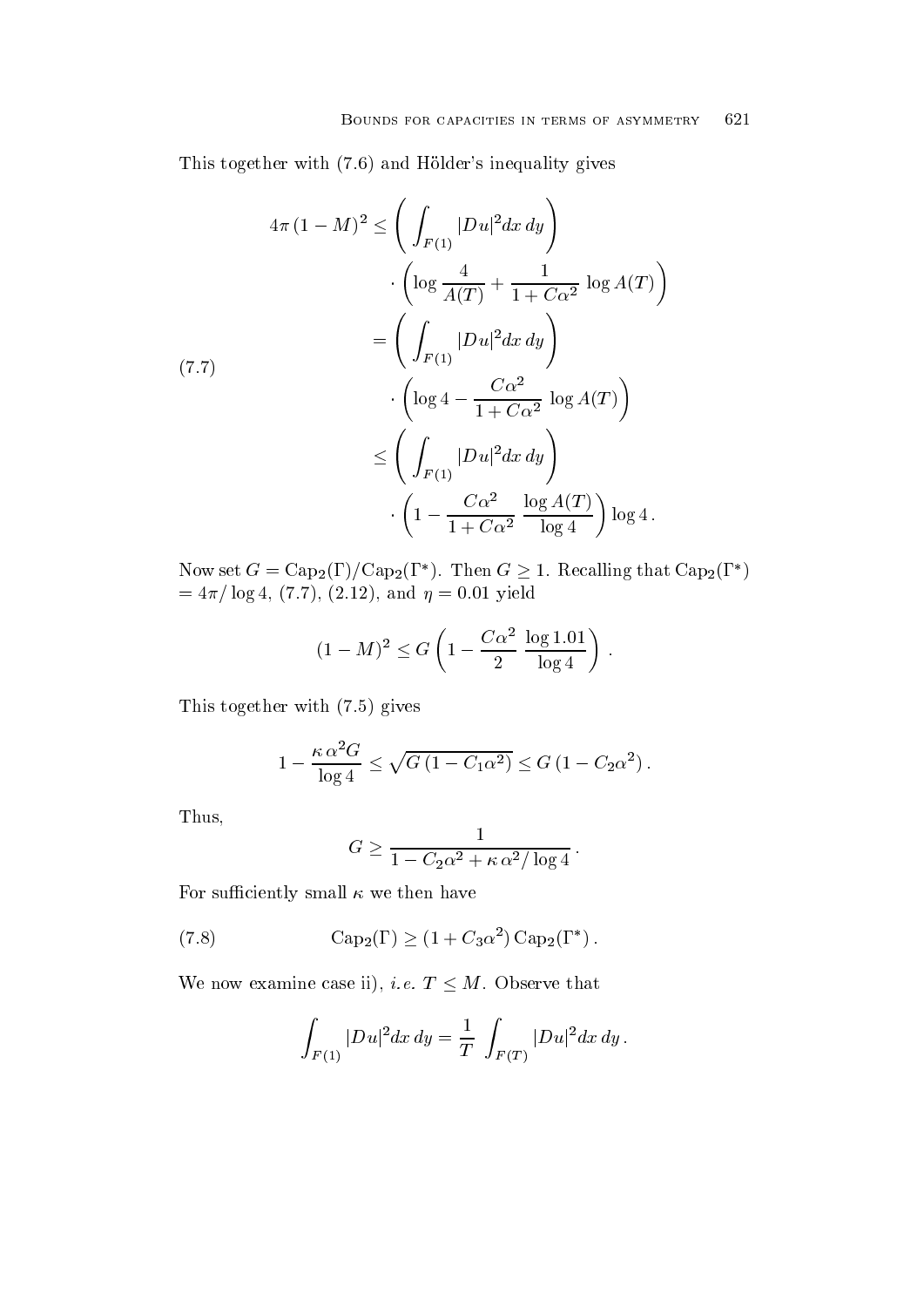Now from a week of the second contract that the second contract of the second contract of the second contract of

$$
T \le \frac{\kappa \alpha^2}{4\pi} \frac{1}{T} \int_{F(T)} |Du|^2 dx dy,
$$

which in turn implies,

(7.9) 
$$
T \leq \alpha \sqrt{\frac{\kappa}{4\pi}} \left( \int_{F(T)} |Du|^2 dx dy \right)^{1/2}.
$$

By employing a procedure similar to the one used in deriving we again write

$$
(7.10) \ \ 1 - T \le \left( \int_{F(1)\backslash F(T)} |Du|^2 dx \, dy \right)^{1/2} \left( \frac{1}{4\pi} \log \left( \frac{4}{A(T)} \right) \right)^{1/2} \, .
$$

Adding to the state of the state of the state of the state of the state of the state of the state of the state o Hölder's inequality we have

$$
1 \leq \left(\int_{F(1)} |Du|^2 dx dy\right)^{1/2}
$$

$$
\cdot \left(\frac{1}{4\pi} \log \left(\frac{4}{A(T)}\right) + \frac{\kappa \alpha^2}{4\pi}\right)^{1/2}
$$

$$
= \left(\int_{F(1)} |Du|^2 dx dy\right)^{1/2}
$$

$$
\cdot \left(\frac{\log 4}{4\pi} + \frac{\kappa \alpha^2}{4\pi} - \frac{\log A(T)}{4\pi}\right)^{1/2}
$$

$$
\leq \left(\int_{F(1)} |Du|^2 dx dy\right)^{1/2}
$$

$$
\cdot \left(1 + \frac{\kappa \alpha^2}{\log 4} - \frac{\log 1.01}{\log 4}\right)^{1/2} \left(\frac{\log 4}{4\pi}\right)^{1/2}.
$$

For such that is a subset of the such a subset of the such a subset of the such a subset of the such a subset of the such a subset of the such a subset of the such a subset of the such a subset of the such a subset of the

$$
\frac{4\pi}{\log 4}\leq \left(1-\frac{\log 1.01}{2\log 4}\right)\left(\int_{F(1)}|Du|^2dx\,dy\right)\,,
$$

 $\sim$  .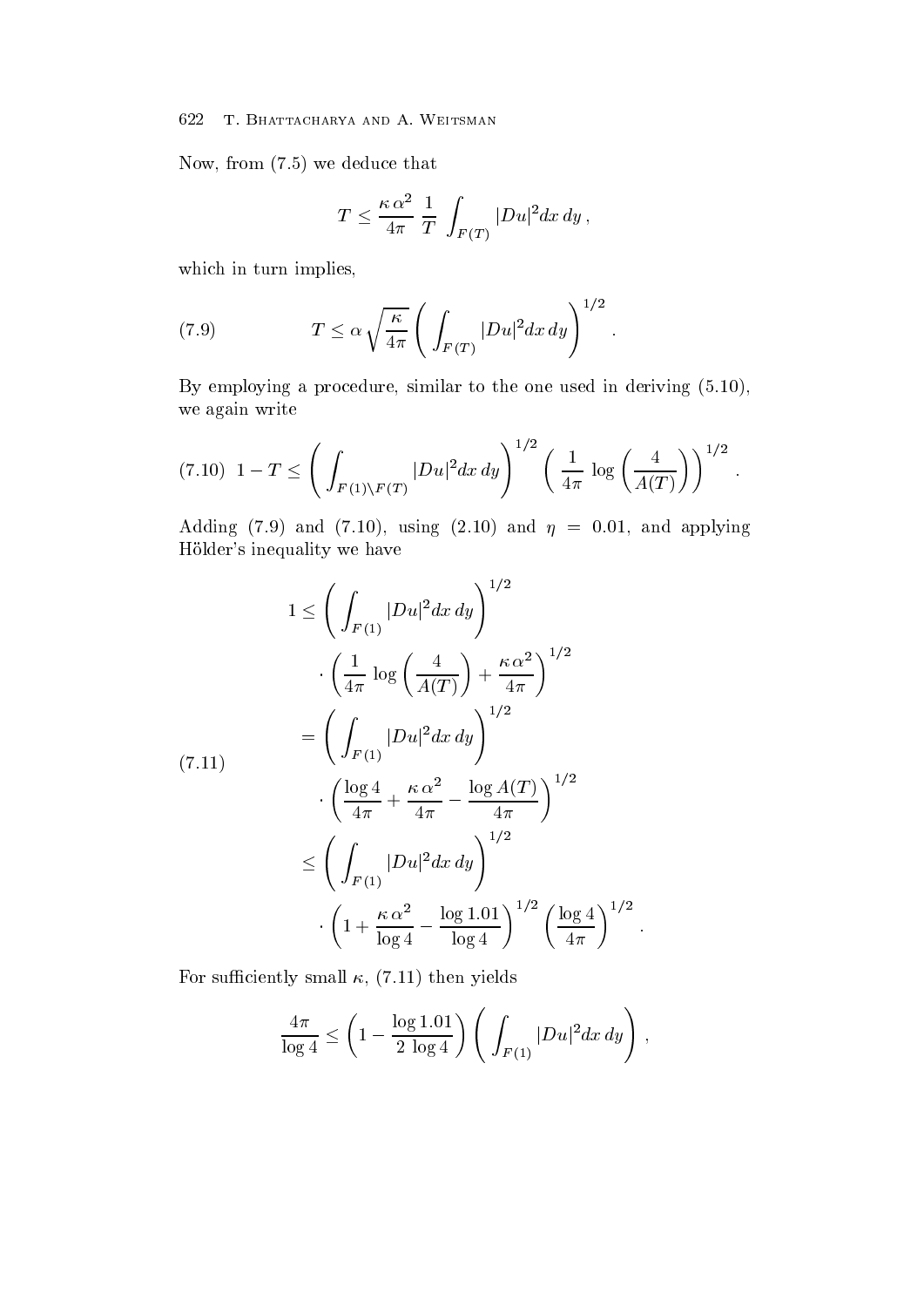which implies  $\mathbf{r}$  is with a strivially that is with no dependence on  $\mathbf{r}$ we have shown that (1.5) holds when  $T > M$  and  $T \leq M$ , so the proof of the complete form of the complete form of the complete form of the complete form of the complete form of the

### 8. Remarks on Case 2 for  $p \neq 2$ .

The procedure for obtaining the analogue of Lemma 4.1 will now follow for general  $p$ , with different constants, much as was done in Section and  $\mathcal{S}$  are a section of  $\mathcal{S}$  . In the computation of  $\mathcal{S}$ 

(8.1)  

$$
I = \int_{F_1 \setminus \Omega_1} (v_r^2 + \frac{1}{r^2} v_\theta^2)^{p/2} r dr d\theta
$$

$$
\geq \int_{-\pi}^{\pi} \left( \inf \int_{J(\theta) \cap \{F_1 \setminus \Omega_1\}} |f_r|^p r dr \right) d\theta,
$$

where  $f = f(r, \theta)$  is absolutely continuous and  $f = 1$  on  $J(\theta) \cap \partial F_1$ and  $f = 0$  on  $J(\theta) \cap \partial \Omega_1$ . We then use the solution to the one variable Euler equation  $(r|z'|^{p-2}z')' = 0$  and  $(4.4)$  becomes

$$
(8.2) \quad I \ge |d|^{p-1} \left( \int_{-\pi}^{\pi} \frac{d\theta}{|t(\theta)^d - \xi(\theta)^d|^{p-1}} + \int_{E} \frac{d\theta}{|\hat{t}(\theta)^d - s(\theta)^d|^{p-1}} \right) \,,
$$

where  $a = (p - 2)/(\bar{p} - 1)$ . This follows from the observation that for  $d \neq 0$  and  $\xi(\theta) \leq \hat{s}(\theta) \leq t(\theta)$ ,

$$
|t(\theta)^d - \xi(\theta)^d|^{p-1} \ge |t(\theta)^d - \hat{s}(\theta)^d|^{p-1}.
$$

Our objective is to prove the analogue

(8.3) 
$$
I \ge |d|^{p-1} \frac{2\pi}{|R^d - \rho^d|^{p-1}} (1 + K_1 \beta^2 - K_2 \varepsilon^2 - K_3 \varepsilon \beta)
$$

of Lemma where the constants K- K- and K now depend only on p for small  $\varepsilon$ . We first consider the case  $p > 2$ . We write

(8.4) 
$$
\left(\frac{1}{t^d - \xi^d}\right)^{p-1} = \left(\frac{1}{R^d - \rho^d}\right)^{p-1} \cdot \left(1 - \frac{(R^d - t^d) - (\rho^d - \xi^d)}{(R^d - \rho^d)}\right)^{1-p}.
$$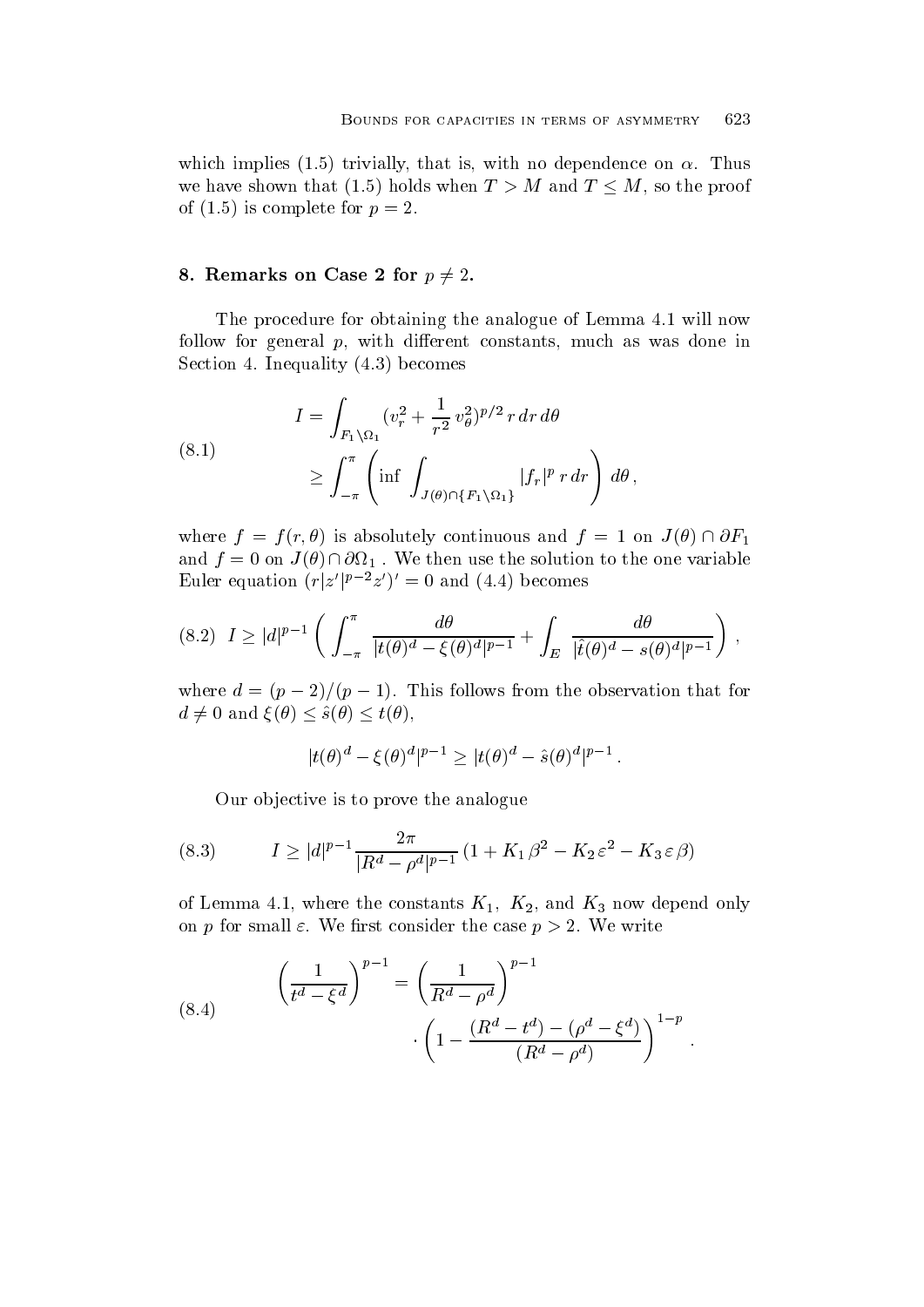Now the condition of the condition of the condition of the condition of the condition of the condition of the condition of the condition of the condition of the condition of the condition of the condition of the condition close to 1; certainly

$$
\frac{1}{2}<\frac{\xi}{\rho}\,,\qquad \frac{t}{R}<2\,.
$$

 $\mathbf{v} = \mathbf{v} + \mathbf{v} + \mathbf{v} + \mathbf{v} + \mathbf{v} + \mathbf{v} + \mathbf{v} + \mathbf{v} + \mathbf{v} + \mathbf{v} + \mathbf{v} + \mathbf{v} + \mathbf{v} + \mathbf{v} + \mathbf{v} + \mathbf{v} + \mathbf{v} + \mathbf{v} + \mathbf{v} + \mathbf{v} + \mathbf{v} + \mathbf{v} + \mathbf{v} + \mathbf{v} + \mathbf{v} + \mathbf{v} + \mathbf{v} + \mathbf{v} + \mathbf{v} + \mathbf{v} + \mathbf$ 

(8.6) 
$$
0 < \frac{t^d - \xi^d}{R^d - \rho^d} \leq \sigma
$$

for some constant  $p$  is a some constant on proposition of  $p$  is a some constant on proposition on  $p$ 

Let  $h(x) = (1-x)^{1-p}$ . Then,  $h(0) = 1$ ,  $h'(x) = (p-1)(1-x)^{-p}$ ,<br>and  $h''(x) = p(p-1)(1-x)^{-p-1}$  which is positive and increasing for  $-\infty < x < 1$ . Using these on the interval  $|1-\sigma,1\rangle$ , we find that

(8.7) 
$$
h(x) \ge 1 + (p-1)x + h''(1-\sigma) \frac{x^2}{2}, \qquad 1-\sigma \le x < 1.
$$

Combining and we may then write

$$
\left(\frac{1}{t^d - \xi^d}\right)^{p-1} \ge \left(\frac{1}{R^d - \rho^d}\right)^{p-1}
$$
\n
$$
(8.8) \qquad \qquad \cdot \left(1 + (p-1)\left(\left(\frac{R^d - t^d + \xi^d - \rho^d}{R^d - \rho^d}\right) + \frac{p}{2}\sigma^{-p-1}\left(\frac{R^d - t^d + \xi^d - \rho^d}{R^d - \rho^d}\right)^2\right)\right).
$$

In the following four expansions with  $\mathbb{F}_p$  is the following four expansions with  $\mathbb{F}_p$  is the following four expansions with  $\mathbb{F}_p$  is the following four expansions with  $\mathbb{F}_p$  is the following four expansi have

(8.9) 
$$
\int_{-\pi}^{\pi} \frac{R^d - t^d}{R^d - \rho^d} d\theta = \frac{R^d}{R^d - \rho^d} \int_{-\pi}^{\pi} \left( 1 - \left( \left( \frac{t}{R} \right)^2 \right)^{d/2} \right) d\theta
$$

$$
\geq \frac{d R^d}{2 (R^d - \rho^d)} \int_{-\pi}^{\pi} \frac{R^2 - t^2}{R^2} d\theta \geq 0.
$$

The fact that the right hand side is non-negative follows from  $f$  is non-negative follows from  $f$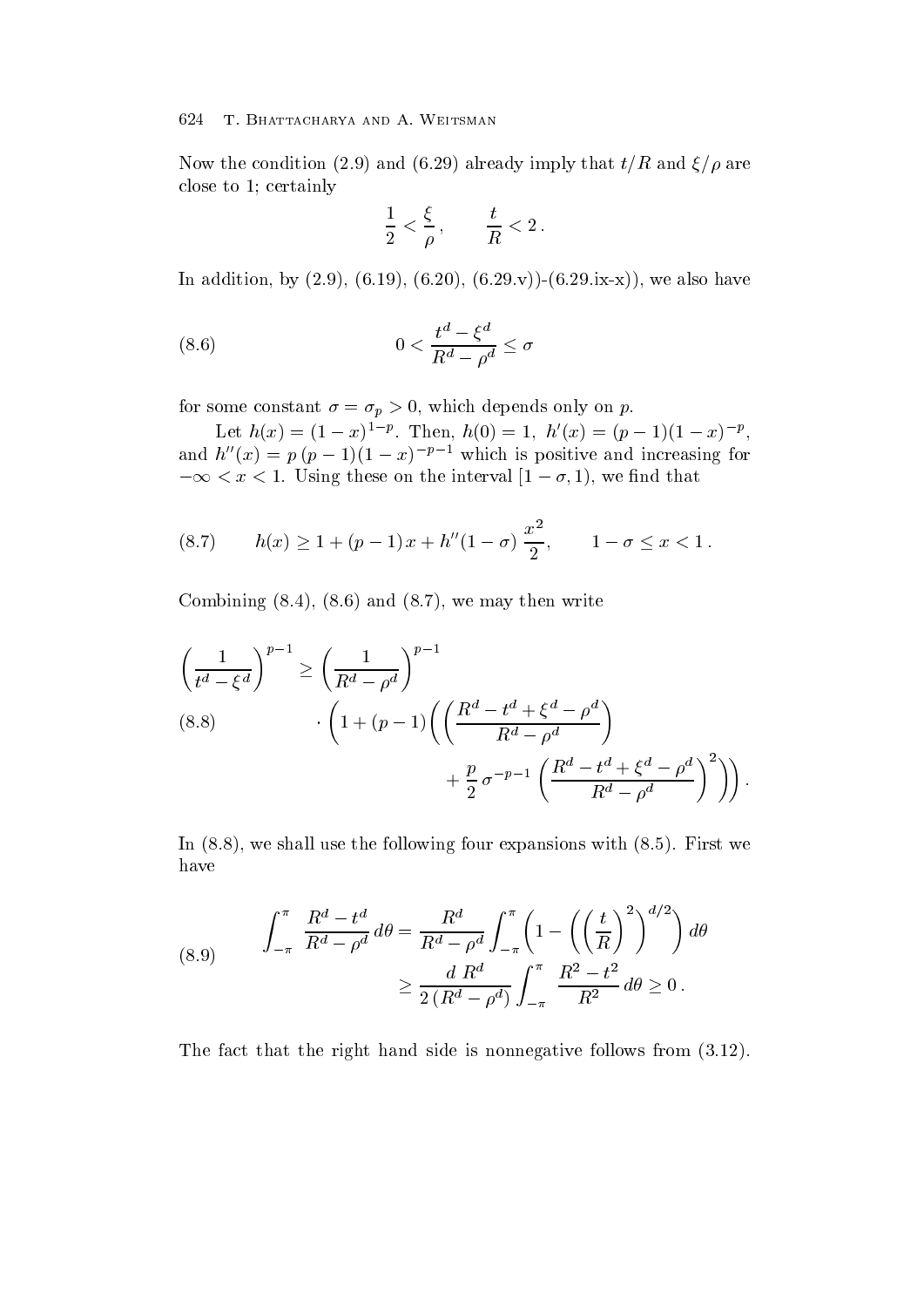Also

$$
\int_{-\pi}^{\pi} \frac{\xi^d - \rho^d}{R^d - \rho^d} d\theta = \frac{\rho^d}{R^d - \rho^d}
$$

$$
\cdot \int_{-\pi}^{\pi} \left( \left( \left( \frac{\xi}{\rho} \right)^2 \right)^{d/2} - 1 \right) d\theta
$$

$$
\geq \frac{d \rho^d}{2 \left( R^d - \rho^d \right)} \int_{-\pi}^{\pi} \frac{\xi^2 - \rho^2}{\rho^2} d\theta
$$

$$
- 2^{2-d} d \left( 1 - \frac{d}{2} \right) \left( \frac{\rho^d}{R^d - \rho^d} \right)
$$

$$
\cdot \int_{-\pi}^{\pi} \left( \frac{\xi^2 - \rho^2}{\rho^2} \right)^2 d\theta,
$$

and

$$
\int_{-\pi}^{\pi} \left(\frac{\xi^d - \rho^d}{R^d - \rho^d}\right)^2 d\theta = \left(\frac{\rho^d}{R^d - \rho^d}\right)^2
$$
\n
$$
\int_{-\pi}^{\pi} \left(\left(\left(\frac{\xi}{\rho}\right)^2\right)^{d/2} - 1\right)^2 d\theta
$$
\n
$$
\geq d^2 4^{d-3} \left(\frac{\rho^d}{R^d - \rho^d}\right)^2 \int_{-\pi}^{\pi} \left(\frac{\xi^2 - \rho^2}{\rho^2}\right)^2 d\theta.
$$

Similarly

(8.12) 
$$
\int_{-\pi}^{\pi} \left( \frac{R^d - t^d}{R^d - \rho^d} \right)^2 d\theta \geq d^2 4^{d-3} \frac{\rho^d R^d}{(R^d - \rho^d)^2} \cdot \int_{-\pi}^{\pi} \left( \frac{R^2 - t^2}{R^2} \right)^2 d\theta.
$$

 $\mathbb{R}^n$  in a state of  $\mathbb{R}^n$  in a state of  $\mathbb{R}^n$ 

$$
I \ge \frac{d^{p-1}}{(R^d - \rho^d)^{p-1}}
$$

$$
\cdot \left(2\pi + (p-1)\left(\int_{-\pi}^{\pi} \left(\frac{\xi^d - \rho^d}{R^d - \rho^d} + \frac{R^d - t^d}{R^d - \rho^d}\right) + \frac{p}{2}\sigma^{-p-1}\left(\frac{\xi^d - \rho^d}{R^d - \rho^d} + \frac{R^d - t^d}{R^d - \rho^d}\right)^2\right)d\theta\right)\right)
$$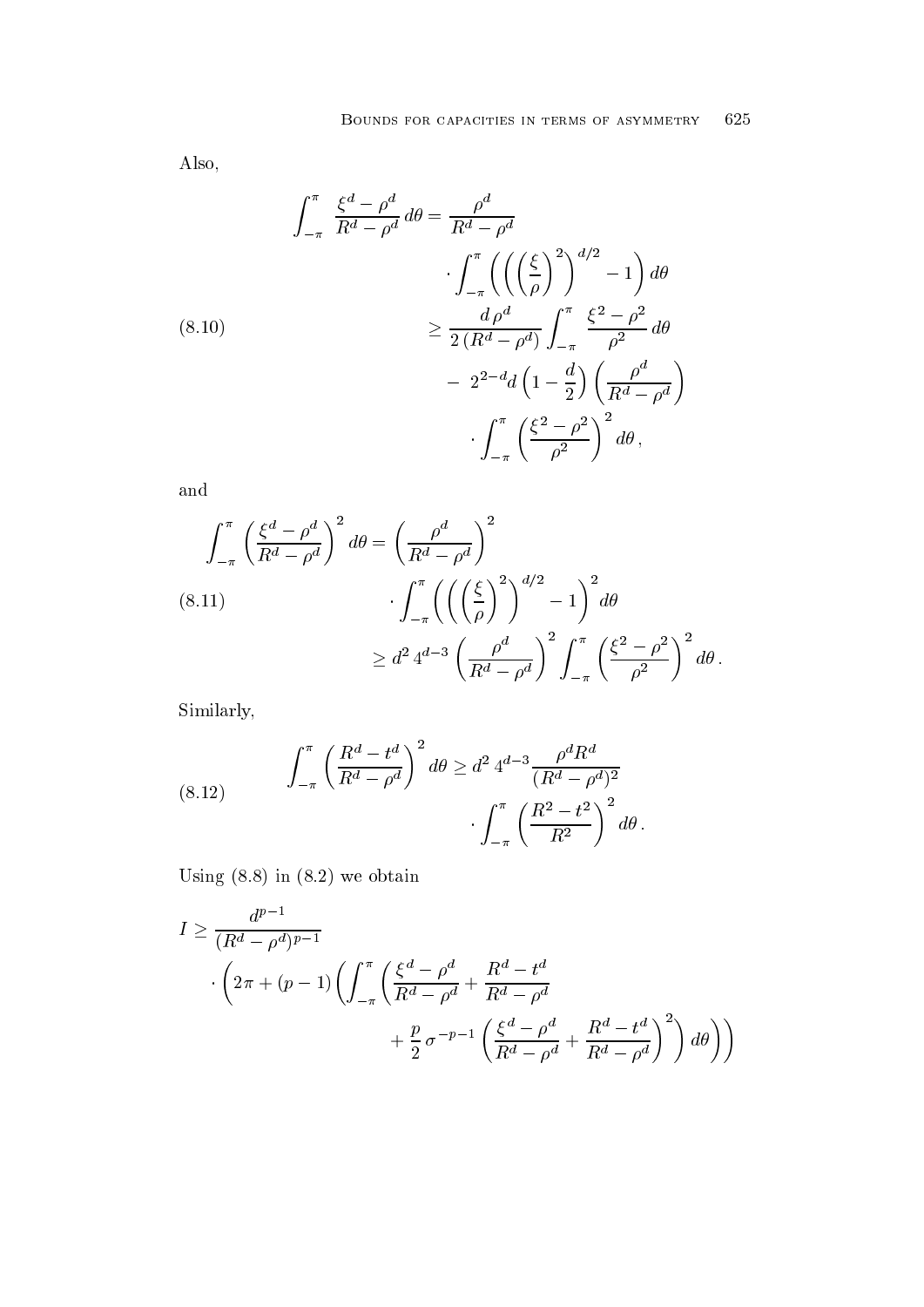$$
\geq \frac{d^{p-1}}{(R^d - \rho^d)^{p-1}} \cdot \left(2\pi + (p-1)\left(\int_{-\pi}^{\pi} \left(\frac{\xi^d - \rho^d}{R^d - \rho^d} + \frac{R^d - t^d}{R^d - \rho^d}\right)^2 + \frac{p}{2}\sigma^{-p-1}\left(\left(\frac{\xi^d - \rho^d}{R^d - \rho^d}\right)^2 + \left(\frac{R^d - t^d}{R^d - \rho^d}\right)^2\right)\right)
$$

$$
-2\left|\frac{\xi^d - \rho^d}{R^d - \rho^d}\right| \left|\frac{R^d - t^d}{R^d - \rho^d}\right|\right) d\theta\right).
$$

We now use the inequalities in  $\mathcal{N} = \mathcal{N}$  in  $\mathcal{N} = \mathcal{N}$  is follows that is follows that is follows that

(8.13) 
$$
I \ge \frac{d^{p-1}}{(R^d - \rho^d)^{p-1}} (2\pi + T_1 + T_2 + T_3 + T_4),
$$

where

$$
T_1 = \frac{(p-1)d}{2} \frac{\rho^d}{R^d - \rho^d} \int_{-\pi}^{\pi} \left( \frac{R^2 - t^2}{R^2} + \frac{\xi^2 - \rho^2}{\rho^2} \right) d\theta,
$$
  
\n
$$
T_2 = (p-1) \left( \frac{p}{2} \sigma^{-p-1} d^2 4^{d-3} \left( \frac{\rho^d}{R^d - \rho^d} \right) - 2^{2-d} d \left( 1 - \frac{d}{2} \right) \right)
$$
  
\n
$$
\cdot \frac{\rho^d}{R^d - \rho^d} \int_{-\pi}^{\pi} \left( \frac{\xi^2 - \rho^2}{\rho^2} \right)^2 d\theta,
$$
  
\n
$$
T_3 = (p-1) \frac{p}{2} \sigma^{-p-1} d^2 4^{d-3} \frac{\rho^d R^d}{(R^d - \rho^d)^2} \int_{-\pi}^{\pi} \left( \frac{R^2 - t^2}{R^2} \right)^2 d\theta,
$$

and

$$
T_4 = -p(p-1)\sigma^{-p-1} \frac{\rho^d R^d}{(R^d - \rho^d)^2} \int_{-\pi}^{\pi} \left| \left( \left( \frac{\xi}{\rho} \right)^2 \right)^{d/2} - 1 \right|
$$

$$
\cdot \left| \left( \left( \frac{t}{R} \right)^2 \right)^{d/2} - 1 \right| d\theta.
$$

Now, for some  $C_1 > 0$ ,  $T_1 \ge -C_1 A(N)/\rho^2$  by (3.12) and (4.10), nd<br>  $T_3 \ge 0$ . We may estimate  $T_4$  by using, (6.29.vi)), (3.11), and (8.5) to obtain

$$
|T_4|\leq 200\,p\,(p-1)\,\sigma^{-p-1}\frac{R^d\rho^d}{(R^d-\rho^d)^2}\,\varepsilon\left(\beta+\frac{A(N)}{\pi\rho^2}\right)\,.
$$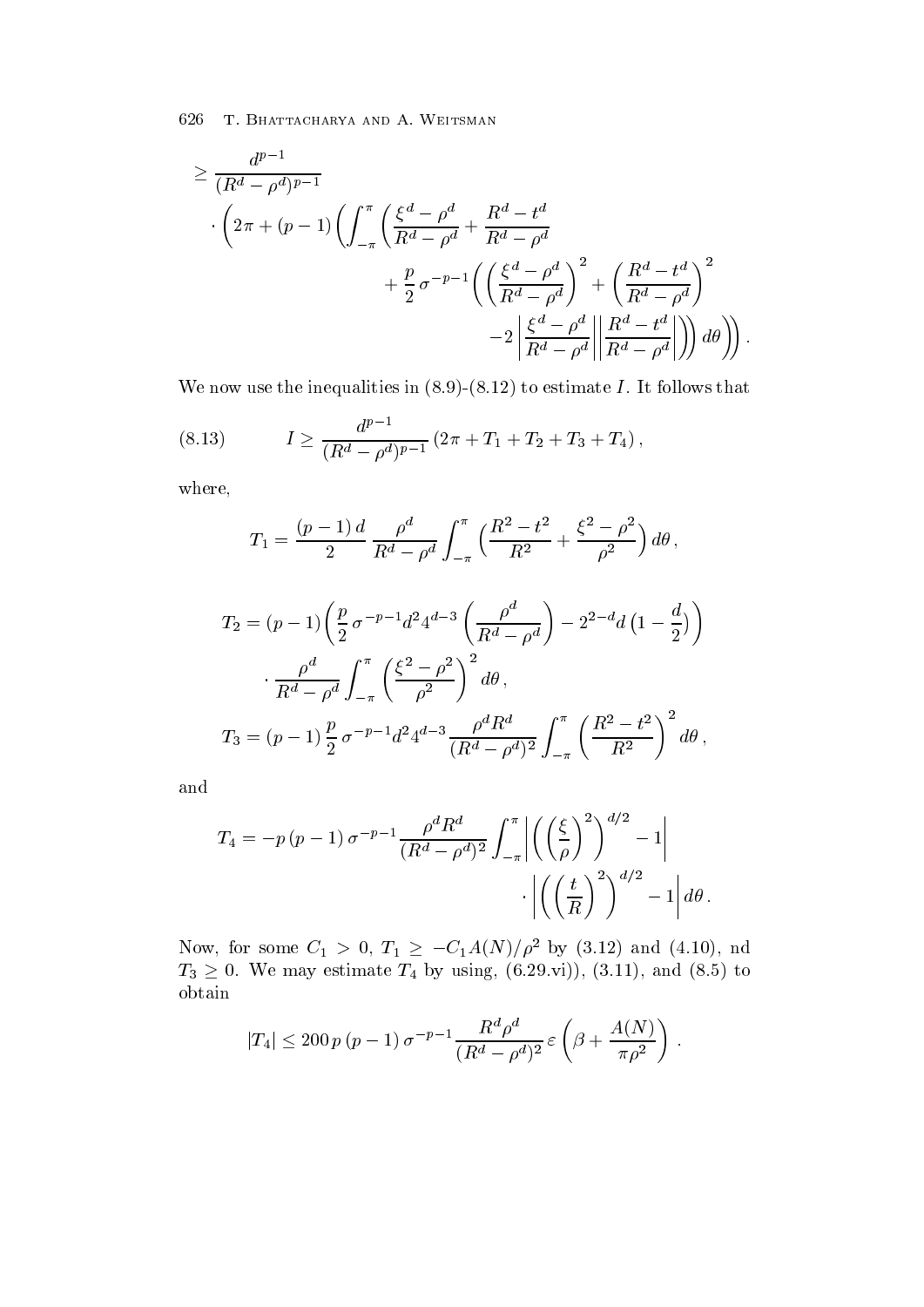It is at this stage that we constrain our parameter  $\eta$  for each  $p \neq 2$ . We now assume that  $\eta$  is sufficiently small so that

$$
(8.14) \quad T_2 \ge \frac{p(p-1)}{4} d^2 4^{d-3} \sigma^{-p-1} \left(\frac{\rho^d}{R^d - \rho^d}\right)^2 \int_{-\pi}^{\pi} \left(\frac{\xi^2 - \rho^2}{\rho^2}\right)^2 d\theta \,.
$$

This is possible due to  $\{0.12, 1.12, 0.011, 0.011, 0.011, 0.011, 0.011, 0.011, 0.011, 0.011, 0.011, 0.011, 0.011, 0.011, 0.011, 0.011, 0.011, 0.011, 0.011, 0.011, 0.011, 0.011, 0.011, 0.011, 0.011, 0.011, 0.011, 0.011, 0$ where  $\mathbf{v}$  is the obtained by the obtained by the set of  $\mathbf{v}$ 

(8.15) 
$$
I \geq \frac{d^{p-1}}{(R^d - \rho^d)^{p-1}} \left(2\pi + C_3 \left(\beta - \frac{A(N)}{\pi \rho^2}\right)^2 - C_2 \beta \varepsilon - C_1 \frac{A(N)}{\rho^2}\right),
$$

Finally we need an estimate for A N We rst make a preliminary estimates the second  $\alpha$  is the second order term in the second order term is a second order term in the second order term is a second order term in the second order term is a second order term in the second order term i in (8.8). Observe that from  $(8.5)$ ,  $|(\xi^2 - \rho^2)/\rho^2| \leq 4$ . Using this and  $\mathbf{v} = \mathbf{v}$  , we can also the contract of  $\mathbf{v}$ 

(8.16) 
$$
\int_{-\pi}^{\pi} \frac{d\theta}{|t(\theta)^d - \xi(\theta)^d|^{p-1}} \geq \frac{2\pi}{(R^d - \rho^d)^{p-1}} (1 - C_4 \beta).
$$

If

$$
\int_{-\pi}^{\pi} \frac{d\theta}{|t(\theta)^d - \xi(\theta)^d|^{p-1}} + \int_{E} \frac{d\theta}{|\hat{t}(\theta)^d - s(\theta)^d|^{p-1}} \ge \frac{2\pi}{(R^d - \rho^d)^{p-1}} (1 + C_4 \beta),
$$

the following trivially of the from the following trivially of the following trivial and the following trivial of the following trivial and the following transformation of the following transformation of the following tran

$$
\int_E \frac{d\theta}{|\hat{t}(\theta)^d - s(\theta)^d|^{p-1}} \le \frac{4\pi}{(R^d - \rho^d)^{p-1}} C_4 \beta.
$$

using a structure and the section of the section of the section of the section of the section of the section of

$$
(8.17) \t\t A(N) \leq C_5 \,\varepsilon^p \,\beta \, R_o^2 \ .
$$

Using  $\{0,1,2,3,4,5\}$  and  $\{1,2,3,4,5\}$  in  $\{1,2,3,4,5\}$  . Then  $\{1,2,3,4,5\}$  is the solution of  $\{1,2,3,4\}$  $\mathcal{L}_{\mathcal{L}}$  , we depend on the probability of property on property on property on  $\mathcal{L}_{\mathcal{L}}$ 

A similar analysis can be carried out for  $1 < p < 2$ .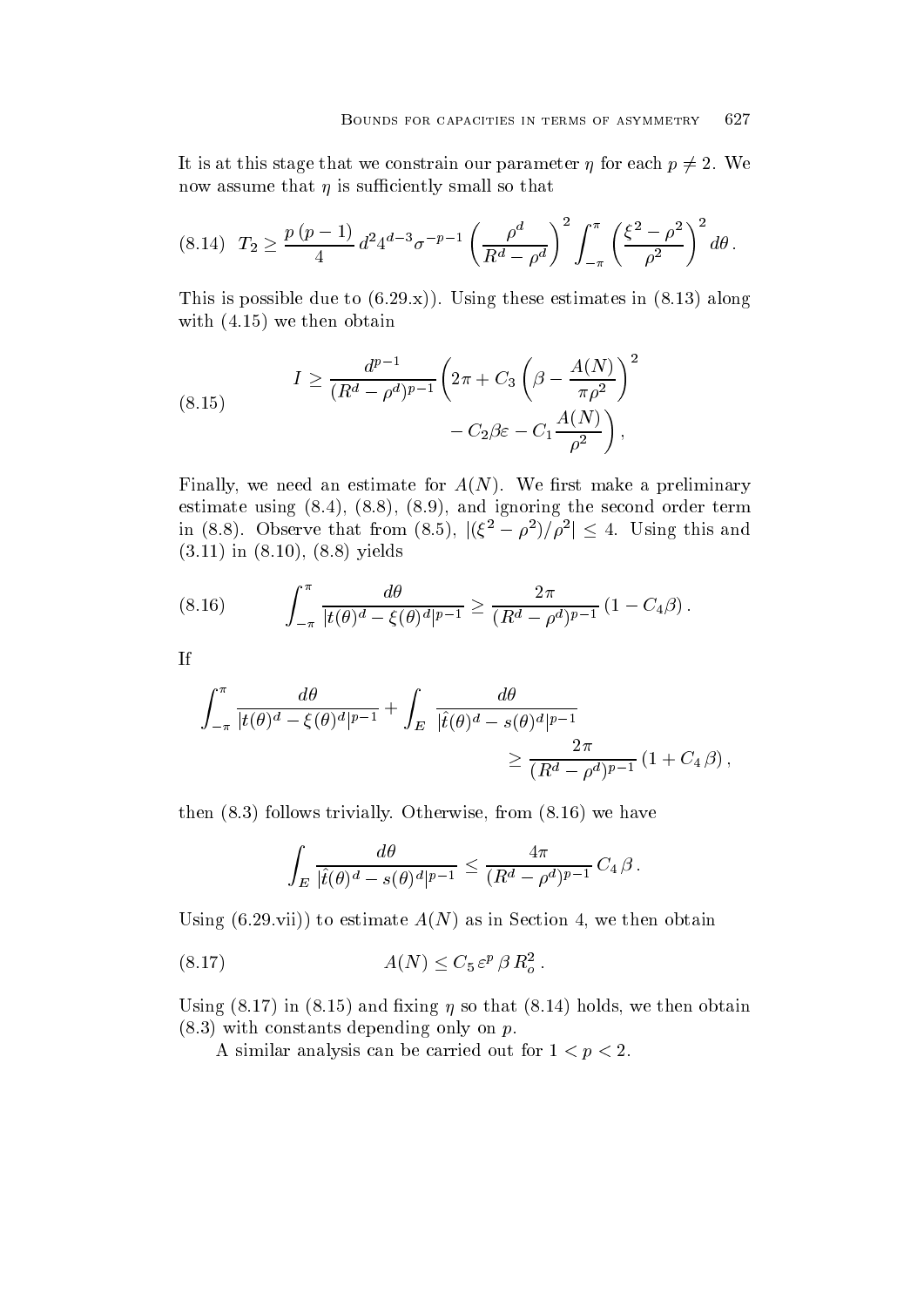Finally, we give the analogue of Section 4 for  $p \neq 2$ . Now,

$$
\frac{2\pi |d|^{p-1}}{|R^d - \rho^d|^{p-1}} = \left(\int_{A(\Omega_1)}^{A(F_1)} \phi(t) dt\right)^{1-p}
$$
\n
$$
\geq \left(\int_{(1-\kappa\alpha^2)}^{A(T)} \phi(t) dt\right)^{1-p}
$$
\n
$$
\geq \left(\int_1^{A(T)} \phi(t) dt\right)^{1-p} (1 - C_6 \kappa \alpha^2).
$$

 $0 < \kappa \leq \kappa_1$ , we have

$$
\int_{F(T)} |Du|^p dx dy \ge \int_{F_1 \setminus \Omega_1} |Du|^p dx dy
$$
\n
$$
\ge \frac{2\pi |d|^{p-1}}{|R^d - \rho^d|^{p-1}} \cdot (T - t_0)^p (1 + K_1 \beta^2 - K_2 \varepsilon^2 - K_3 \varepsilon \beta)
$$
\n
$$
\ge (T - t_0)^p (1 + C_7 \alpha^2)
$$
\n
$$
\cdot \left( \int_1^{A(T)} \phi(t) dt \right)^{1-p}
$$

To estimate the set of  $\alpha$  in the F  $\alpha$  terms of  $\alpha$  in the  $\alpha$  in  $\alpha$  in the set of  $\alpha$  $s \sim t$  , which is the set of  $s$ 

$$
\frac{1}{t_0^p} \int_{F(t_0)} |Du|^p dx dy \ge \left( \int_1^{A(t_0)} \phi(t) dt \right)^{1-p}.
$$

Hence

(8.20) 
$$
t_0^p \le \left( \int_{F(t_0)} |Du|^p dx dy \right) \left( \int_1^{1+\kappa \alpha^2} \phi(t) dt \right)^{p-1} \le C_8 (\kappa \alpha^2)^{p-1} \int_{F(t_0)} |Du|^p dx dy.
$$

By Green's theorem,

(8.21) 
$$
\int_{F(t_0)} |Du|^p dx dy = t_0 \int_{\partial F(t_0)} |Du|^{p-2} \frac{\partial u}{\partial n} ds = t_0 \operatorname{Cap}_p(\Gamma).
$$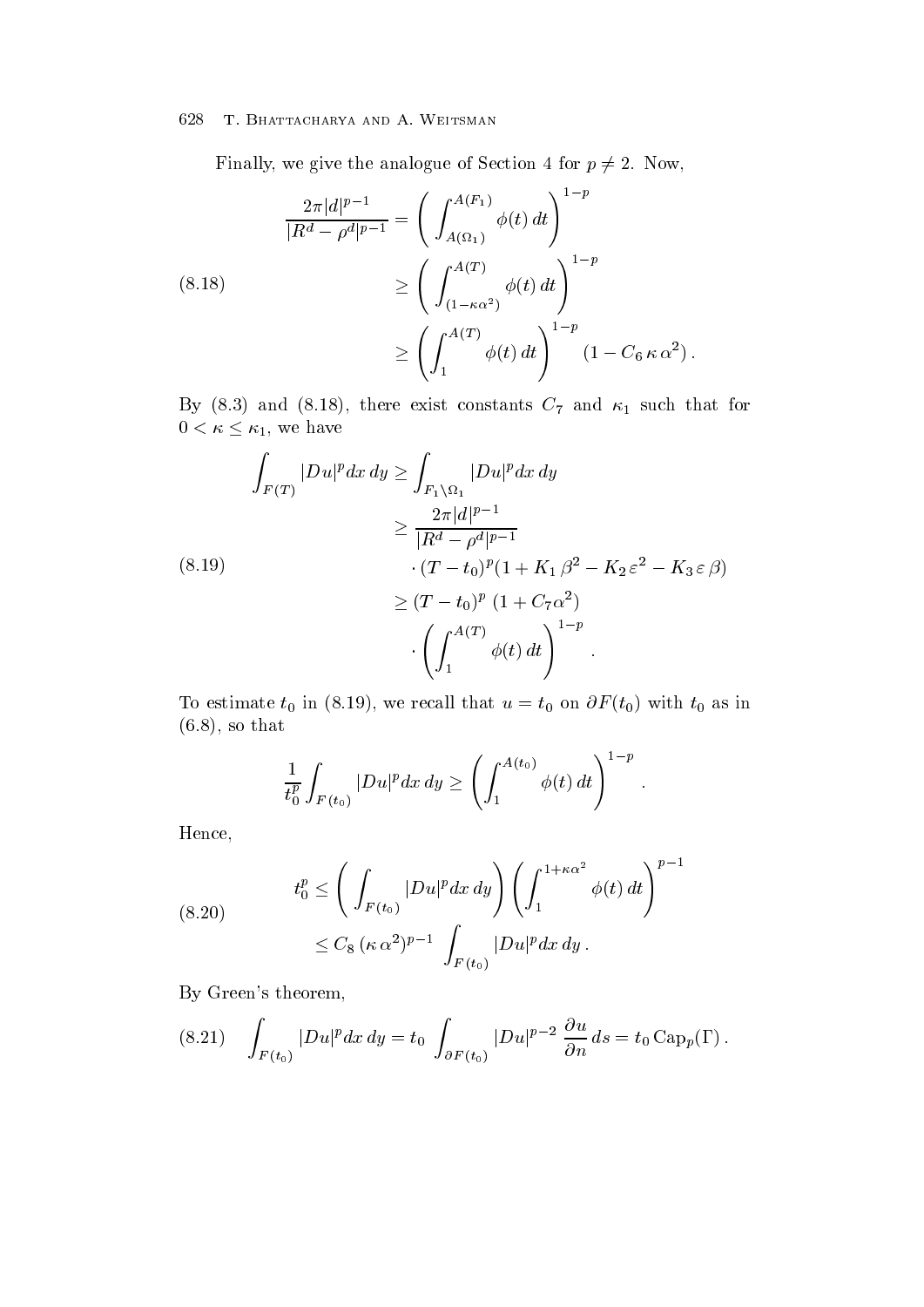$\mathcal{A}$  and  $\mathcal{A}$  and  $\mathcal{A}$  and  $\mathcal{A}$  and  $\mathcal{A}$  and  $\mathcal{A}$  and  $\mathcal{A}$  and  $\mathcal{A}$  and  $\mathcal{A}$  and  $\mathcal{A}$  and  $\mathcal{A}$  and  $\mathcal{A}$  and  $\mathcal{A}$  and  $\mathcal{A}$  and  $\mathcal{A}$  and  $\mathcal{A}$  and  $\mathcal{A}$  and

$$
(8.22) \t t_0 \leq C_9 \kappa \alpha^2 \text{ Cap}_p(\Gamma)^{1/(p-1)} := M , \t C_9 = C_8^{1/(p-1)} .
$$

As in Section , we distinguish two possibilities  $\alpha$  ,  $\alpha$  , and the section  $\alpha$ ii)  $T \leq M$ . Let us first assume that i) holds. Thus for  $0 \lt \kappa \leq \kappa_1$ , yellow the contract of the contract of the contract of the contract of the contract of the contract of the contract of the contract of the contract of the contract of the contract of the contract of the contract of the con

$$
(8.23) \quad \int_{F(T)} |Du|^p \ge (T-M)^p (1 + C_7 \alpha^2) \left( \int_1^{A(T)} \phi(t) dt \right)^{1-p}.
$$

We may now use the usual isoperimetric inequality over the interval  $\mathbf{t}$  to obtain the set of  $\mathbf{t}$  and  $\mathbf{t}$  are set of  $\mathbf{t}$ 

$$
1-T \leq \Bigg(\int_{F(1)\backslash F(T)} |Du|^p\Bigg)^{1/p} \Bigg(\int_{A(T)}^4 \phi(t)\,dt\Bigg)^{(p-1)/p}\;.
$$

This together with and Holders inequality gives us

$$
(1 - M)^p \le \left( \int_{F(1)} |Du|^p dx dy \right)
$$
  
\n
$$
\cdot \left( \left( \frac{1}{1 + C_7 \alpha^2} \right)^{1/(p-1)} \int_1^{A(T)} \phi(t) dt + \int_{A(T)}^4 \phi(t) dt \right)^{p-1}
$$
  
\n
$$
= \left[ 1 + \left( \left( \frac{1}{1 + C_7 \alpha^2} \right)^{1/(p-1)} - 1 \right) \frac{\int_1^{A(T)} \phi(t) dt}{\int_1^4 \phi(t) dt} \right]^{p-1}
$$
  
\n
$$
\cdot \left( \int_{F(1)} |Du|^p dx dy \right) \left( \int_1^4 \phi(t) dt \right)^{p-1}
$$

 $\mathcal{L}$  to be the square bracket term on the right hand side of the right hand side of the right hand side of the right hand side of the right hand side of the right hand side of the right hand side of the right hand sid and take  $S = \text{Cap}_p(\Gamma)/\text{Cap}_p(\Gamma^*)$ . Then  $S \geq 1$ , and (8.24) says that  $(1-M) \leq S^{1/p} Z^{1/p}$ , or by  $(8.22)$ ,

$$
1 - C_9 \kappa \alpha^2 S^{1/(p-1)} \text{Cap}_p(\Gamma^*)^{1/(p-1)} \leq S^{1/p} Z^{1/p}.
$$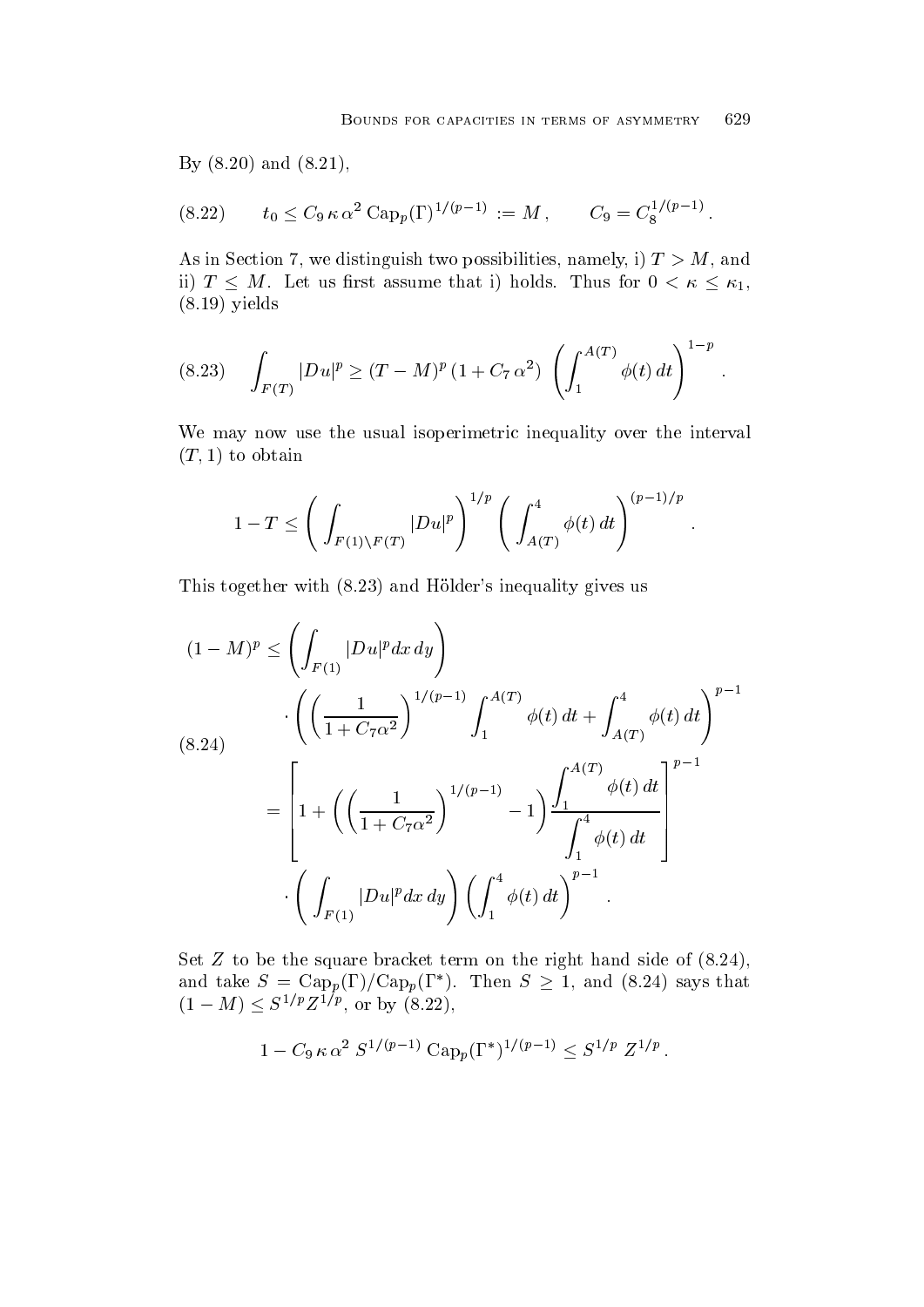Since  $S^{1/(p-1)} \geq S^{1/p}$ , it follows that

$$
S^{1/(p-1)} \geq \frac{1}{Z^{1/p} + C_9\ \kappa\,\alpha^2\ {\rm Cap}_p(\Gamma^*)^{1/(p-1)}}\,.
$$

This in turn implies

$$
(8.25) \ \text{Cap}_p(\Gamma) \ge \left(\frac{1}{Z^{1/p} + C_9 \kappa \alpha^2 \text{Cap}_p(\Gamma^*)^{1/(p-1)}}\right)^{p-1} \text{Cap}_p(\Gamma^*)\,.
$$

Since it is easy to see that  $Z \leq 1 - C_{10}\alpha^2$ , the result then follows from for such that is small small small small small small small small small small small small small small small small small small small small small small small small small small small small small small small small small small

We next consider case ii), *i.e.*,  $T \leq M$ . Now,

$$
\int_{F(1)} |Du|^p dx dy = \frac{1}{T} \int_{F(T)} |Du|^p dx dy,
$$

so that by  $\mathbf{S}$  that by  $\mathbf{S}$  that by  $\mathbf{S}$  that by  $\mathbf{S}$ 

$$
T\leq C_9\,\kappa\,\alpha^2\left(\frac{1}{T}\,\int_{F\left(T\right)}|Du|^pdx\,dy\right)^{1/(p-1)}\,.
$$

 $\ddot{\phantom{a}}$ 

 $\ddot{\phantom{1}}$ 

Hence

(8.26) 
$$
T \le (C_9 \kappa \alpha^2)^{(p-1)/p} \left( \int_{F(T)} |Du|^p dx dy \right)^{1/p}.
$$

We employ the usual isoperimetric inequality and the coarea formula over the interval T - see Section to obtain

$$
1 - T \le \left( \int_{F(1) \backslash F(T)} |Du|^p dx dy \right)^{1/p} \left( \int_{A(T)}^1 \phi(t) dt \right)^{(p-1)/p}.
$$

This together with  $\mathbf{H}$  in the substitution of the  $\mathbf{H}$  into  $\mathbf{H}$ 

$$
1 \leq \Bigg(\int_{F(1)} |Du|^p dx\,dy\Bigg)\, \Bigg(C_9\,\kappa\,\alpha^2 + \int_{A(T)}^1 \phi(t)\,dt\Bigg)^{p-1}
$$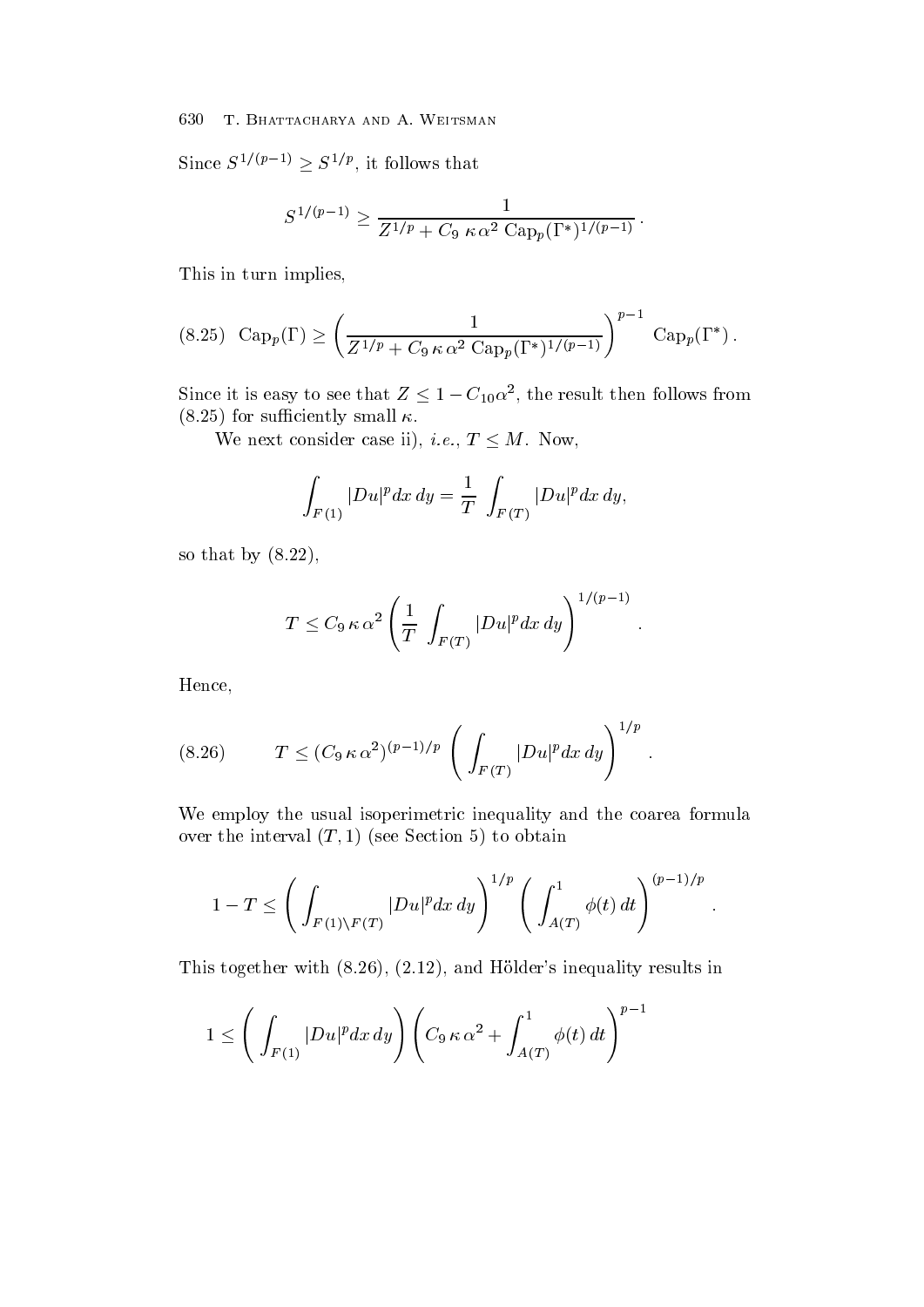$$
\leq \left(\int_{F(1)} |Du|^p dx dy\right) \left(1 + \frac{C_9 \kappa \alpha^2}{\int_1^4 \phi(t) dt} - \frac{\int_1^{A(T)} \phi(t) dt}{\int_1^4 \phi(t) dt}\right)^{p-1} \cdot \left(\int_1^4 \phi(t) dt\right)^{p-1} \leq \left(\int_{F(1)} |Du|^p dx dy\right) \left(1 + \frac{C_9 \kappa \alpha^2 - \int_1^{1+\eta} \phi(t) dt}{\int_1^4 \phi(t) dt}\right)^{p-1} \cdot \left(\int_1^4 \phi(t) dt\right)^{p-1},
$$

which again gives the result for  $\kappa$  sufficiently small. Thus, the proof of Theorem 1 is complete for  $p \neq 2$ .

### 9. Sharpness of the exponent 2.

In this section we show that the condenser with elliptical inner set of small eccentricity gives the proper order of magnitude for capacity to show that the exponent 2 is sharp. Although there is no reason to believe that this case gives the sharp constant  $K_p$  in Theorem 1, it is convenient from the standpoint of calculations. On the other hand, there is some delicacy in choosing the inner set. For example, putting a small bump or a circle would result in an exponent of 1 instead of 2

on  $\alpha$ .<br>Let  $\varepsilon$  be a small positive number. For each  $\varepsilon$ , let  $E_{\varepsilon}$  denote the closed domain bounded by the empse  $x = r_0(1+\varepsilon)^{1/2} \cos \theta, y = r_0 \sin \theta,$ <br>where  $r_0 = 1/(\sqrt{\pi} (1+\varepsilon)^{1/4})$ . Then  $A(E_{\varepsilon}) = 1$ . Let  $\Gamma_{\varepsilon}$  denote the condenser  $\Gamma(E_{\varepsilon}, \mathbb{R}^2 \backslash B(0, 2/\sqrt{\pi}))$ . From [6, p. 88-89] we have that  $\alpha =$  $\alpha(E_{\varepsilon})=\varepsilon/2\pi+O(\varepsilon^2)$ , as  $\varepsilon\to 0$ . In order to prove our claim, we note from  $\mathbf{f}$  is that it is such that it is such that it is such that it is such that it is such that it is such that it is such that it is such that it is such that it is such that it is such that it is such that it is s to the communications for a series for  $\{ \bullet \colon \bullet \neq \emptyset, \bullet \in \mathbb{N} \}$  , the property that  $\mathcal{S}$ 

$$
\iint_{\mathbb{R}^2} |\nabla u|^p dx dy = \text{Cap}_p(\Gamma^*) + O(\varepsilon^2) \qquad \text{as } \varepsilon \to 0,
$$

where  $\Gamma^*$  is as in Theorem 1. This will then imply that

(9.1) 
$$
\mathrm{Cap}_p(\Gamma_{\varepsilon}) = \mathrm{Cap}_p(\Gamma^*) + O(\varepsilon^2) \quad \text{as } \varepsilon \to 0.
$$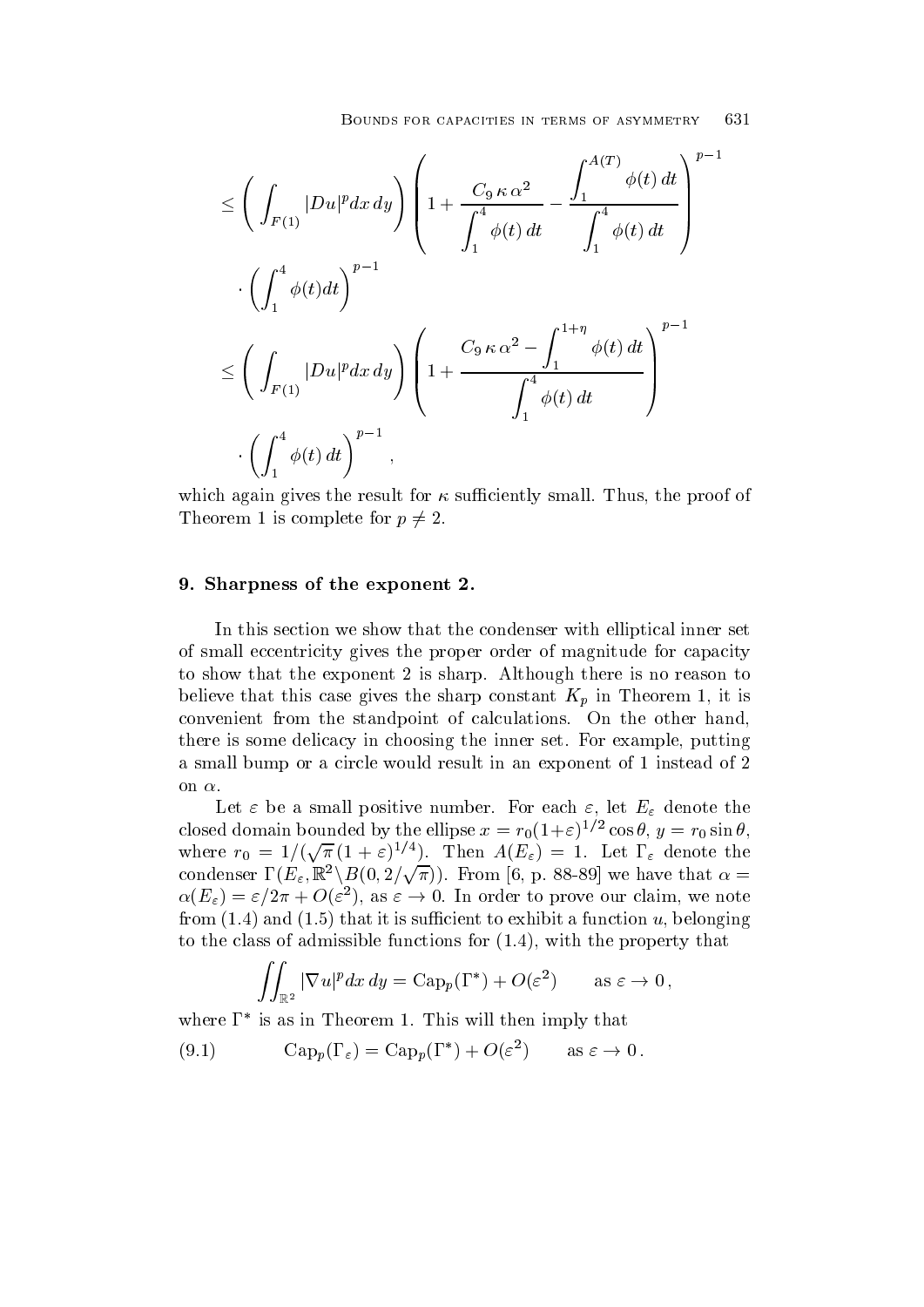**Theorem 2.** Let  $\varepsilon > 0$ , be small,  $\Gamma_{\varepsilon}$  be the condenser whose inner set is  $E_{\varepsilon}$  and outer set is  $\mathbb{R}^2\backslash B(0,2/\sqrt{\pi})$ . Then for each fixed  $p>1$ , there is a function  $u = u_{\varepsilon,p}$  with  $u = 0$  on  $E_{\varepsilon}$  and  $u = 1$  on  $\mathbb{R}^2 \backslash B(0, 2/\sqrt{\pi}),$ such that

$$
(9.2) \qquad \iint_{\mathbb{R}^2} |\nabla u|^p dx dy = \text{Cap}_p(\Gamma^*) + O(\varepsilon^2) \qquad as \ \varepsilon \to 0 \, .
$$

**PROOF.** We shall present details for  $p \neq 2$ ; the case  $p = 2$  is similar. Set  $R = 2/\sqrt{\pi}$  and  $\rho = 1/\sqrt{\pi}$ . Then  $r_0 = \rho/(1+\varepsilon)^{1/4}$ . By (1.6),

(9.3) 
$$
\qquad \qquad \text{Cap}_p(\Gamma^*) = \frac{2\pi |d|^{p-1}}{|R^d - \rho^d|^{p-1}},
$$

where  $a = (p - 2)/(p - 1)$ .

 $\mathcal{L}$  recording to the polar coordinates and define using  $\mathcal{L}$  , and  $\mathcal{L}$  and  $\mathcal{L}$ 

(9.4) 
$$
u(r,\theta) = 1 - \frac{R^d - r^d}{R^d - r_0^d (1 + \varepsilon \cos^2 \theta)^{d/2}},
$$

in  $B(0, 2/\sqrt{\pi})\backslash E_{\varepsilon}$ ,  $u = 0$  on  $E_{\varepsilon}$ , and  $u = 1$  on  $\mathbb{R}^2\backslash B(0, 2/\sqrt{\pi})$ . Then u is absolutely continuous, and in  $B(0, 2/\sqrt{\pi})\backslash E_{\varepsilon}$ ,

(9.5) 
$$
|\nabla u| = \frac{|d| r^{d-1}}{|R^d - r_0^d (1 + \varepsilon \cos^2 \theta)^{d/2}|} + O(\varepsilon^2) \quad \text{as } \varepsilon \to 0.
$$

Then by 

$$
\iint_{\mathbb{R}^2} |\nabla u|^p dx dy
$$
\n
$$
= |d|^p \int_0^{2\pi} \int_{r_0\sqrt{1+\varepsilon \cos^2 \theta}}^{R} \frac{r^{p/(1-p)}}{|R^d - r_0^d (1 + \varepsilon \cos^2 \theta)^{d/2}|^p} r dr d\theta
$$
\n(9.6)\n
$$
+ O(\varepsilon^2)
$$
\n
$$
= |d|^{p-1} \int_0^{2\pi} \frac{|R^d - r_0^d (1 + \varepsilon \cos^2 \theta)^{d/2}|}{|R^d - r_0^d (1 + \varepsilon \cos^2 \theta)^{d/2}|^p} d\theta
$$
\n
$$
+ O(\varepsilon^2)
$$
\n
$$
= |d|^{p-1} \int_0^{2\pi} \frac{1}{|R^d - r_0^d (1 + \varepsilon \cos^2 \theta)^{d/2}|^{p-1}} d\theta
$$
\n
$$
+ O(\varepsilon^2),
$$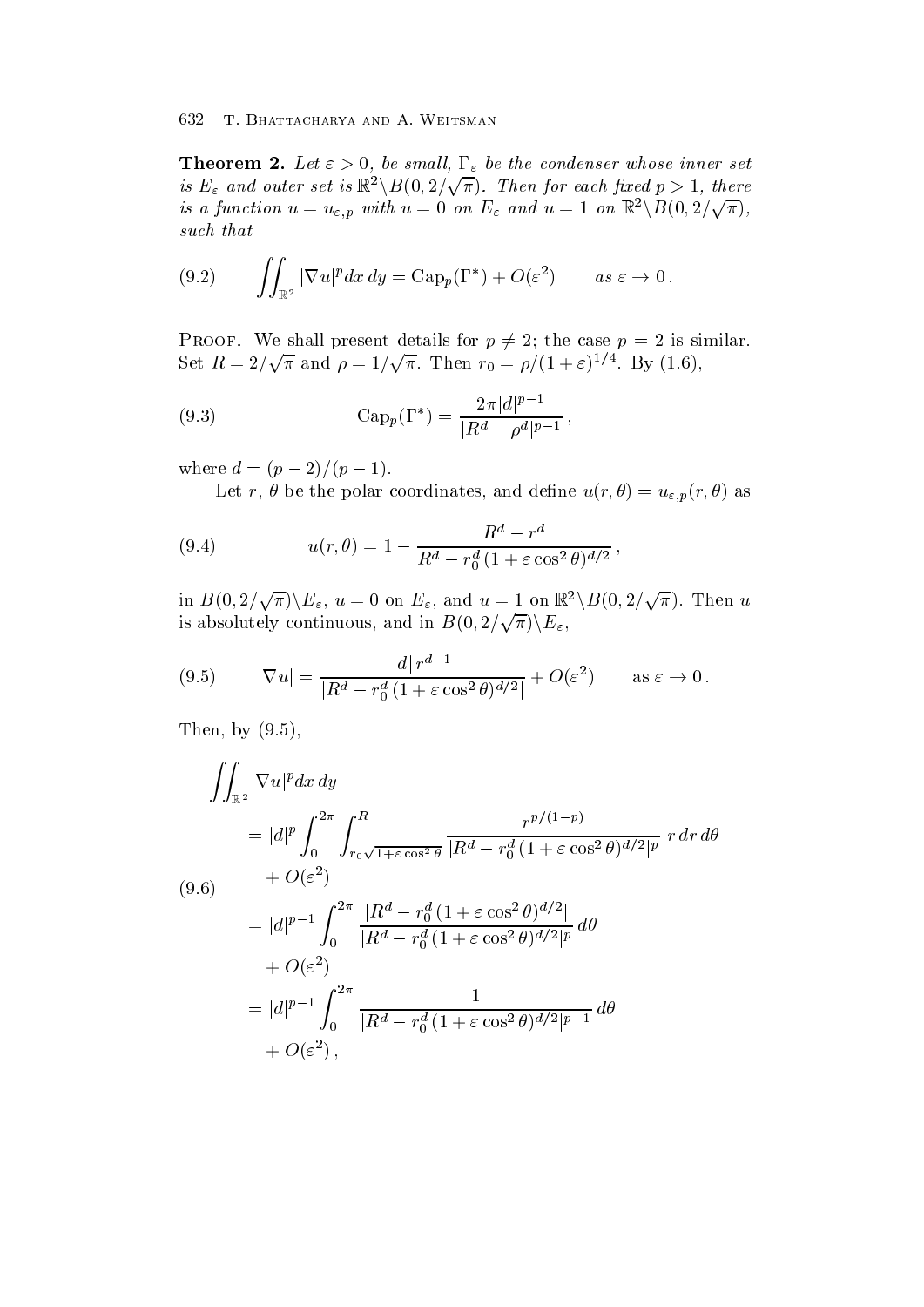as  $\varepsilon \to 0$ . By the definition of  $r_0$  and  $\rho$ ,

$$
|R^d - r_0^d (1 + \varepsilon \cos^2 \theta)^{d/2}| = \left| R^d - \rho^d \left( \frac{1 + \varepsilon \cos^2 \theta}{\sqrt{1 + \varepsilon}} \right)^{d/2} \right|
$$
  
(9.7)  

$$
= \left| R^d - \rho^d + \rho^d \left( 1 - \left( \frac{1 + \varepsilon \cos^2 \theta}{\sqrt{1 + \varepsilon}} \right)^{d/2} \right) \right|.
$$

Set

$$
h(\varepsilon) = 1 - \left(\frac{1 + \varepsilon \cos^2 \theta}{\sqrt{1 + \varepsilon}}\right)^{d/2}.
$$

Now

(9.8) 
$$
h(\varepsilon) = -\frac{d}{2} \left( \cos^2 \theta - \frac{1}{2} \right) \varepsilon + O(\varepsilon^2) \quad \text{as } \varepsilon \to 0.
$$

Thus,  $(9.7)$  and  $(9.8)$  imply, as  $\varepsilon \rightarrow 0$ ,

$$
|R^d - r_0^d (1 + \varepsilon \cos^2 \theta)^{d/2}|^{1-p} = |R^d - \rho^d|^{1-p} \left(1 + \frac{\rho^d h(\varepsilon)}{(R^d - \rho^d)}\right)^{1-p}
$$
  

$$
= |R^d - \rho^d|^{1-p} \left(1 - \frac{(p-1)\rho^d h(\varepsilon)}{(R^d - \rho^d)}\right)
$$
  

$$
+ O(\varepsilon^2)
$$
  

$$
= |R^d - \rho^d|^{1-p}
$$
  

$$
\cdot \left(1 + \frac{(p-1)d\rho^d (\cos^2 \theta - 1/2)}{2(R^d - \rho^d)} \varepsilon\right)
$$
  

$$
+ O(\varepsilon^2).
$$

Using (9.9) in (9.6), we have, as  $\varepsilon \to 0$ ,

$$
\iint_{\mathbb{R}^2} |\nabla u|^p dx dy = \frac{|d|^{p-1}}{|R^d - \rho^d|^{p-1}} \int_0^{2\pi} 1 + \frac{d(p-1)\rho^d}{2(R^d - \rho^d)} \left(\cos^2 \theta - \frac{1}{2}\right) \varepsilon d\theta + O(\varepsilon^2).
$$

Since

$$
\int_0^{2\pi} \left( \cos^2 \theta - \frac{1}{2} \right) d\theta = 0,
$$

where  $\mathbf{v}$  is a set of  $\mathbf{v}$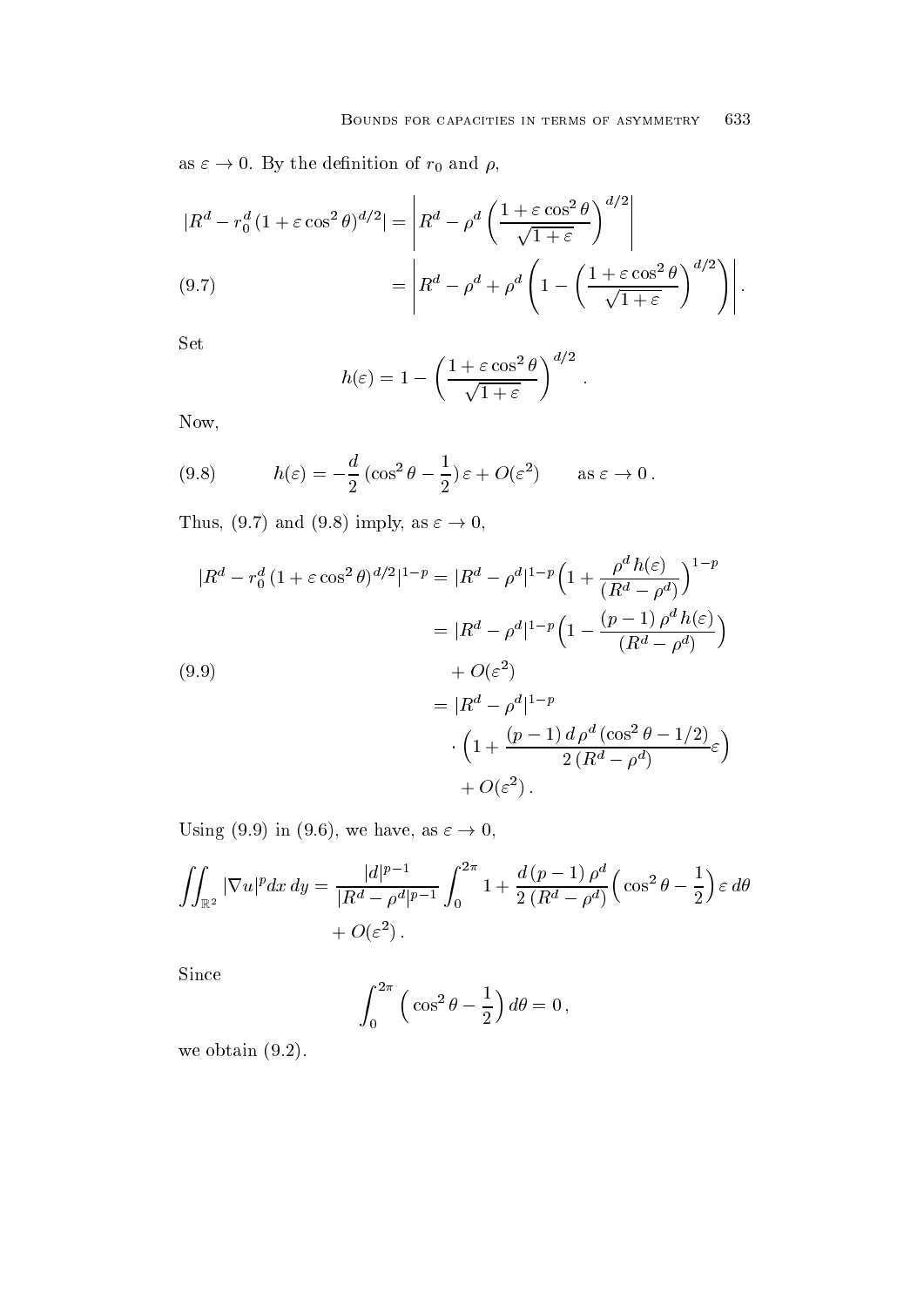#### - Logarithmic Capacity of the Capacity of the Capacity of the Capacity of the Capacity of the Capacity of the Capacity of the Capacity of the Capacity of the Capacity of the Capacity of the Capacity of the Capacity of the

where the proof of  $\mu$  is a computed of  $\mu$  and  $\mu$  and  $\mu$  are a compact of  $\mu$  and  $\mu$  and  $\mu$ the complex plane  $\mathbb C$  with  $\partial\Omega$  a finite union of rectifiable curves. Let  $G(z)$  denote Green's function for  $\mathbb{C}\backslash \Omega$  with pole at  $\infty,$  extended to be  $0$  on  $\Omega$ . Then

(10.1) 
$$
-\log \text{Cap}(\Omega) = \lim_{z \to \infty} (G(z) - \log |z|) .
$$

For  $\lambda > 0$ , let  $\Omega_{\lambda} = \{z : G(z) \leq \lambda\}$ . Then  $G(z) - \lambda$  is Green's function for the complement of  $\Omega_{\lambda}$ . Let  $\Gamma_{\lambda}$  be the condenser  $\Gamma(\Omega,\mathbb{C}\backslash\Omega_{\lambda})$ . The denote the capacity of  $\alpha$  is an  $\alpha$  in this interval in this instance  $\alpha$  in this instance  $\alpha$ the minimizer is harmonic and is given by  $G(z)/\lambda$ . For  $0 < t \leq \lambda$ , write  $F(t)=\{z: G(z)< t\},$  and  $A(t)=A(F(t)).$  We will assume throughout that  $\lambda$  is larger than some  $\lambda_0$  in order to ensure that  $A(\Omega_\lambda) \geq 2A(\Omega) =$ 2. We continue to assume that  $A(\Omega) = 1$ . In the event that  $A(\Omega) \neq 1$ , all are such that is recovered by the property are scaled by the result will be result with  $\mu$  and  $\mu$ the coarea formula directly to God and the coarea formula directly to God and the coarea formula directly to G and begin with Case 1. Set  $s_0 = \inf\{t > 0 : A(t) \geq 1.01\}$  and  $T_0 =$  $\sup\{t : A(t) \leq 1.02\}$ . Inserting  $p = 2$  and  $\eta = 0.01$  in Lemma 5.1, we obtain

**Lemma 10.1.** For  $\lambda \geq \lambda_0$ , if  $T_0$  is such that  $A(T_0) = 1.02$ , then

(10.2) 
$$
\iint_{F(T_0)} |DG|^2 dx dy = \frac{4\pi T_0^2}{\log 1.02} (1 + D_1 \alpha^2),
$$

where  $D_1$  depends only on  $\kappa$ .

We now proceed as in Section 5. Applying the usual isoperimetric include the interval T-model  $\mathbf{U}$  and the interval T-model  $\mathbf{U}$ 

$$
(\lambda - T_0)^2 \le \frac{1}{4\pi} \log \frac{A(\lambda)}{A(T_0)} \iint_{\Omega_\lambda \setminus F(T_0)} |DG|^2 dx dy.
$$

committee of the contract  $\alpha$  and  $\beta$  in the second of the second of the second of the second of the second of the second of the second of the second of the second of the second of the second of the second of the second

(10.3) 
$$
\iint_{\Omega_{\lambda}} |DG|^2 dx dy \ge \frac{4\pi\lambda^2}{\log(A(\lambda)(1.02)^{-D_1\alpha^2/(1+D_1\alpha^2)})}
$$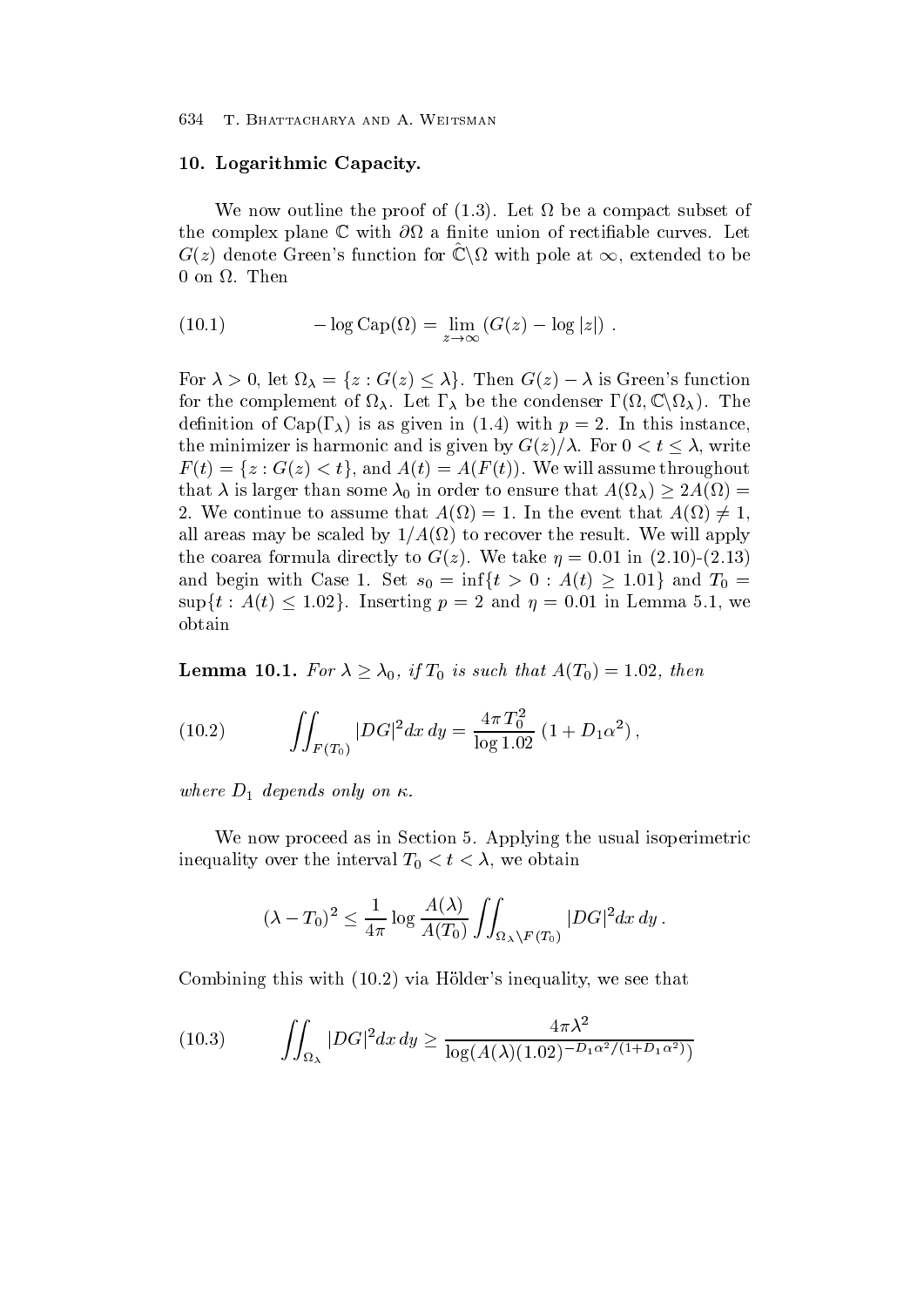Since  $G(z) - \log |z|$  is harmonic at  $\infty$ , it follows that with  $r = |z|$ ,  $\partial G/\partial r = 1/r + o(1/r^2)$  as  $r \to \infty$ . By Green's Theorem, we have as  $r\rightarrow\infty$ .

(10.4)  
\n
$$
\iint_{\Omega_{\lambda}} |DG|^2 dx dy = \lambda \int_{\partial \Omega_{\lambda}} \frac{\partial G}{\partial n} ds
$$
\n
$$
= \lambda \int_{|z|=r} \frac{\partial G}{\partial r} ds
$$
\n
$$
= \lambda 2\pi r \left( \frac{1}{r} + o(\frac{1}{r^2}) \right) \to 2\pi \lambda.
$$

It follows from (10.1) that for  $z \in \partial \Omega_{\lambda}$ ,  $|z| = \text{Cap}(\Omega)e^{\lambda}(1+o(1)),$ so that

$$
A(\lambda) = \pi \left( \text{Cap}(\Omega) e^{\lambda} \right)^2 (1 + o(1)) \quad \text{as } \lambda \to \infty \, .
$$

 $\mathbf{r}$  and  $\mathbf{r}$  and  $\mathbf{r}$  and  $\mathbf{r}$  and  $\mathbf{r}$  and  $\mathbf{r}$  and  $\mathbf{r}$  and  $\mathbf{r}$  and  $\mathbf{r}$  and  $\mathbf{r}$  and  $\mathbf{r}$  and  $\mathbf{r}$  and  $\mathbf{r}$  and  $\mathbf{r}$  and  $\mathbf{r}$  and  $\mathbf{r}$  and  $\mathbf{r}$  and

$$
\frac{2\pi}{\lambda} \ge \frac{4\pi}{\log\left(\pi\left(\text{Cap}(\Omega)\,e^{\lambda}\right)^2(1+o(1))\,(1.02)^{-D_1\alpha^2/(1+D_1\alpha^2)}\right)}.
$$

Thus

$$
Cap(\Omega) \ge (1.02)^{D_1 \alpha^2/(2(1+D_1 \alpha^2))} \sqrt{\frac{1}{\pi}}.
$$

The interval intervals in the intervals in the case of the contract of the contract of the contract of the contract of the contract of the contract of the contract of the contract of the contract of the contract of the con

We now discuss Case 2. As in Section  $6$ , we may assume that  $\tau$  is a t-true is a t-true  $\{ \bullet \cdot \bullet \}$   $\{ \bullet \cdot \neg \bullet \}$  is that  $\tau$  is that  $\tau$  is that  $\tau$  $F_1(T) \cap F(t_0)$  as in Section 6 and let  $\Gamma_c$  be the condenser  $\Gamma(\Omega_1,\mathbb{C}\backslash F_1)$ . Since  $\mathbf{r} = \mathbf{r} = \mathbf{r} = \mathbf{r}$  for Given sets for Given sets for Given sets for Given sets for Given sets for Given sets for Given sets for Given sets for Given sets for Given sets for Given sets for Given sets for G

(10.5) 
$$
\text{Cap}(\Gamma_c) = \iint_{F_1 \setminus \Omega_1} |Dv|^2 dx dy = \frac{1}{(T-t_0)^2} \iint_{F_1 \setminus \Omega_1} |DG|^2 dx dy,
$$

where

$$
v(z) = \frac{G(z) - t_0}{T - t_0}.
$$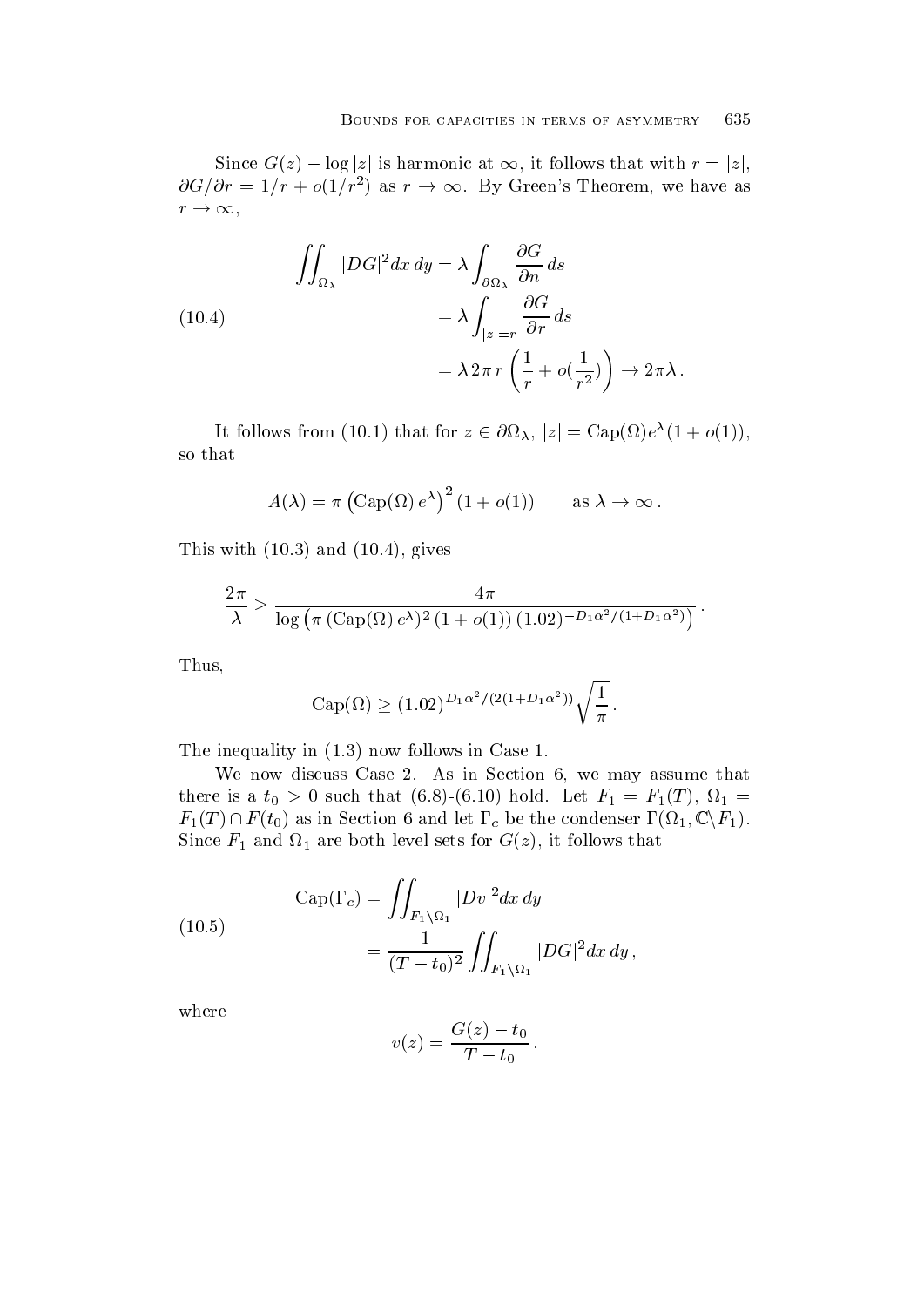$\begin{pmatrix} 1 & 1 & 1 & 1 \ 1 & 1 & 1 & 1 \ 1 & 1 & 1 & 1 \end{pmatrix}$ we may show that

(10.6) 
$$
\iint_{F(T)} |DG|^2 dx dy \geq \frac{2\pi (T-t_0)^2}{\log R/\rho} (1 + B\alpha^2),
$$

where  $\mathbf{r}$  is an absolute constant  $\mathbf{r}$  are absolute constant  $\mathbf{r}$  ,  $\mathbf{r}$  $\eta$ . As was done in Case 1, we apply the usual isoperimetric inequality on  $T < t \leq \lambda$ , and combine the result with (10.6) via Hölder's inequality to obtain

$$
(10.7) \ 4\pi \, (\lambda - t_0)^2 \leq \log(A(\lambda) \, (1.01)^{-B\alpha^2/(1+B\alpha^2)}) \iint_{\Omega_{\lambda}} |DG|^2 dx \, dy \, .
$$

 $\mathbf{v}_1$  is a level set of  $\mathbf{v}_1$  is a level set of  $\mathbf{v}_2$  is a level set of  $\mathbf{v}_2$ harmonic in  $F(t_0)\backslash\Omega$ . Thus,

Cap 
$$
(\Gamma(\Omega, \mathbb{C}\backslash F(t_0))) = \frac{1}{t_0^2} \iint_{F(t_0)\backslash\Omega} |DG|^2 dx dy \ge \frac{4\pi}{\log A(t_0)}.
$$

Using the integration of the integration of the integration of the integration of the integration of the integr have

$$
(10.8) \t t_0^2 \le \frac{1}{4\pi} \log(1 + \kappa \alpha^2) \iint_{F(t_0)} |DG|^2 dx dy = \frac{t_0}{2} \log(1 + \kappa \alpha^2).
$$

Clearly then,  $t_0 \leq \kappa \alpha^2$ . Using (10.4), the estimate on  $A(\lambda)$  (see Case  $\alpha$  in the bound on the bound on the bound of  $\alpha$  in the second one of  $\alpha$ 

$$
4\pi \left(\lambda - \kappa \alpha^2\right)^2 \leq 2\pi \lambda \left(\log(\pi \left(\text{Cap}(\Omega)e^{\lambda}\right)^2 (1+o(1)) (1.01)^{-B\alpha^2/(1+\kappa \alpha^2)})\right).
$$

Simplifying the above

$$
\operatorname{Cap}(\Omega) \ge e^{-2\kappa \alpha^2} (1.01)^{B\alpha^2/(2(1+B\alpha^2))} \sqrt{\frac{1}{\pi}}.
$$

Fixing  $\kappa$  such that  $0 < \kappa \leq \kappa_0$ , we obtain (1.3).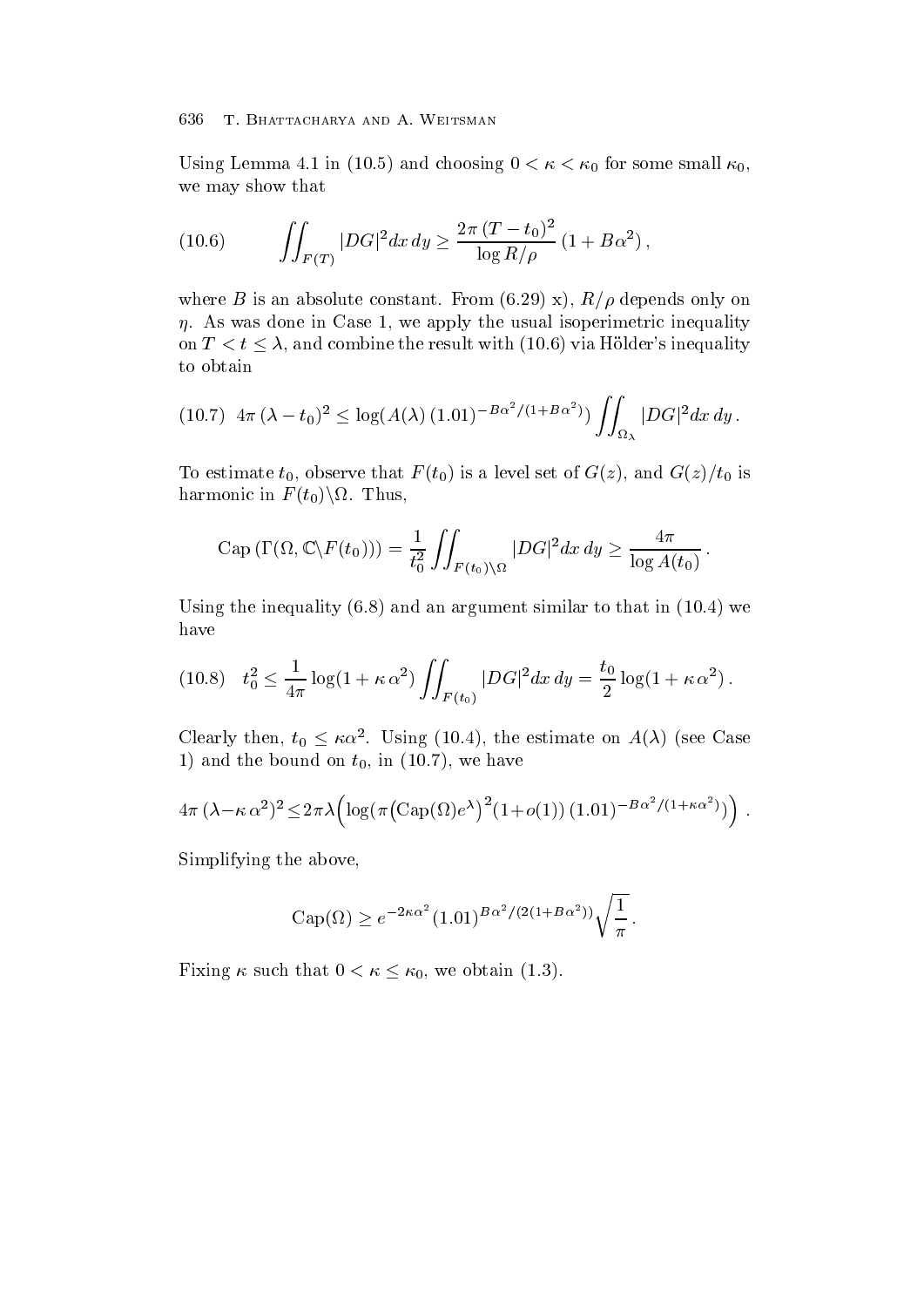#### -- The constants Kp

Let  $\Gamma(\Omega,\Omega')$  be a condenser as in Section 1, and set  $\chi = A(\mathbb{R}^2 \setminus \Omega')$  $\mu(A \cup B)$ . Let  $D(0, B)$  and  $D(0, B)$  be discs such that  $A(D(0, B)) = A(\Omega)$ and  $A(B(0,R)) = A(\mathbb{R}^2 \setminus \Omega')$ . Let  $\Gamma^* = \Gamma(B(0,R), \mathbb{R}^2 \setminus B(0,R))$  and set  $\mu = (\rho - 2)/(\rho - 1)$ . Then

$$
Cap_2(\Gamma^*)=4\pi/\log\chi\,,
$$

and, for  $p \neq 2$ ,

$$
\mathrm{Cap}_p(\Gamma^*) = \frac{2\pi^{p/2} |d|^{p-1} A(\Omega)^{(2-p)/2}}{|\xi^{d/2} - 1|^{p-1}} = \frac{2\pi |d|^{p-1}}{|\bar{R}^d - R^d|^{p-1}}.
$$

In this section we will discuss the constant  $\alpha$  in the constants  $\alpha = \mu$  ,  $\alpha$  ,  $\beta$  ,  $\alpha$ behave as  $\chi$  varies. Note that we have taken  $\chi = 4$  in Theorem 1. Although determining the dependence on  $\chi$  involves only routine modifications of the proofs, this was avoided in the text since such consideration involves carrying along additional parameters and the introduction of numerous subcases. The what follows,  $\mathbf{r}_{p}$  represents positive constants depending only on  $p$ . Our methods give the following:

i) 
$$
1 < p < 2
$$
, 
$$
K_p = \begin{cases} \hat{K}_p ( \chi - 1 )^2, & 1 < \chi \leq 2 \,, \\ \hat{K}_p \text{ (independent of } \chi), & \chi > 2 \,, \end{cases}
$$

ii is a contract of the contract of the contract of the contract of the contract of the contract of the contract of the contract of the contract of the contract of the contract of the contract of the contract of the contra

$$
K_2 = \begin{cases} \hat{K}_2 (\chi - 1)^2, & 1 < \chi \le 2, \\ \hat{K}_2 / \log \chi, & \chi > 2, \end{cases}
$$

iii p

$$
K_p = \begin{cases} \hat{K}_p (\chi - 1)^2, & 1 < \chi \le 2, \\ \hat{K}_p/|\chi^{d/2} - 1|, & \chi > 2. \end{cases}
$$

Acknowledgements We wish to thank the referee for many helpful suggestions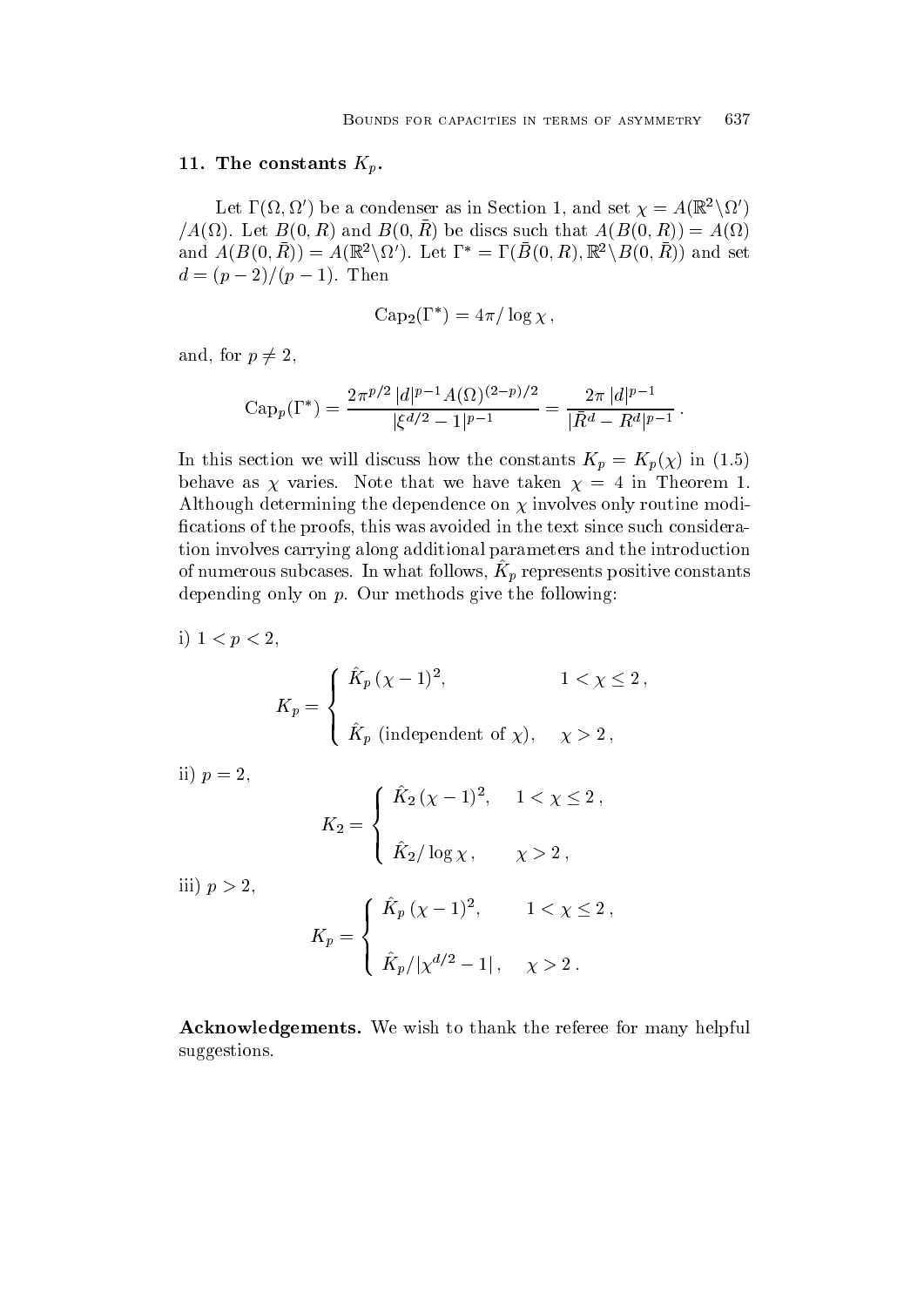### References

- [1] Andrievski, V., Hansen, W., Nadirashvili, N., Isoperimetric inequalities for capacities in the plane Math- Ann-  -- - -
- Federer H Geometric Measure Theory Springer Verlag  $\sim$  10 MHz  $\sim$  10 MHz  $\sim$  10 MHz  $\sim$
- Federer H and Fleming W Normal and integral currents Ann- of Math-  -
- [4] Gehring, F., Inequalities for condensers, hyperbolic capacity, and extremal length Michigan Math- J- -  -
- [5] Hall, R., A quantitative isoperimetric inequality in n dimensional space. J- Reine angew- Math-  --
- [6] Hall, R., Hayman, W., Weitsman, A., On capacity and asymmetry. J.  $\alpha$  . The mathematic contribution of  $\alpha$  and  $\alpha$  and  $\alpha$  and  $\alpha$  and  $\alpha$  and  $\alpha$  and  $\alpha$  and  $\alpha$  and  $\alpha$  and  $\alpha$  and  $\alpha$  and  $\alpha$  and  $\alpha$  and  $\alpha$  and  $\alpha$  and  $\alpha$  and  $\alpha$  and  $\alpha$  and  $\alpha$  and  $\alpha$  and  $\alpha$
- [7] Hansen, W., Nadirashvili, N., Isoperimetric inequalities for capacities, Harmonic Analysis and Discrete Potential Theory- Editor M Picardello Plenum Press -- -
- [8] Hansen, W., Nadirashvili, N., Isoperimetric inequalities in Potential theory Potential Analysis of the Library Potential Analysis of the Potential Analysis of the Potential Analysis
- $\mathcal{L}_{\mathcal{A}}$  , and  $\mathcal{L}_{\mathcal{A}}$  are in Fourier series are in the interesting from an isocratic from an isoperimetric from an isocratic from an isocratic from an interesting from an isocratic from an interesting from a inequality Current Problems in Analysis and Physics Taormina - recovered to the contract of the contract of the contract of the contract of the contract of the contract of the
- [10] Heinonen, J., Kilpeläinen, T., Martio, O., Nonlinear Potential Theory of Degenerate Elizabeth Elizabeth Elizabeth Science Publications Oxford Science Publications and Science Publica
- Lewis J Capacitary functions in convex rings Arch- Rational Mech- $\blacksquare$
- Lewis J Regularity of derivatives of solutions to certain degenerate of solutions to certain degenerate  $\Omega$ elliptic equations in an indiana University of the state of the state of the state of the state of the state o
- Manfredi J p harmonic functions in the plane Proc- Amer- Math- $8000 - 2000 + 12000$
- [14] Maz'ya, V., Classes of domains and imbedding theorems for function  $S$  ,  $S$  ,  $S$  ,  $S$  ,  $S$  ,  $S$  ,  $S$  ,  $S$  ,  $S$  ,  $S$  ,  $S$  ,  $S$  ,  $S$  ,  $S$  ,  $S$  ,  $S$  ,  $S$  ,  $S$  ,  $S$  ,  $S$  ,  $S$  ,  $S$  ,  $S$  ,  $S$  ,  $S$  ,  $S$  ,  $S$  ,  $S$  ,  $S$  ,  $S$  ,  $S$  ,  $S$  ,  $S$  ,  $S$  ,  $S$  ,  $S$  ,  $S$  ,
- Osserman R Bonnesenstyle isoperimetric inequalities Amer- Math-Monthly  - -
- [16] Pólya, G., Szegö, G., Isoperimetric inequalities in Mathematical Physics. Annals of Math Studies Princeton Univ Press -